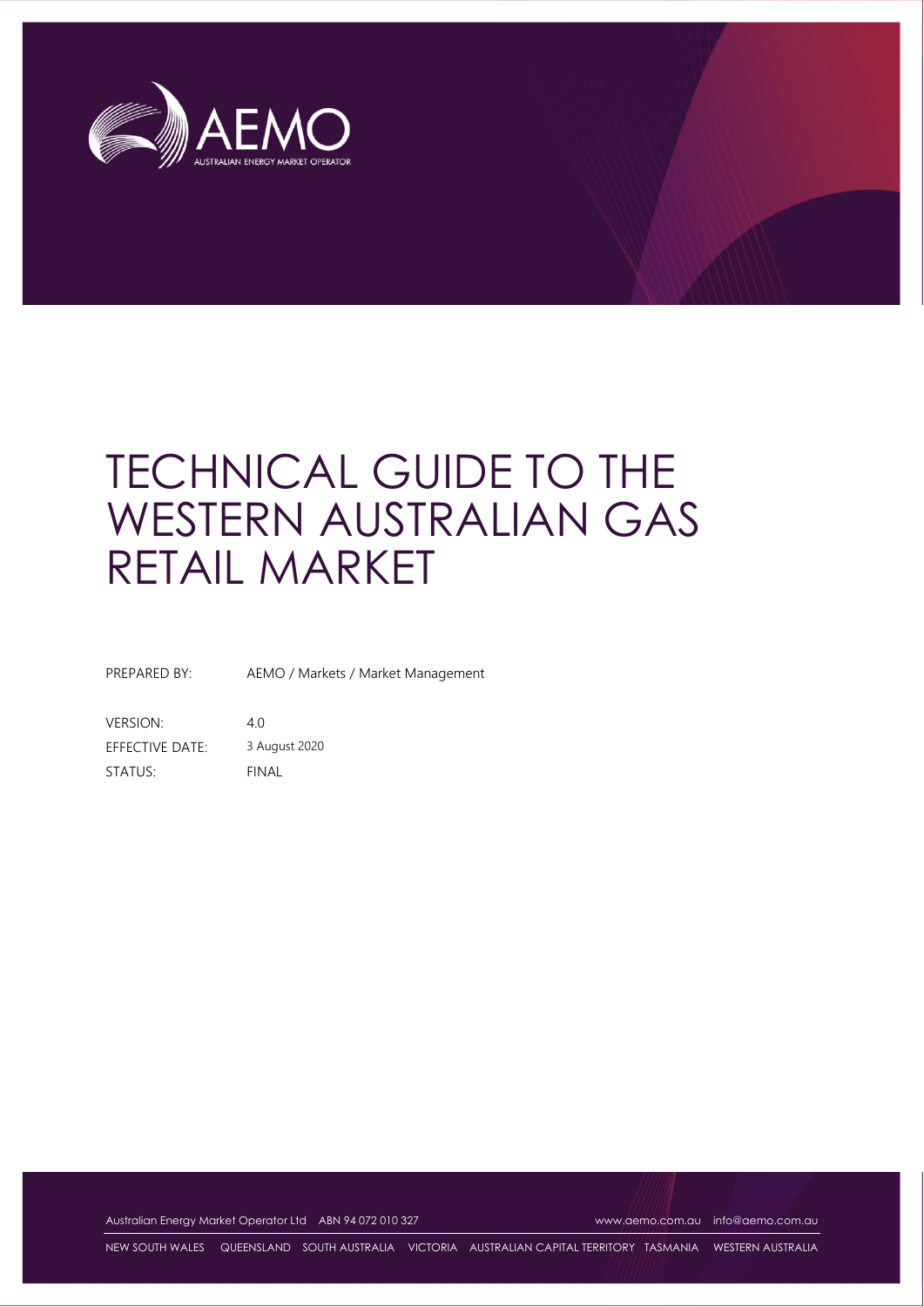

# **VERSION RELEASE HISTORY**

| Version | <b>Effective Date</b> | Summary of Changes                                                                                                                                 |
|---------|-----------------------|----------------------------------------------------------------------------------------------------------------------------------------------------|
| 1.0     | 31 Oct 2016           | First Issue                                                                                                                                        |
| 2.0     | 1 July 2017           | Minor change to section 9.2.                                                                                                                       |
| 3.0     | 30 April 2018         | Updated per change IN002/17W which involved changes to the Procedure Change<br>Committee (PCC) terms of reference and chapter 9 of the procedures. |
| 4.0     | 3 August 2020         | Updated as per IN003/19W to replace "PCR" with "PPC" and "PCC" with "GRCF"                                                                         |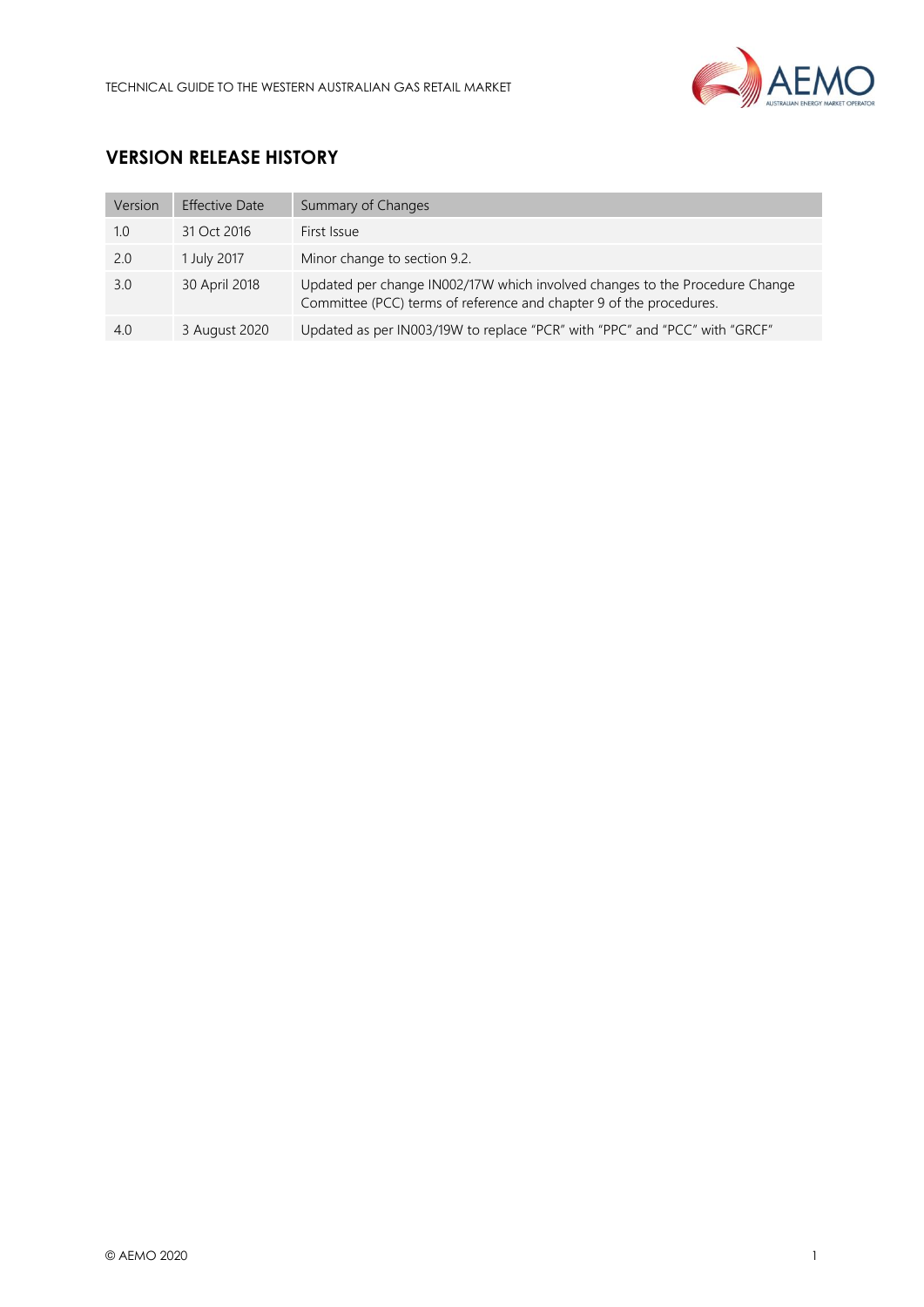

## <span id="page-2-0"></span>**PURPOSE**

AEMO has prepared this document to provide information about the operation of the principal aspects of the gas retail market operated by AEMO in Western Australia.

## <span id="page-2-1"></span>**Disclaimer**

This document is intended as a guide only. The information in it may be subsequently updated or amended. This document does not constitute legal or business advice, and should not be relied on as a substitute for obtaining detailed advice about the regulatory instruments governing the WA retail gas market, including (without limitation), the:

- *Energy Coordination Act 1994* (WA)
- *Retail Market Procedures* (WA)
- *WA Retail Gas Market Agreement*

AEMO has made every effort to ensure the quality of the information in this document but cannot guarantee its accuracy or completeness. Accordingly, to the maximum extent permitted by law, AEMO and its officers, employees and consultants involved in the preparation of this document:

- make no representation or warranty, express or implied, as to the currency, accuracy, reliability or completeness of the information in this document; and
- are not liable (whether by reason of negligence or otherwise) for any statements or representations in this document, or any omissions from it, or for any use or reliance on the information in it.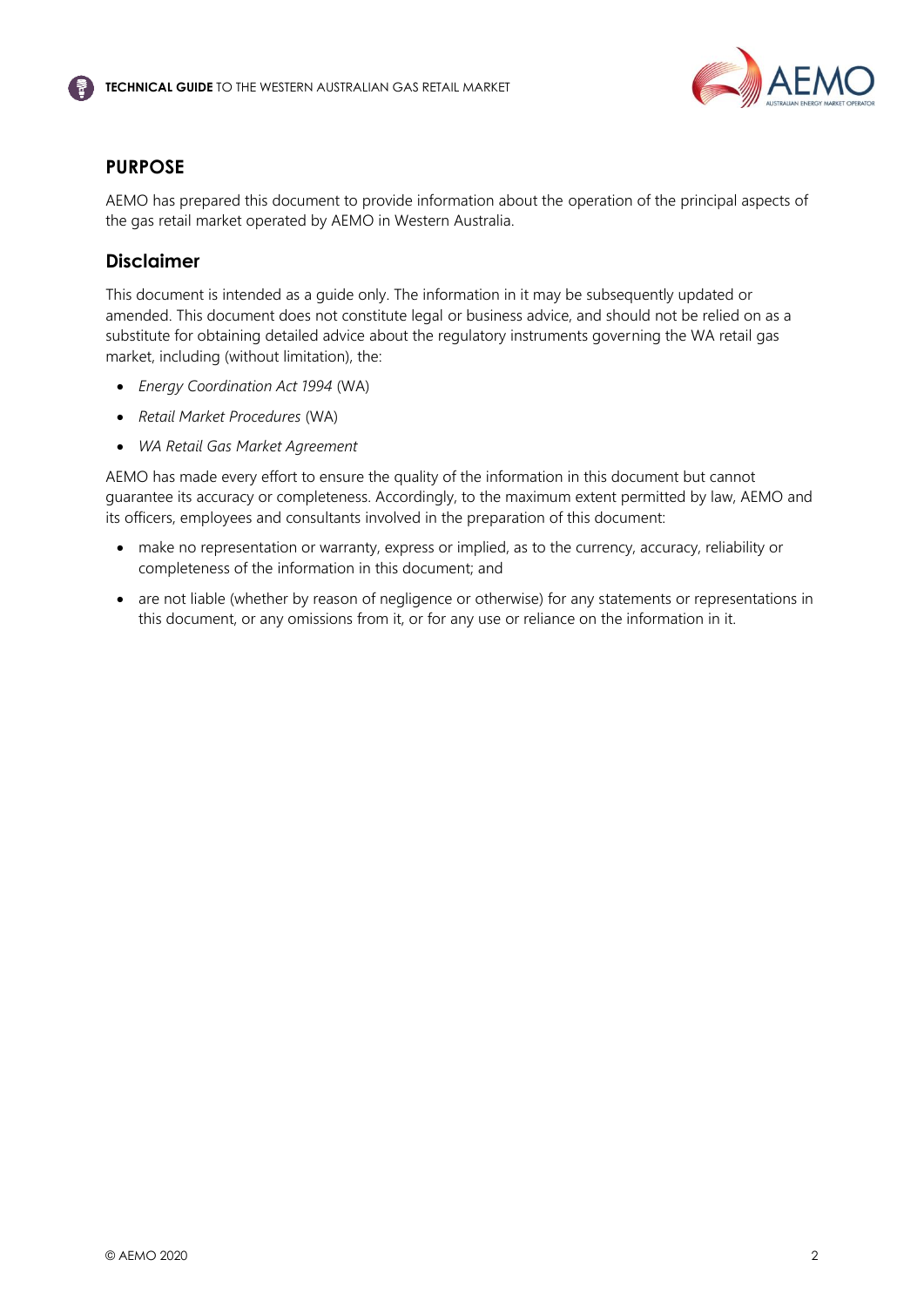

# **CONTENTS**

|                      | <b>PURPOSE</b>                                                                                       |                          |  |
|----------------------|------------------------------------------------------------------------------------------------------|--------------------------|--|
|                      | Disclaimer                                                                                           |                          |  |
|                      | LIST OF ABBREVIATIONS                                                                                | 5                        |  |
| 1.                   | <b>INTRODUCTION</b>                                                                                  | 6                        |  |
| 2.                   | <b>OVERVIEW</b>                                                                                      | 6                        |  |
| 3.<br>3.1.<br>3.2.   | <b>GAS RETAIL MARKET OBLIGATIONS SUMMARY</b><br>The WA Gas Retail Market Agreement<br>The Procedures | 7<br>$\overline{7}$<br>8 |  |
| 3.3.<br>3.4.         | <b>AEMO Specification Pack</b><br>The Hub T&Cs                                                       | 9<br>9                   |  |
| 4.                   | <b>INFORMATION SYSTEMS</b>                                                                           | 11                       |  |
| 4.1.<br>4.2.<br>4.3. | FRC Hub<br>Gas Retail Market Systems ("GRMS")<br><b>Technical Certification</b>                      | 11<br>12<br>15           |  |
| 5.                   | DELIVERY POINT MANAGEMENT                                                                            | 17                       |  |
| 5.1.                 | Precursors to a Transfer                                                                             | 17                       |  |
| 5.2.                 | Lodging a Transfer Request                                                                           | 18                       |  |
| 5.3.                 | Objection to a Transfer Request                                                                      | 19                       |  |
| 5.4.                 | Completion of a Transfer Request                                                                     | 19                       |  |
| 6.                   | METER DATA MANAGEMENT                                                                                | 21                       |  |
| 6.1.                 | Different Types of Meters                                                                            | 21                       |  |
| 6.2.                 | Measuring and Converting Gas to Energy                                                               | 21                       |  |
| 7.                   | SERVICE ORDER MANAGEMENT                                                                             | 23                       |  |
| 7.1.                 | What is a Service Order?                                                                             | 23                       |  |
| 7.2.                 | Service Connection Request                                                                           | 24                       |  |
| 7.3.                 | User Service Orders                                                                                  | 24                       |  |
| 7.4.                 | Network Operator Service Orders                                                                      | 25                       |  |
| 8.                   | BALANCING, ALLOCATION AND RECONCILIATION MANAGEMENT                                                  | 25                       |  |
| 8.1.                 | <b>User Obligations</b>                                                                              | 25                       |  |
| 8.2.                 | Before the Gas Day                                                                                   | 26                       |  |
| 8.3.                 | During the Gas Day                                                                                   | 27                       |  |
| 9.                   | SWING SERVICE                                                                                        | 29                       |  |
| 9.1.                 | What is Swing Service?                                                                               | 29                       |  |
| 9.2.                 | <b>Calculating Swing Service</b>                                                                     | 30                       |  |
| 9.3.                 | Example of a Swing Service Calculation                                                               | 31                       |  |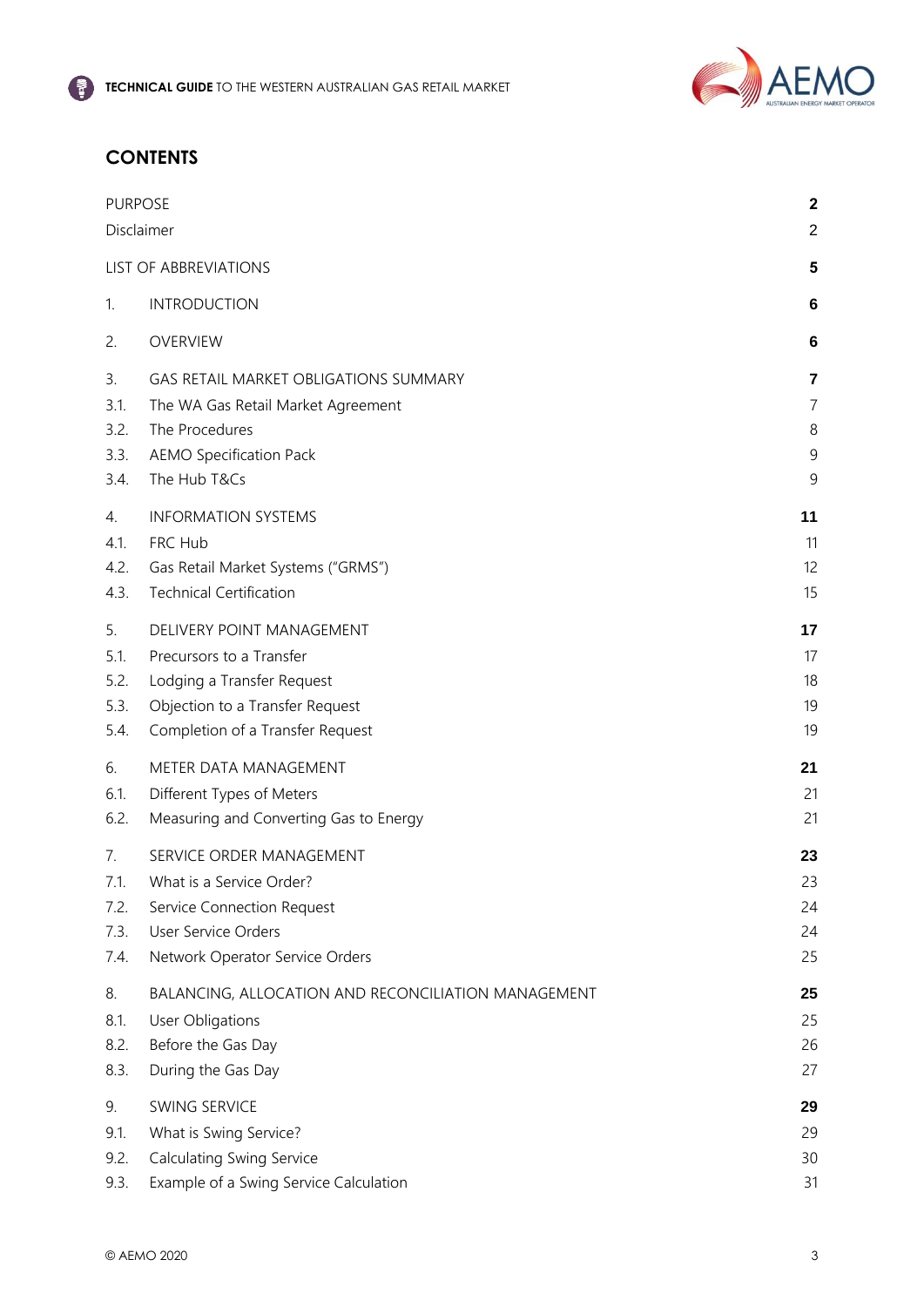



| 9.4. Allocating Swing Service     |                                                    | 32  |
|-----------------------------------|----------------------------------------------------|-----|
| 9.5. How to Pay for Swing Service |                                                    | 34  |
|                                   | APPENDIX A. GAS RETAIL MARKET PARTICIPANT TRAINING | -37 |
|                                   | APPENDIX B. GAS RETAIL MARKET REFERENCE DOCUMENTS  | 38  |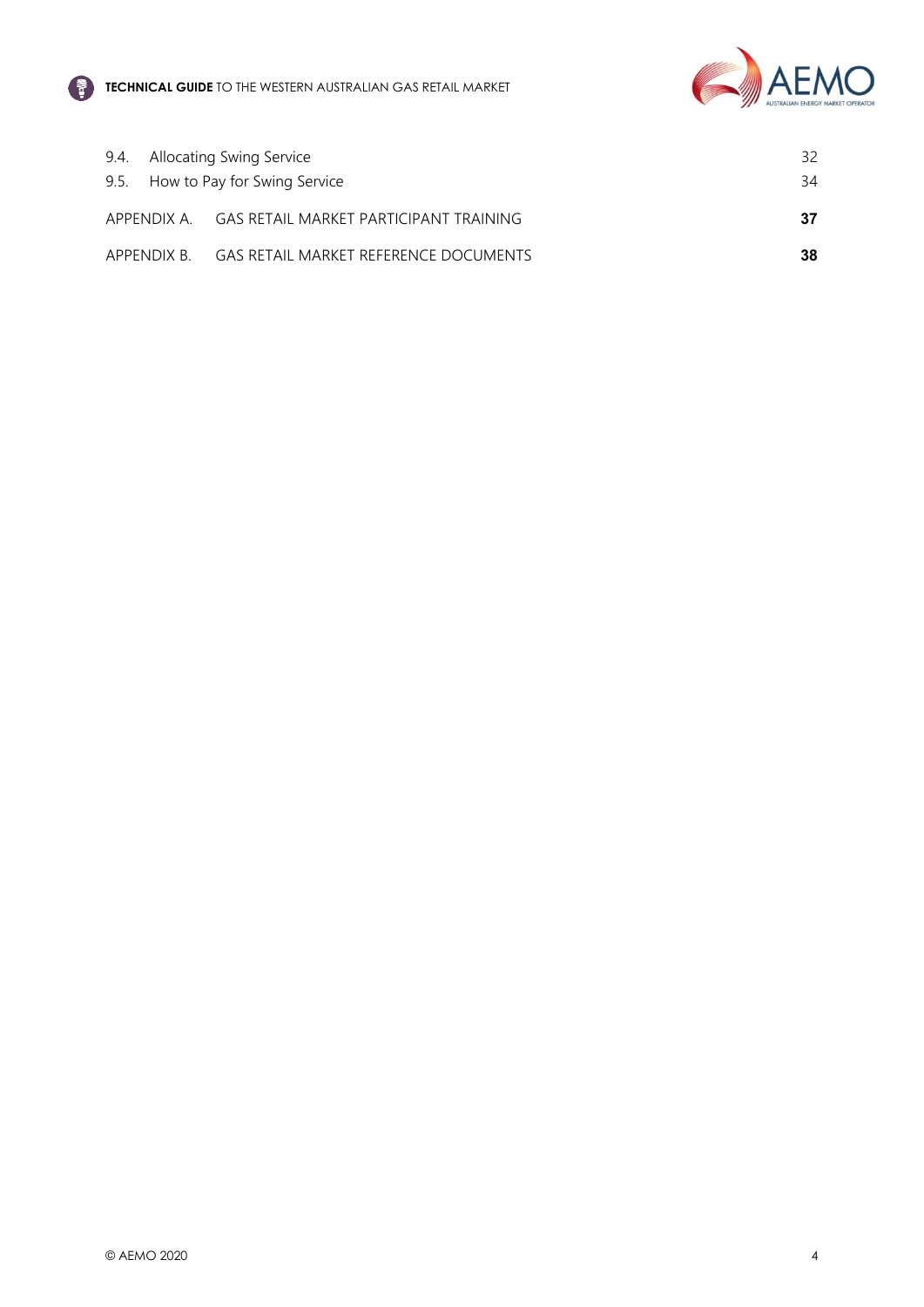

# <span id="page-5-0"></span>**LIST OF ABBREVIATIONS**

| Term             | Description                              |
|------------------|------------------------------------------|
| <b>AEMO</b>      | Australian Energy Market Operator        |
| AML              | Apply Meter Lock                         |
| <b>ASWG</b>      | aseXML Standards Working Group           |
| B <sub>2</sub> B | Business-to-Business                     |
| B <sub>2</sub> M | Business-to-Market                       |
| <b>BAR</b>       | Balancing, Allocation and Reconciliation |
| CSV              | Comma Separated Values                   |
| <b>DBNGP</b>     | Dampier to Bunbury Natural Gas Pipeline  |
| <b>DEE</b>       | Data Estimation Entity                   |
| <b>DPR</b>       | Delivery Point Registry                  |
| ERA              | Economic Regulation Authority            |
| <b>FRC</b>       | Full Retail Contestability               |
| <b>GBOid</b>     | Gas Business Operator Identifier         |
| <b>GRCF</b>      | Gas Retail Consultative Forum            |
| <b>GRMS</b>      | Gas Retail Market System                 |
| Hub T&Cs         | FRC Hub Operational Terms and Conditions |
| ICD              | Interface Control Document               |
| <b>IIR</b>       | Impact and Implementation Report         |
| <b>ITDF</b>      | Information Technology Development Forum |
| <b>LVI</b>       | Low Volume Interface                     |
| <b>MDA</b>       | Meter Data Agent                         |
| <b>MIRN</b>      | Meter Indicator Reference Number         |
| <b>MSH</b>       | Message Server Handler                   |
| <b>NEM</b>       | National Electricity Market              |
| PCF              | Pressure Correction Factor               |
| PPC              | Proposed Procedure Change                |
| REMCo            | Retail Energy Market Operator Limited    |
| SA               | South Australia                          |
| SSPOLR           | Swing Service Provider of Last Resort    |
| <b>TWG</b>       | Technical Working Group                  |
| <b>WA</b>        | Western Australia                        |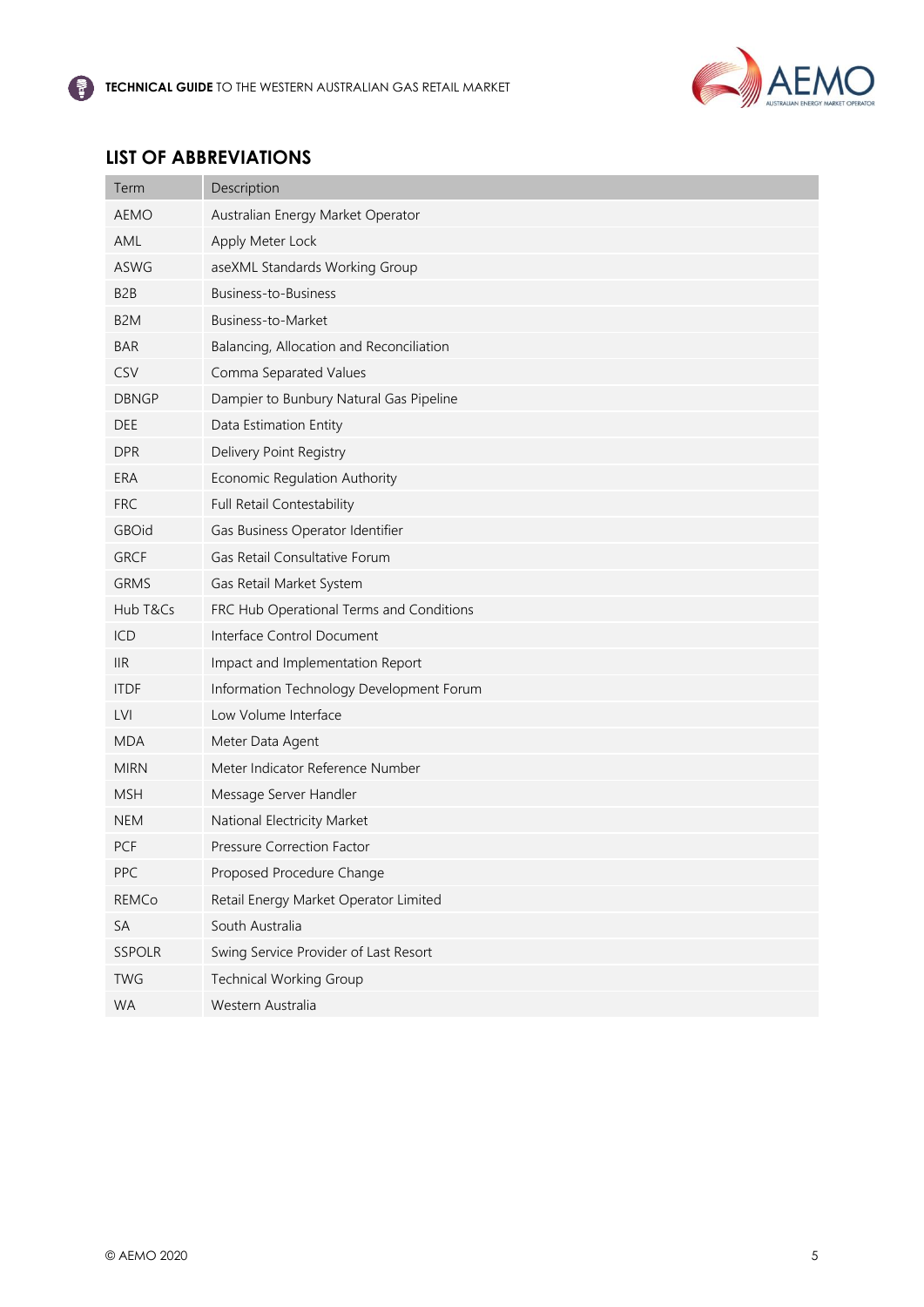

# <span id="page-6-0"></span>**1. INTRODUCTION**

This guide provides a technical overview of the principal operational aspects of the Western Australian ("WA") gas retail market and supplements the "Overview Guide to the WA Gas Retail Market."

This technical guide is intended to help gas retail market participants, customers, and other stakeholders understand the more detailed and technical concepts and workings of the market. Please refer to the Overview Guide for further information about the background and development of the market, and more detailed summaries of the regulatory framework, compliance requirements, and roles and responsibilities for market operation and administration.

This document is a guide only – the Retail Market Procedures (WA) (the "Procedures") and the *Energy Coordination Act 1994* prevail in any case of inaccuracy or omission.

# <span id="page-6-1"></span>**2. OVERVIEW**

AEMO operates the only approved retail market scheme in WA under the Energy Coordination Act 1994. The AEMO Retail Market Scheme covers the gas distribution systems operated by ATCO Gas Australia Pty Ltd (i.e. the Mid-West/South-West, Kalgoorlie-Boulder and Albany systems).

In accordance with the Energy Coordination Act 1994, the principal scheme documentation comprises:

- (a) the WA Gas Retail Market Agreement (the "Agreement"), as the agreement between AEMO (as the gas retail market operator) and Gas Market Participants (being Users, i.e. retailers, and Network Operators); and
- (b) the Procedures, as the retail market rules that govern the requirements and process for practical gas full retail contestability ("FRC") in the distribution systems covered by the scheme.

The Procedures require all Gas Market Participants to comply with the following documents, which are also part of the AEMO Retail Market Scheme:

- (c) AEMO Specification Pack; and
- (d) FRC Hub Operational Terms and Conditions ("Hub T&Cs").

All of the AEMO Retail Market Scheme documents and related publications, including guides, process documentation and training material, are available on the AEMO website at www.aemo.com.au.

The *Energy Coordination Act 1994* also provides that Pipeline Operators and Prescribed Persons (i.e. Self-Contracting Users, Shippers, and Swing Service Providers) must comply with relevant parts of the Procedures, although they are not required to sign the Agreement. The Pipeline Operators whose transmission pipelines transport gas to the scheme distribution systems are:

- DBP Transmission operates the Dampier to Bunbury Natural Gas Pipeline ("DBNGP"), a pressure controlled pipeline transporting gas from the North West Shelf to the Mid-West/South-West Distribution System
- APA Group operates the Parmelia Pipeline, a flow controlled pipeline transporting gas from the Perth basin to the Mid-West/South-West Distribution System; and the Goldfields Gas Pipeline, transporting gas from the North West Shelf to the Kalgoorlie/Boulder Distribution System.

The WA gas retail market is made up of several systems and processes, primarily including:

- **Delivery Point Management**  managing the transfer of gas delivery points (i.e. customers) between Users, and providing a mechanism for Users to retrieve data from the Network Operator about particular customers;
- **Meter Data Management**  managing the transfer of meter data from the Network Operator to the Users and AEMO, such as the consumed energy used by the customers;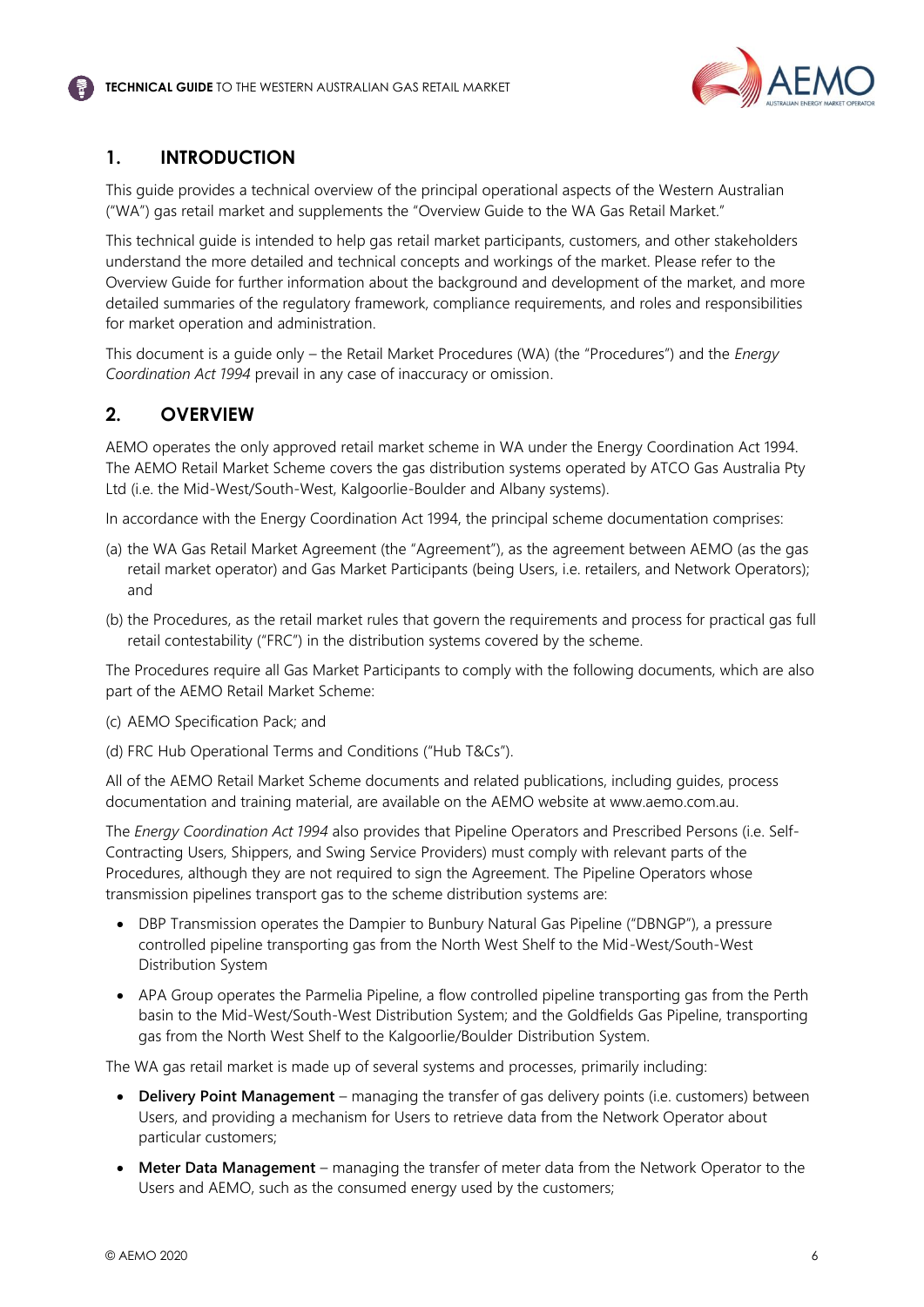

- **Service Order Management**  managing Service Order requests and completion notices between Users and the Network Operator, which pertain to metering works undertaken at customers' premises; and
- **Balancing, Allocation and Reconciliation Management**  managing the daily allocation of gas usage to Users to enable settlement of gas supply and gas transmission contracts.

These systems and processes allow gas retail market participants to conduct their business electronically in an efficient and uniform manner, and are described in more detail in this document.

## <span id="page-7-0"></span>**3. GAS RETAIL MARKET OBLIGATIONS SUMMARY**

Figure 1 provides a schematic of the AEMO Retail Market Scheme and related documentation.





## <span id="page-7-1"></span>**3.1. The WA Gas Retail Market Agreement**

The WA Gas Retail Market Agreement is the agreement required under section 11ZOF(a) of the *Energy Coordination Act 1994* for the AEMO Retail Market Scheme between Gas Market Participants and AEMO.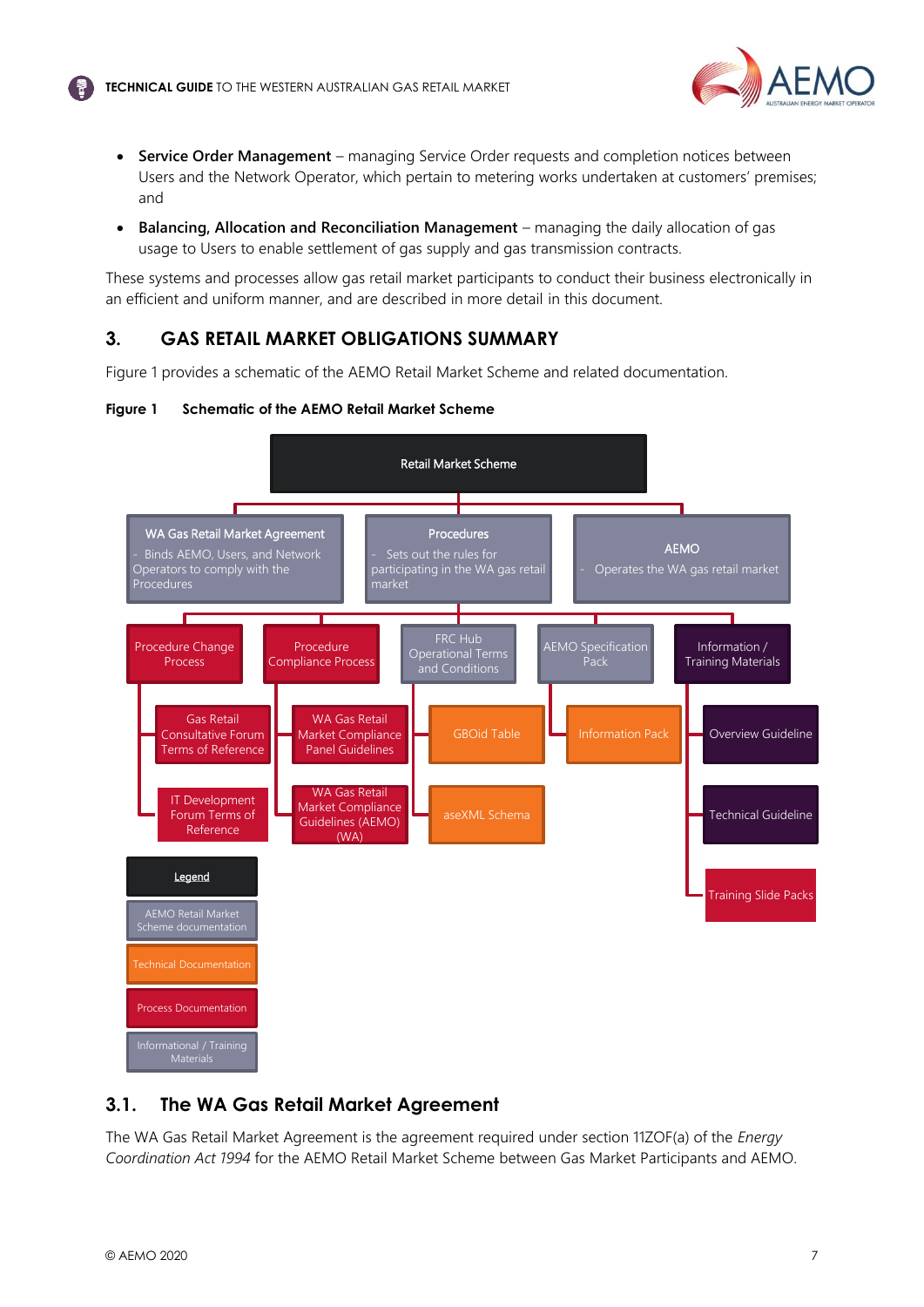

AEMO uses the same AEMO Specification Table 1 lists the key obligations imposed by the WA Gas Retail Market Agreement.

| Party               | <b>Obligations</b>                                                                                                                                                                                                                                                                                                                                                                                                                                                |
|---------------------|-------------------------------------------------------------------------------------------------------------------------------------------------------------------------------------------------------------------------------------------------------------------------------------------------------------------------------------------------------------------------------------------------------------------------------------------------------------------|
| AEMO                | • Is bound by and operate the WA gas retail market in accordance with the Procedures.<br>• Has the primary aim to develop and operate cost efficient and effective retail market<br>arrangements, which are fair and equitable, to facilitate competition in the WA gas retail<br>market.<br>• Must act in a manner that treats all Scheme Participants fairly and equitably, and does<br>not unfairly discriminate between the interests of Scheme Participants. |
| Scheme Participants | • Are bound by and must observe the terms of the Procedures, including any changes to<br>the Procedure from time-to-time.<br>• Must abide by any determination made by the Compliance Panel established under the<br>Procedures.                                                                                                                                                                                                                                  |

**Table 1 Obligations in the WA Gas Retail Market Agreement**

## <span id="page-8-0"></span>**3.2. The Procedures**

The Procedures provide an efficient means of managing the gas retail market by regulating the activities of parties involved in the market. Table 2 provides a summary of the content of the Procedures.

| Chapter                                                      | Content                                                                                                                                                                                                                                                                                                                                                    |
|--------------------------------------------------------------|------------------------------------------------------------------------------------------------------------------------------------------------------------------------------------------------------------------------------------------------------------------------------------------------------------------------------------------------------------|
| 1. Interpretation and<br>administration of the<br>Procedures | Deals with legal clarity, including:<br>defining terms used in the Procedures; and<br>identifying who the Procedures apply to.                                                                                                                                                                                                                             |
| 2. The databases                                             | Deals with management of databases, including:<br>the "AEMO registry", which is maintained by AEMO, and links Users (i.e. Retailers) with<br>their customers: and<br>the "MIRN database", which is maintained by the Network Operator, and contains the<br>meter information for all customers.                                                            |
| 3. MIRN transactions                                         | Deals with the transfer of customers between Users.                                                                                                                                                                                                                                                                                                        |
| 4. Metering                                                  | Sets out the requirements for metering equipment, meter reading, and management of<br>metering data.                                                                                                                                                                                                                                                       |
| 5. Allocation.<br>reconciliation and<br>swing                | Sets out the processes for managing the daily allocation of gas usage to Users to enable<br>settlement of gas supply and transmission contracts. Participants are urged to ensure that<br>they have a detailed understanding of Chapter 5, which is the most complex part of<br>market operations, and therefore represents the most risk to Participants. |
| 6. Compliance and<br>interpretation                          | Deals with Procedure breaches and interpretation of the Procedures, and with<br>establishment of the Compliance Panel.                                                                                                                                                                                                                                     |
| 7. Reporting and audits                                      | Details the requirements for AEMO, Users, and Network Operators to audit and report on<br>their compliance with the Procedures.                                                                                                                                                                                                                            |
| 8. Administration                                            | Sets out administrative processes, including setting AEMO's fees.                                                                                                                                                                                                                                                                                          |
| 9. Procedure change<br>process                               | Sets out the process to amend the Procedures, and deals with establishing the Gas Retail<br>Market Consultative Forum ("GRCF").                                                                                                                                                                                                                            |
| 10. General provisions                                       | Deals with the interaction between the Procedures, laws, and the relevant Access<br>Arrangements.                                                                                                                                                                                                                                                          |

**Table 2 Content of the Retail Market Procedures**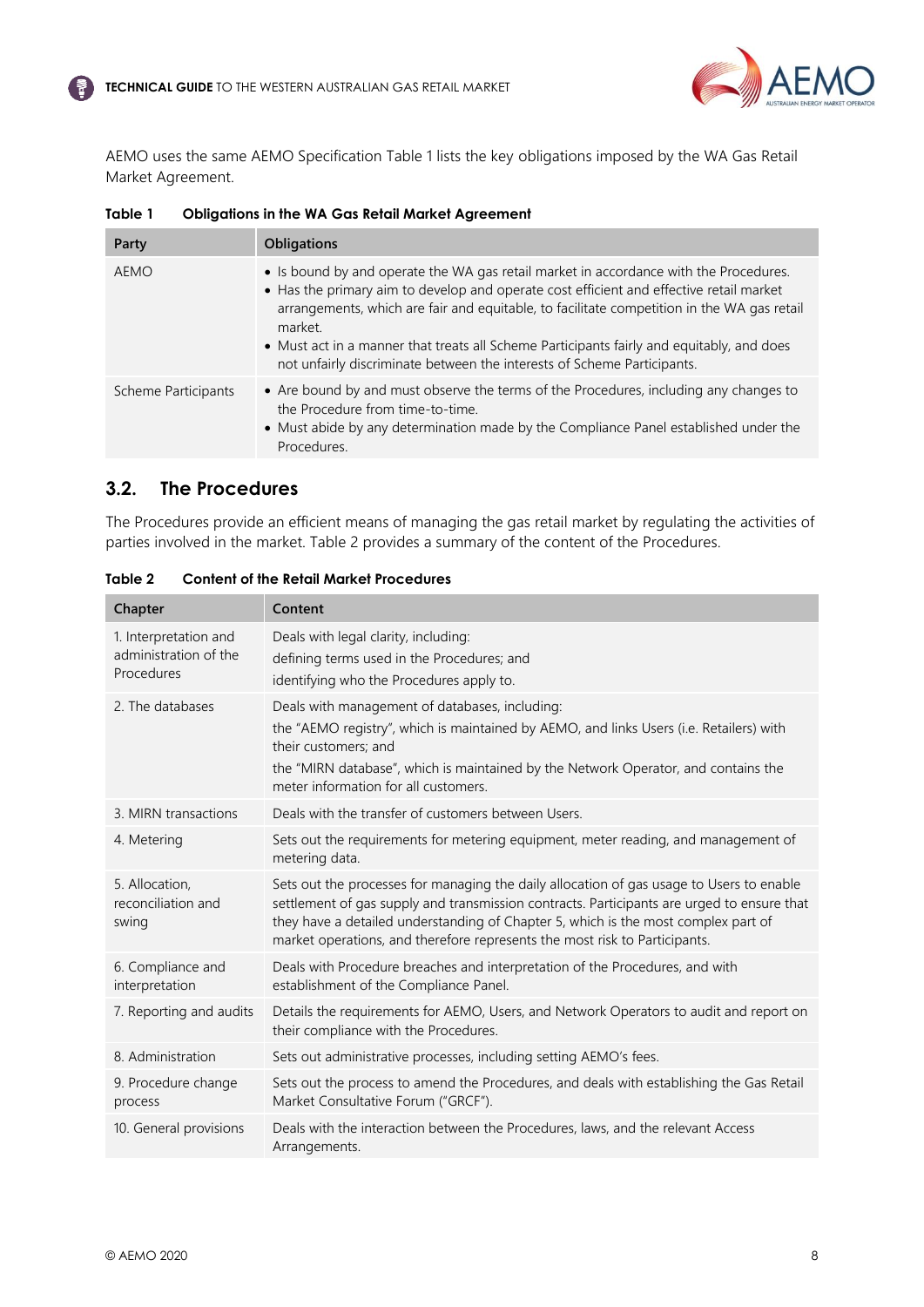

# <span id="page-9-0"></span>**3.3. AEMO Specification Pack**

Clause 14 of the Procedures stipulates that AEMO, Participants, Pipeline Operators and Prescribed Persons are required to comply with the AEMO Specification Pack.

The AEMO Specification Pack provides the technical specifications for how AEMO and the Participants, Pipeline Operators or Prescribed Persons are to implement the Procedures.

The AEMO Specification Pack is made up of agreed technical standards and business processes that enable AEMO, Participants, Pipeline Operators and Prescribed Persons to transfer information between each others' systems in the WA and SA gas retail market.<sup>1</sup> This includes customer meter readings, Service Orders and customer transfer transactions.

Table 3 provides an overview of the content of the AEMO Specification Pack.

| Document                                                         | Description                                                                                                                                                                                                                                  |
|------------------------------------------------------------------|----------------------------------------------------------------------------------------------------------------------------------------------------------------------------------------------------------------------------------------------|
| <b>AEMO Specification Pack Usage</b><br>Guidelines               | Provides an overview of the various documents that form the AEMO<br>Specification Pack and the purpose of each of these documents.                                                                                                           |
| <b>SAWA Interface Control</b><br>Document ("ICD")                | Describes in detail the physical transactions transferred between AEMO's IT<br>system - the Gas Retail Market System ("GRMS") - and the market participants<br>of the WA and SA gas retail markets.                                          |
| FRC Business-to-Business ("B2B")<br>System Interface Definitions | Defines the behaviour of the WA and SA market business and IT systems. The<br>definitions identify the manner in which the participants in the WA and SA gas<br>market will communicate with each other to manage their day-to-day business. |
| FRC Business-to-Market ("B2M")-<br>B2B Hub System Architecture   | Provides a comprehensive architectural overview of the FRC transaction and<br>messaging system based on the use of the FRC Hub.                                                                                                              |
| FRC B2M-B2B Hub System<br>Specifications                         | Provides the configuration and control settings that apply to the transaction<br>and messaging system.                                                                                                                                       |
| FRC CSV Data Format<br>Specification                             | Defines format of Comma-Separated Values ("CSV") files for transactions that<br>are to be exchanged between gas retail market participants.                                                                                                  |
| Connectivity Testing and<br><b>Technical Certification</b>       | Describes the processes through which organisations wishing to participate in<br>the WA and SA gas retail markets can achieve technical certification from the<br>relevant Market Operator.                                                  |
| Readiness Criteria                                               | Sets out the criteria for AEMO's assessment of participants' market readiness,<br>pursuant to the issuance of a GBOid in accordance with clause 21B of the<br>Procedures.                                                                    |
| B2B Service Order Specifications,<br>Parts 1 and Part 2          | Define the detailed usage of Job Enquiry Codes and Job Completion Codes.                                                                                                                                                                     |
| aseXML Schemas                                                   | Transactions are conducted on the basis of a set of industry Procedures<br>encapsulated in the aseXML schema and expressed in aseXML documents.                                                                                              |

**Table 3 Content of the AEMO Specification Pack**

# <span id="page-9-1"></span>**3.4. The Hub T&Cs**

The FRC Hub is a communication infrastructure operated by AEMO, and is the gateway through which gas retail market participants can deliver and receive structured B2B and B2M messages using defined protocols and formats.

<span id="page-9-2"></span>AEMO uses the same AEMO Specification Pack, Hub T&Cs, and GBOid Table for the WA and SA gas retail market operations. This approach promotes interchangeability in these documents for the benefit of stakeholders from both states.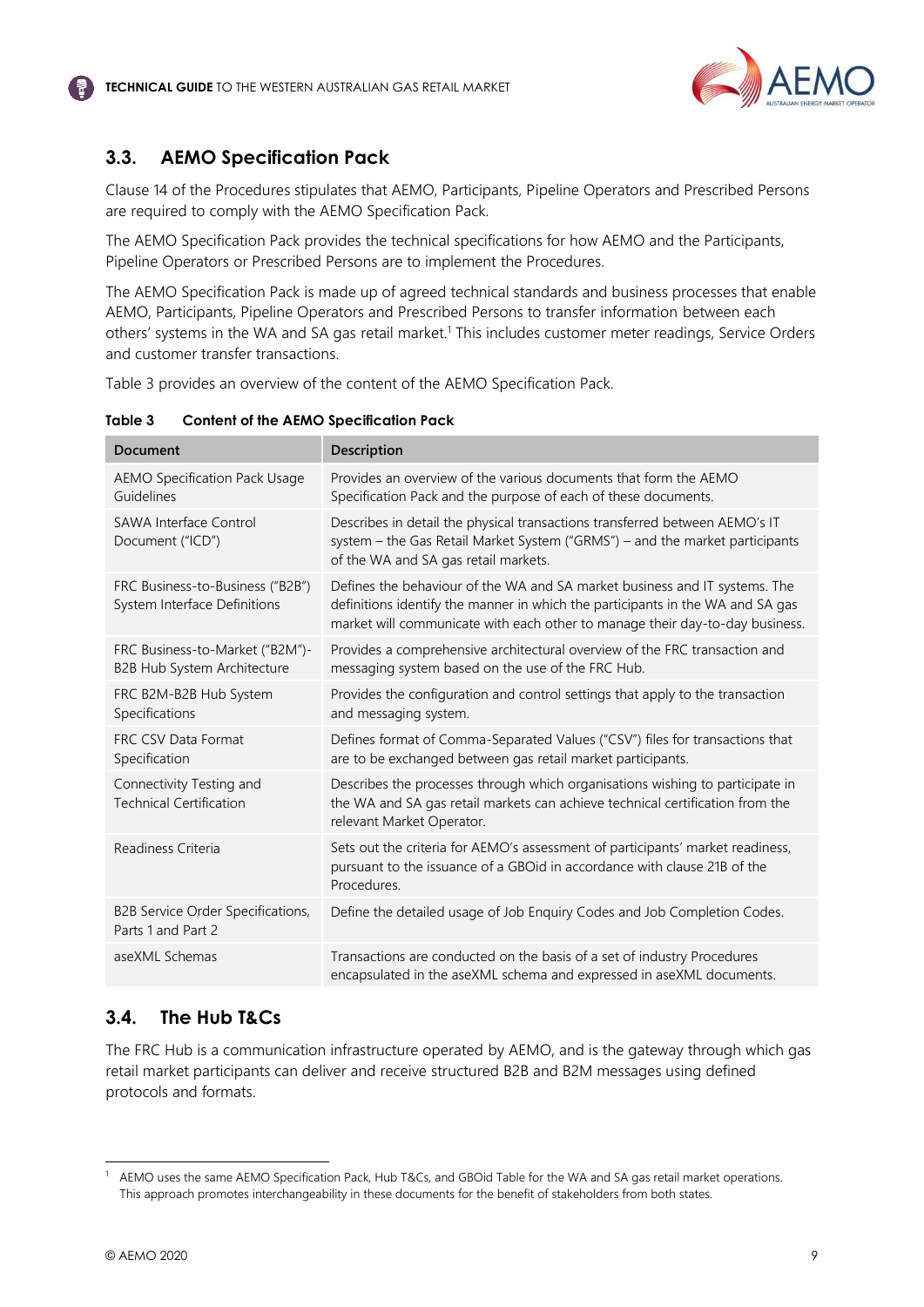

The Hub T&Cs contains information for Participants who are connected to and use the FRC Hub infrastructure, which is administered by AEMO for the gas retail markets[.](#page-9-2)<sup>1</sup>

The Hub T&Cs provide an overview of the FRC Hub and specific information for gas retail market participants who wish connect to the FRC Hub to operate in the relevant markets. The Hub T&Cs contain a number of appendices with detailed instructions on the use of certain features of the FRC system.

#### **3.4.1. Technical Documentation**

A number of technical documents that support the AEMO Retail Market Scheme, including:

- the Gas Business Operator Identification ("GBOid") Table;
- the Information Pack; and
- the aseXML Schema.

#### **3.4.2. The GBOid Table**

The GBOid Table lists all the identifiers and their status in the GRMS for the WA and SA gas retail market participants. AEMO publishes the GBOid Table on its website, in accordance with clause 22(2) of the Procedures, and any changes are published by AEMO in a new version of document[.](#page-9-2)<sup>1</sup>

The GBOid Table contains the following information:

- the name of each person (or Company);
- the capacity in which the person operates;
- the status of the GBOid; being "active", "suspended" or "deregistered";
- the person's nominated contact details; and
- the effective date of any changes to the GBOid Table.

#### **3.4.3. Information Pack**

The Information Pack is a set of documents designed to help Participants interpret the content of the AEMO Specification Pack and the Hub T&Cs. The Information Pack provides guidance to AEMO, Participants, Pipeline Operators and Prescribed persons in relation to B2M and B2B systems and processes in the WA and SA gas retail markets.

Table 4 provides an overview of the content of the Information Pack, including a description of each document.

| <b>Document</b>                               | <b>Description</b>                                                                                                                                                                                                                                                                       |
|-----------------------------------------------|------------------------------------------------------------------------------------------------------------------------------------------------------------------------------------------------------------------------------------------------------------------------------------------|
| Information Pack Usage<br>Guidelines          | Provides an overview of the various documents that form the Information Pack and<br>the purpose of each of these documents                                                                                                                                                               |
| <b>SAWA Business</b><br>Specification         | The Business Specification provides a baseline definition of CGI's scope of work for<br>the delivery of the GRMS for WA and SA, in accordance with the Procedures and the<br>Retail Market Procedures (SA).                                                                              |
| FRC B2M Process Flow and<br>Sequence Diagrams | Identifies the work processes and data flows in the FRC environment for B2M<br>transactions. The B2B processes reference the FRC B2B Process Flows, where<br>applicable, and detail each logical step in the process required to deliver various gas<br>services in the FRC environment. |

#### **Table 4 Content of the Information Pack**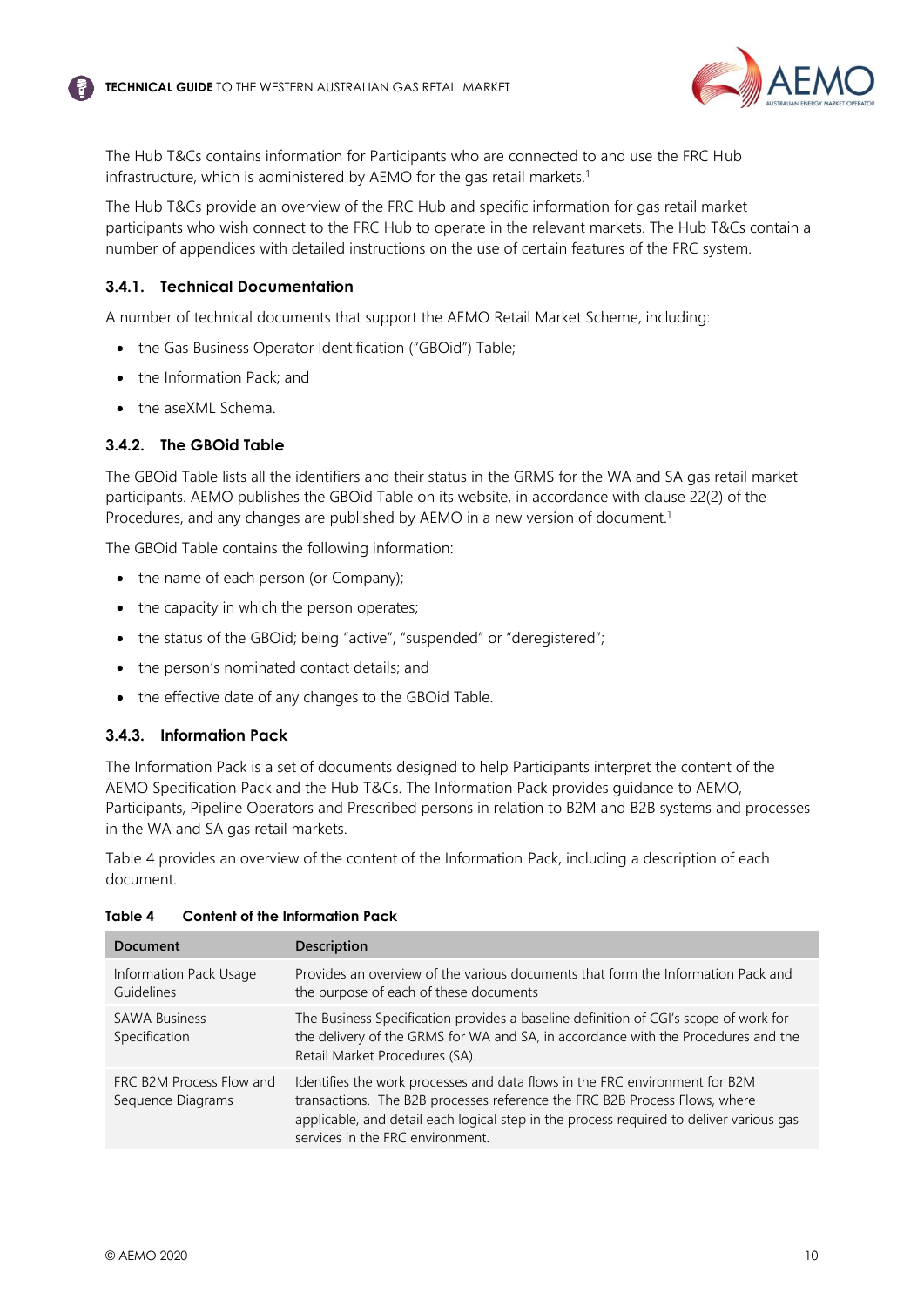

| <b>Document</b>                                       | Description                                                                                                                                                                                                                                                                                                                       |
|-------------------------------------------------------|-----------------------------------------------------------------------------------------------------------------------------------------------------------------------------------------------------------------------------------------------------------------------------------------------------------------------------------|
| FRC B2B Process Flow<br>Diagrams                      | Identifies the work processes and data flows in the FRC environment for B2B<br>transactions. The B2B processes detail each logical step in the process required to<br>deliver various gas services in the FRC environment, and identify data flows between<br>businesses that will have to occur for FRC to operate successfully. |
| <b>GRMS FTP User Guide</b>                            | Provides an overall guide for participants using the AEMO FTP Server, with a<br>description of how the FTP service has been implemented with some required<br>settings that participants will need to configure in their own FTP client.                                                                                          |
| <b>GRMS FTP Procedure</b>                             | Outlines the processes for issuing and maintaining the Usernames and passwords                                                                                                                                                                                                                                                    |
| Guide                                                 | required by participants to connect to the GRMS FTP Server.                                                                                                                                                                                                                                                                       |
| <b>GRMS FTP Registration</b>                          | The template that needs to be completed by businesses wishing to register and                                                                                                                                                                                                                                                     |
| Form                                                  | connect to the GRMS FTP Server.                                                                                                                                                                                                                                                                                                   |
| FRC Gas Hub Participant                               | Provides an overall guide for the use of the Certification Responders based on the                                                                                                                                                                                                                                                |
| User Guide                                            | FRC Hub.                                                                                                                                                                                                                                                                                                                          |
| Non-IT RMR                                            | Lists a number of obligations from the WA and SA Procedures that AEMO will                                                                                                                                                                                                                                                        |
| Communications                                        | perform manually, as described under the Business Specification.                                                                                                                                                                                                                                                                  |
| <b>WA Profile Nominations</b>                         | Details the principles for the creation, selection and management of daily nomination                                                                                                                                                                                                                                             |
| Guideline                                             | profiles as required under clause 200.                                                                                                                                                                                                                                                                                            |
| New Entrant GRMS<br>Deliverables Information<br>Sheet | Provided information on what reports AEMO published, when they are published, and<br>the purpose of the reports.                                                                                                                                                                                                                  |
| Changing your Password                                | Market participants are required to change their password for the market systems on                                                                                                                                                                                                                                               |
| on the Participant Server                             | a quarterly basis, and this document provides information on how to do so.                                                                                                                                                                                                                                                        |

## **3.4.4. The aseXML Schema**

The aseXML schema is an external standard referred to in the AEMO Specification Pack and mandates that certain transactions are conducted on the basis of a set of industry rules encapsulated in the aseXML schema, and expressed in aseXML documents.

## <span id="page-11-0"></span>**4. INFORMATION SYSTEMS**

There are two main information systems that underpin the gas retail market in WA:

- the FRC Hub AEMO's communications IT system, which is provided by AEMO under contract; and
- the Gas Market Retail System ("GRMS") AEMO's IT system that implements the Procedures, and is provided by CGI under contract.

## <span id="page-11-1"></span>**4.1. FRC Hub**

## **4.1.1. Overview**

The FRC Hub is the network facility through which AEMO, Users, and the Network Operator can deliver and receive structured B2B and B2M transactions utilising the protocols and formats as defined in the AEMO Specification Pack. These transactions are sent to and from Participants' interface gateways via the FRC Hub, which routes the transaction to the intended recipient within the gas retail market.

For example, when a User wants the Network Operator to conduct a special meter read on its behalf:

the User creates a Service Order transaction requesting a meter read and sends it to the FRC Hub, which in turn delivers it to the Network Operator for action; and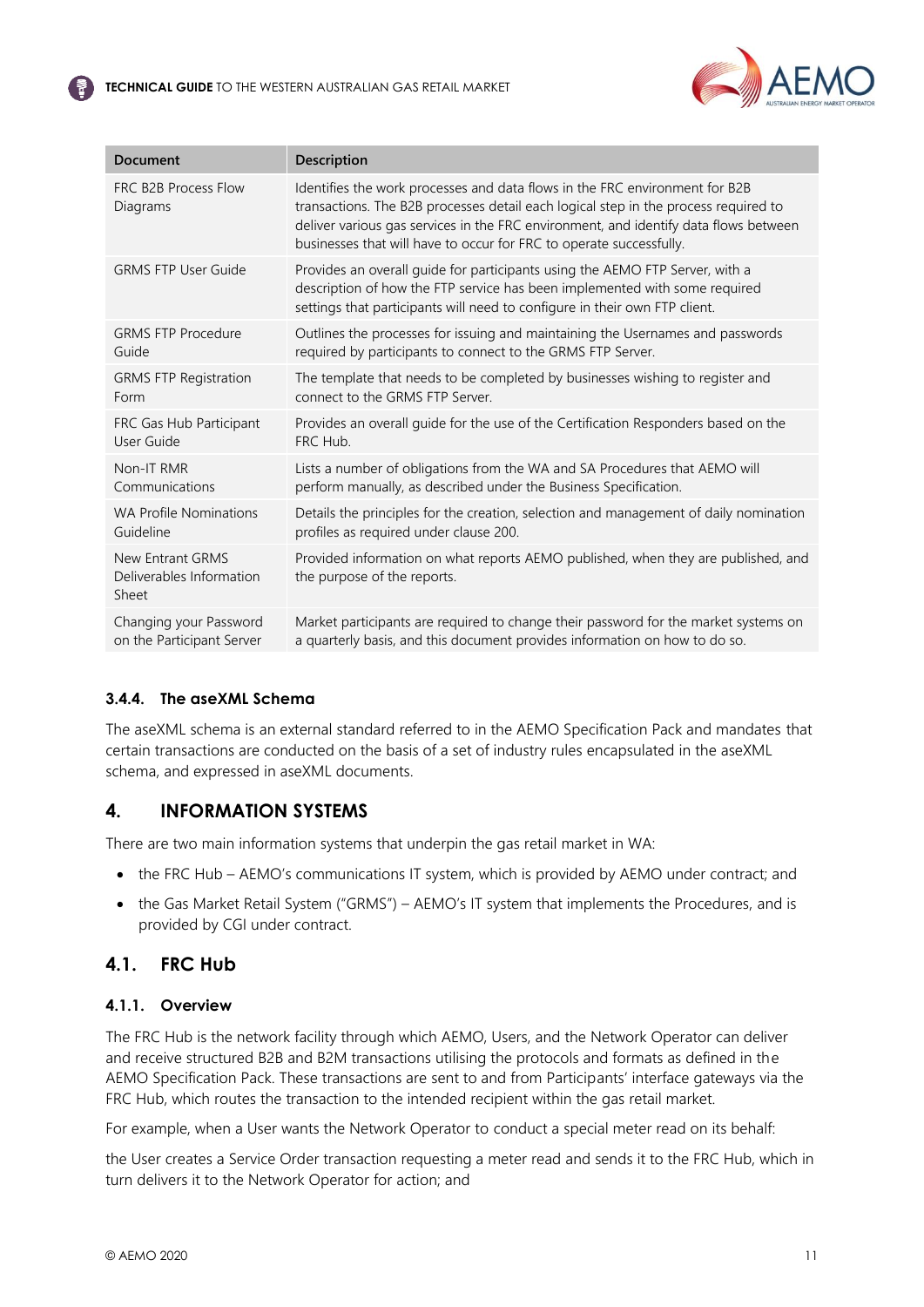

when the meter has been read, the Network Operator creates a transaction with the meter reading and sends it to the FRC Hub, which then delivers that message to the relevant User for processing.

Not all B2M transactions are routed via the FRC Hub, only those related to customer transfers. Other B2M transactions such as User allocation instructions are routed directly via the GRMS.





As shown in Figure 2, the FRC Hub operates in a spoke topology. Each participant needs to know the GBOid of all other participants in the market, but only set up a connection to the FRC Hub to be able to communicate with other participants. The FRC Hub routes messages to the desired recipients based on the applicable architectural documents for the market.

# <span id="page-12-0"></span>**4.2. Gas Retail Market Systems ("GRMS")**

The GRMS provides the IT systems necessary to facilitate the competitive gas retail market in WA. The system was built on the foundation of the Procedures, and consists of the following three sub-systems:

- Delivery Point Registry ("DPR") entity;
- Balancing, Allocation and Reconciliation ("BAR"); and
- Gateways (CSV, ebXML, e-mail).

Figure 3 provides a diagrammatical representation of the GRMS and its various entities.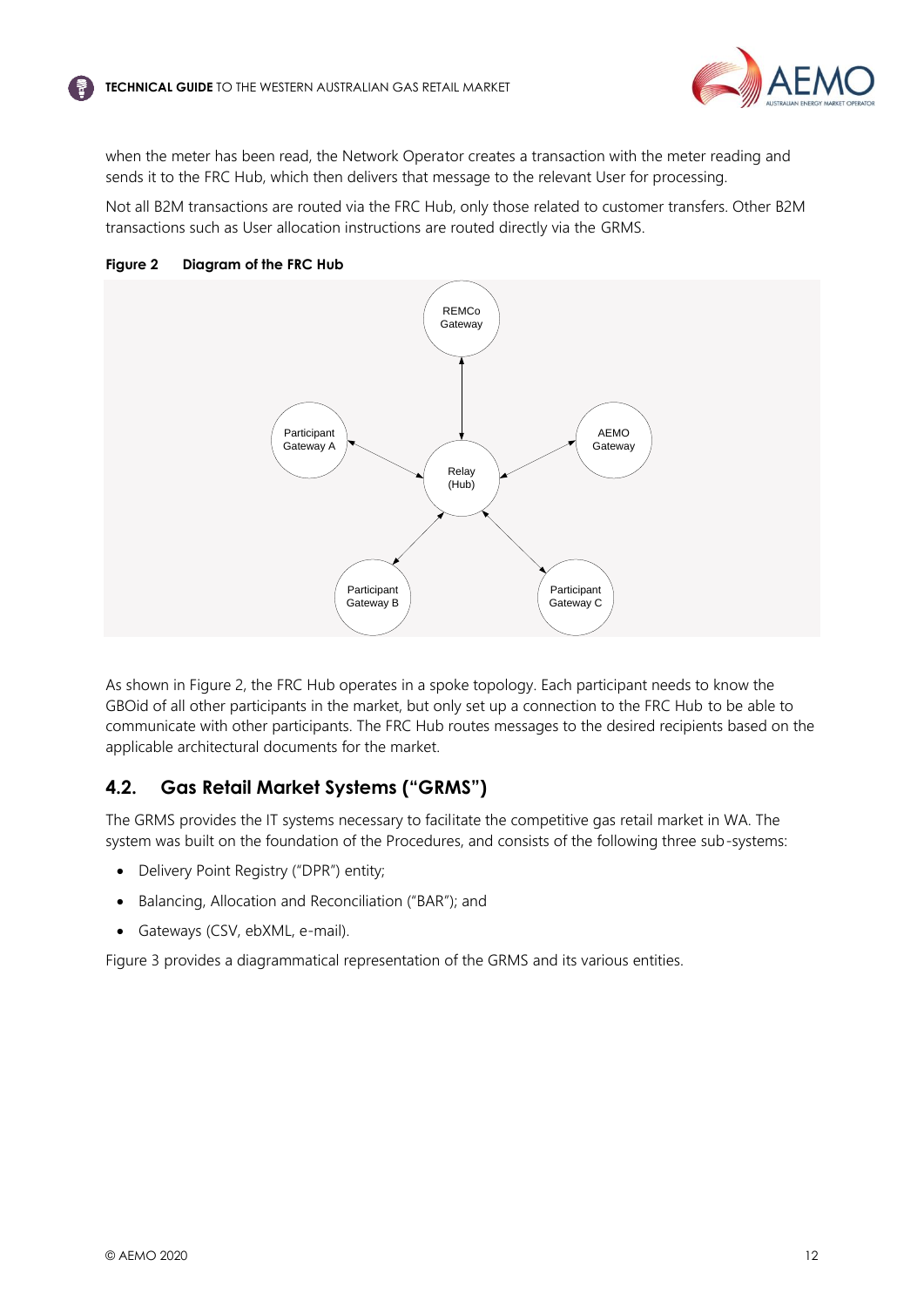





## <span id="page-13-0"></span>**4.2.1. Delivery Point Registry ("DPR")**

Referred to in the Procedures as the "AEMO registry" this subsystem is a repository for all Meter Indicator Reference Numbers ("MIRNs"), which are the unique indicator for each meter, associated with each customer. The DPR stores the Standing Data and information on all business process transactions (e.g. new connections, Transfers, etc.) initiated for each MIRN. Transactions are initiated either by aseXML or e-mail depending on the business process (the mechanisms are defined in the ICD).

#### **4.2.2. Balancing, Allocation and Reconciliation ("BAR")**

The BAR subsystem is responsible for forecasting and profiling consumption, balancing, estimation, reconciliation and swing service calculations. Transactions are initiated either by aseXML, CSV, or e-mail depending on the business process (the mechanisms are defined in the ICD).

The BAR comprises three processes:

- Forecast Profiling Entity ("FPE"):
	- − Maintains information on profiles, sub-networks, pipelines, Users and Shippers.
	- − Prepares profiled forecasts for each gas day for each sub-network and allocates consumption values across Shippers and Pipelines.
- Data Estimation Entity ("DEE"):
	- − Runs settlement and reconciliation calculations on a User and sub-network level for all delivery points, and therefore determines how much the Users' withdraw from each sub-network, and settles any retrospective revisions.
	- − The DEE stores a subset of AEMO standing data, received internally from DPR, as required for BAR calculations. The DEE also stores historic basic and interval meter reading data for all MIRN, including gate point data and unaccounted for gas.
	- − DEE also provides information to the other two sub-systems the FPE (e.g. total sub-network withdrawal for allocation to Shippers, Swing Service Providers and to Pipeline Operators) and the SGP (e.g. pipeline injection amounts).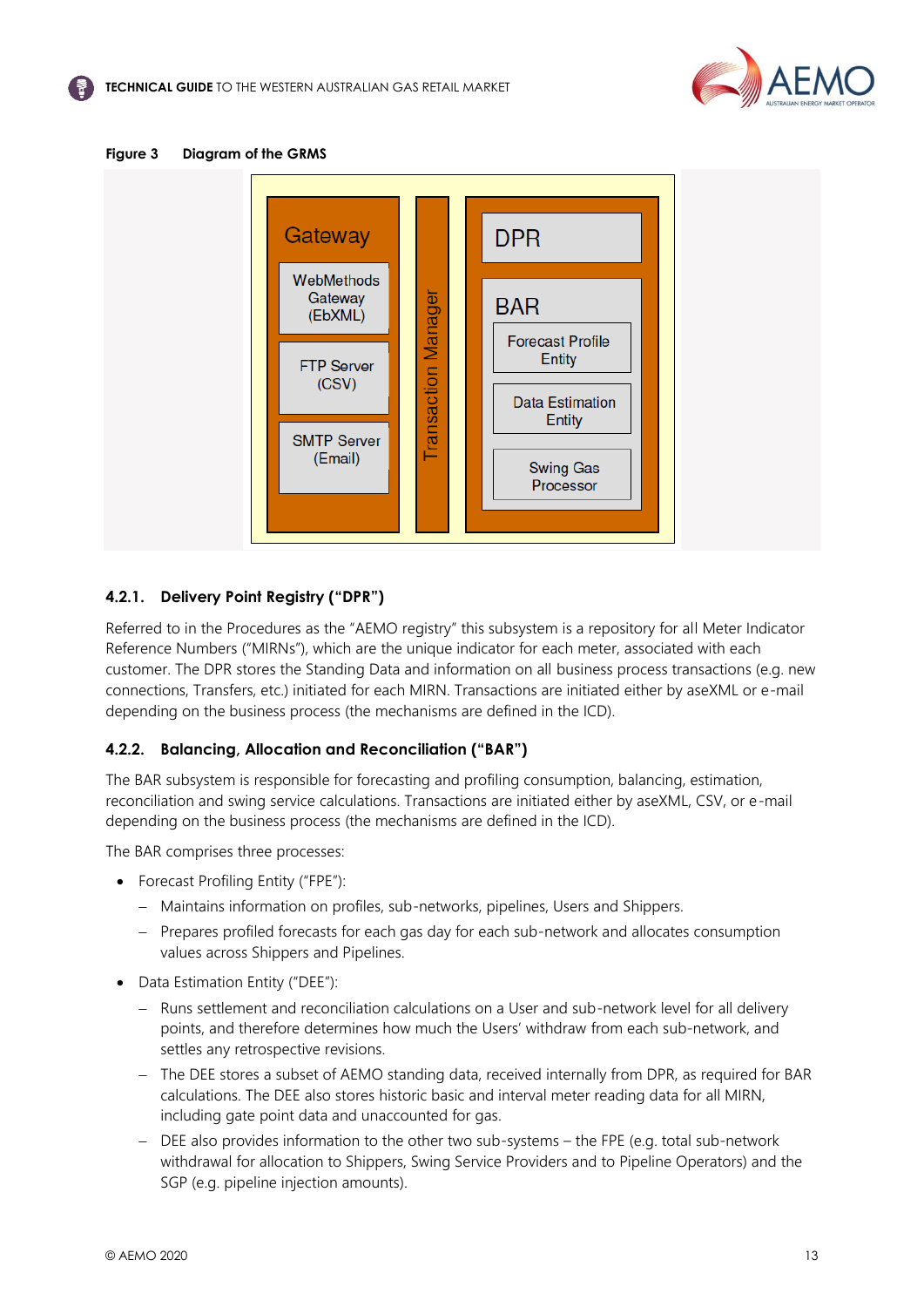

- Swing Gas Processor ("SGP"):
	- − SGP calculates all swing service amounts, and allocates swing service across the Users.
	- − SGP maintains the Swing Service Provider register, including the Swing Service Provider of Last Resort ("SSPOLR") register, and all off-market trade and bid-stack information.
	- − Information required for the swing service calculations are provided to SGP internally from both the FPE and DEE sub-systems, and externally from market participant transactions.

#### **4.2.3. Gateway**

As shown in Figure 3, the GRMS is comprised of three separate gateways:

- webMethods Gateways (EbXML) the gateway to the FRC Hub that is used to send and receive ebXML messages;
- FTP Server (CSV) allows participants and the GRMS to exchange messages in non-aseXML/ebXML format (i.e. CSV format files); and
- SMTP Server (e-mail) stores all incoming and outgoing email messages.

The GRMS Transactions Manager database provides the integration between the webMethods Gateway, the FTP Server and the SMTP Server and is used to store all incoming and outgoing messages and transactions.

Figures 4 and 5 show two gateway examples relating to aseXML messages routed via the WebMethods Gateway, and to messages routed via the FTP Server.

**Figure 4 aseXML message sent to GRMS (DPR) (e.g. a Transfer Request)**

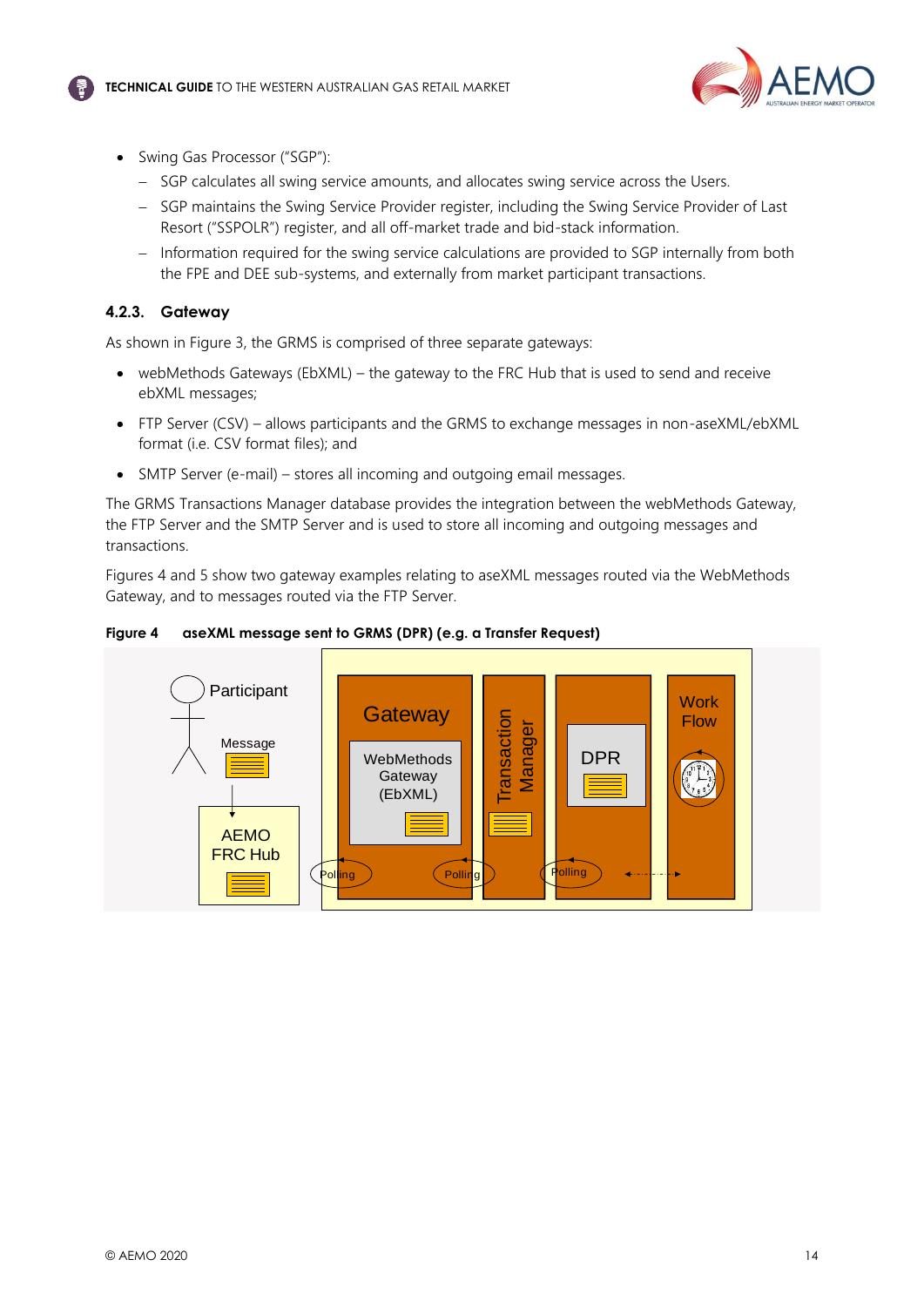



#### **Figure 5 aseXML message sent to GRMS (BAR) (e.g. User Allocation Instructions)**

#### **4.2.4. Low Volume Interface**

The Low Volume Interface ("LVI") provides Users who have a relatively low number customers with an alternative mechanism for sending B2M and B2B transactions. By using this interface, the LVI Users do not need to incur the costs associated with implementing an ebXML gateway. The solution leverages the existing infrastructure and hardware in place for the GRMS.

Use of the LVI is only suitable for organisations that are focused on commercial and industrial customers, although the User may have some residential accounts and some customers with basic meters. So long as the Users market share does not exceed 500 MIRNs, AEMO will continue to provide the LVI service to the User.

Table 5 details the key reference documents that Users need to consider when choosing whether to use the LVI. These documents are available on the AEMO website [\(www.aemo.com.au\)](http://sharedocs/sites/rmm/RetD/reg/Gas/Guidelines/Current/WA%20Guides/www.aemo.com.au).

| <b>Document Name</b>               | <b>Section And Summary</b>                                                                                                         |
|------------------------------------|------------------------------------------------------------------------------------------------------------------------------------|
| FRC B2M-B2B Hub System             | Appendix $D$ – provides a general overview of the LVI, including examples                                                          |
| Specifications                     | and a list of restrictions.                                                                                                        |
| Interface Control Document         | Section 3.6 – describes the transport layer, directory structure, and the<br>process to send and receive transactions for the LVI. |
| Connectivity Testing and Technical | Section 2.4 - sets out the certification process that needs to be completed                                                        |
| Certification                      | during internal testing and before any market testing of the LVI.                                                                  |

|  | Table 5 | Reference Documentation from the AEMO Specification Pack for the LVI |
|--|---------|----------------------------------------------------------------------|
|--|---------|----------------------------------------------------------------------|

## <span id="page-15-0"></span>**4.3. Technical Certification**

To be eligible to participate in the WA gas retail market, a Participant must achieve Technical Certification from AEMO to prove its operating systems can:

- meet the connectivity and technical certification requirements for use of the FRC Hub and the GRMS FTP gateway;
- where relevant, send/receive correctly structured and valid ebXML and aseXML messages/transactions;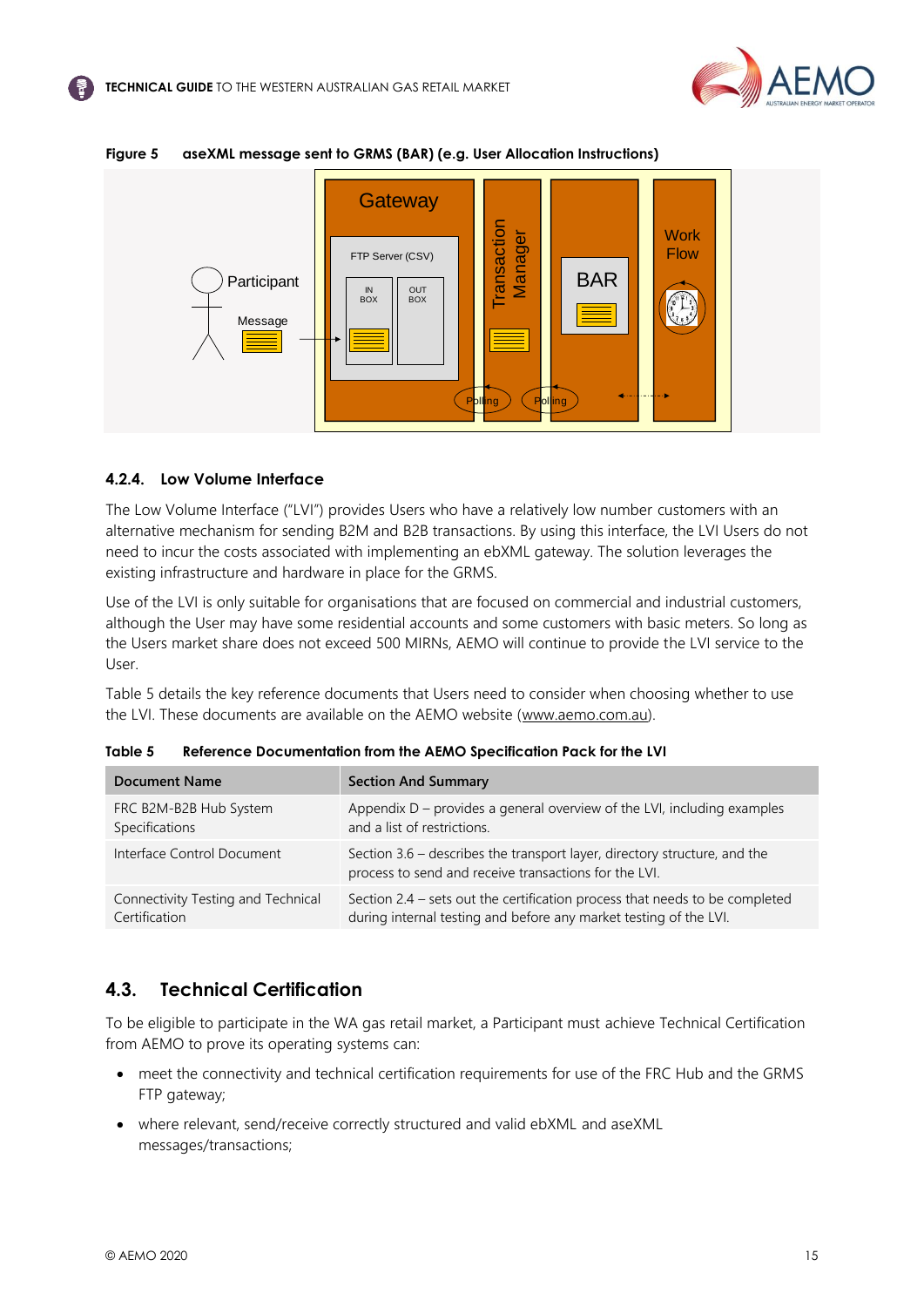

- send/receive aseXML documents that conform to the transaction definitions set out in the AEMO Specification Pack; and
- where relevant, send/receive correctly structured 'csv' files that meet the definitions set out in the AEMO Specification Pack.

The remainder of section 4.3 provides a brief description of the various types of Technical Certification that need to be completed by Participants.

## **4.3.1. New Participant Certification**

Upon joining the WA gas retail market, a Participant must achieve New Participant Certification. To be eligible, an applicant must certify that they have completed the following steps, as outlined under section 1.3.1 of the *Connectivity Testing and Technical Certification* document, as contained in the AEMO Specification Pack:

- obtained copies of the AEMO Specification Pack, the Information Pack, FRC Gas Hub Participant User Guide and the GRMS FTP Registration Form;
- connected their test gateway to the FRC Test Hub. The FRC Hub Operator (i.e. AEMO) will make available a 'Sandpit' environment for preliminary testing prior to formal certification on the Certification Responder;
- successfully completed the two stages of formal testing. These stages are described as Window 1 (messaging capability) and Window 2 (transaction capability). An applicant will need to have successfully completed Window 1 before commencing Window 2; and
- notify the FRC Hub Operator of the time at which the applicant plans to undertake certification.

Once the applicant has completed either of the Windows, it must notify the FRC Hub Operator of the time at which it started and stopped sending transactions for certification. The FRC Hub Operator will then analyse the results of the process and will issue a report to the applicant and to AEMO.

#### **4.3.2. Self-Certification**

New Participants and Self-Contracting Users must complete Self Certification prior to becoming operational in the WA gas retail market. To be eligible, an applicant must certify that they have completed the following steps, as outlined in section 2.2 of the *Readiness Criteria* document, as contained in the AEMO Specification Pack:

- the systems, processes and staff have passed reasonable and prudent internal testing by the participant;
- the participant's test data and results are produced from its 'acceptance' test environment;
- the participant's test environment used for the Connectivity Testing and Technical Certification Process is representative of its production environment (i.e. the test environment is effectively a mirrors the production environment, but may not be specified to production standards);
- the resources necessary to participate in the market are available, including the systems, processes, software and personnel (sufficiently trained for the market processes and systems);
- business processes and systems are ready for normal and exception management operations in the WA gas retail market (i.e. in addition to having in place processes, procedures, and systems for compliance with the Procedures and any technical protocols);
- the participant has appropriate contractual arrangements in place for entry into the WA gas retail market (including for access to the relevant gas distribution networks);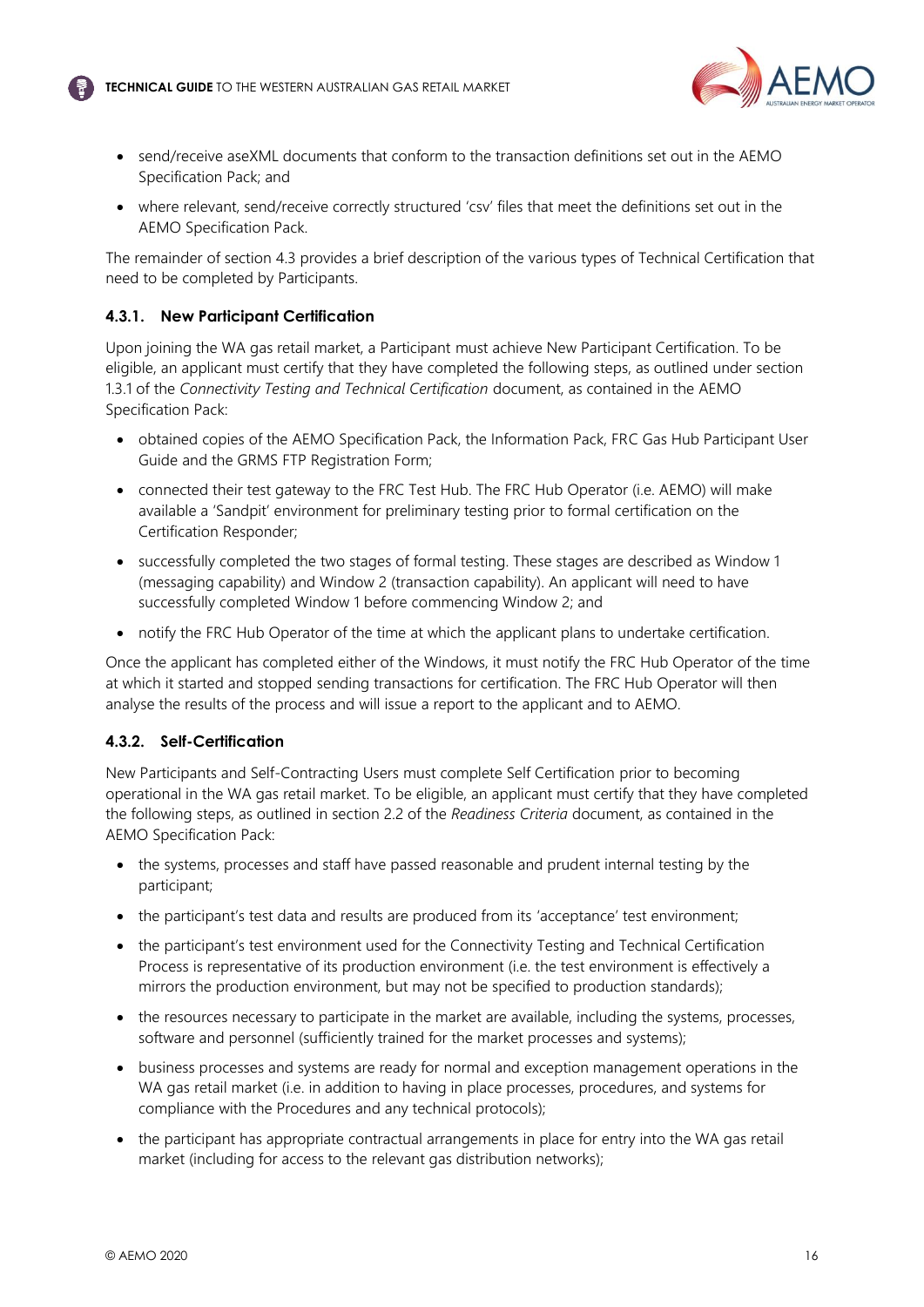

- the participant has a transition plan in place for data migration and other activities required to move from the test environment to the production environment; and
- the participant has in place disaster recovery and business continuity planning procedures applicable to WA market activities.

Importantly, once the Self Certification process has been completed, the applicant must sign the Readiness Criteria Self Certification Checklist Form to verify that the applicant has successfully completed the Self Certification Process. A signed copy of this form must then be sent to AEMO.

On receipt of the signed Readiness Criteria Self Certification Checklist form, AEMO will notify all Participants of the pending activation of the new Participants GBOid and that the activation of this GBOid is required on the day specified on the notice, which must be at least 10 business days from the date of the notice being issued.

#### **4.3.3. Re-certification**

If any of the following occurs, an applicant must certify that they have completed the re-certification process, as outlined under section 1.3.2 of the *Connectivity Testing and Technical Certification* document:

- relocation of the applicant's gateway message sever handler ("MSH");
- a change to the hardware or software platform on which the applicant's gateway MSH is deployed:
- any major changes that need to be made to application services behind the gateway; and
- any other changes that might reasonably be considered to render the applicant's current certification invalid.

It is up to each certified Participant and Self-Contracting User to ensure that its certification remains valid after any configuration changes.

AEMO may request re-certification on any part of the certification process by participants in the event of:

- FRC Hub changes:
- FRC B2B-B2M Hub System Specification changes;
- aseXML schema changes; and
- a participant reconnecting to the FRC Hub after its connection has been 'blocked' by AEMO.

If a Participant or Self-Contracting User is required to re-certify for any reason, an application will need to be made to AEMO that outlines the basis for re-certification. If a Participant considers that it should be exempt from part of the re-certification process, details of the basis for this claim, including the impact of these changes on the Participant's messaging and transaction capabilities, must be provided to the AEMO for consideration and approval.

Re-certification must be successfully completed prior to the release of any changes to the production environment. The release of changes to a Participants production environment should be notified to the market at least one week prior to their release.

## <span id="page-17-0"></span>**5. DELIVERY POINT MANAGEMENT**

## <span id="page-17-1"></span>**5.1. Precursors to a Transfer**

Customer transfers are facilitated through the FRC Hub, whereby a customer can transfer from one User to another. To lodge a transfer request, the User must obtain the customer's consent and identify the delivery point identifier (i.e. MIRN) utilising the processes defined in the Procedures. Unless otherwise specified, references to 'clause' followed by a number are to a clause in the Procedures.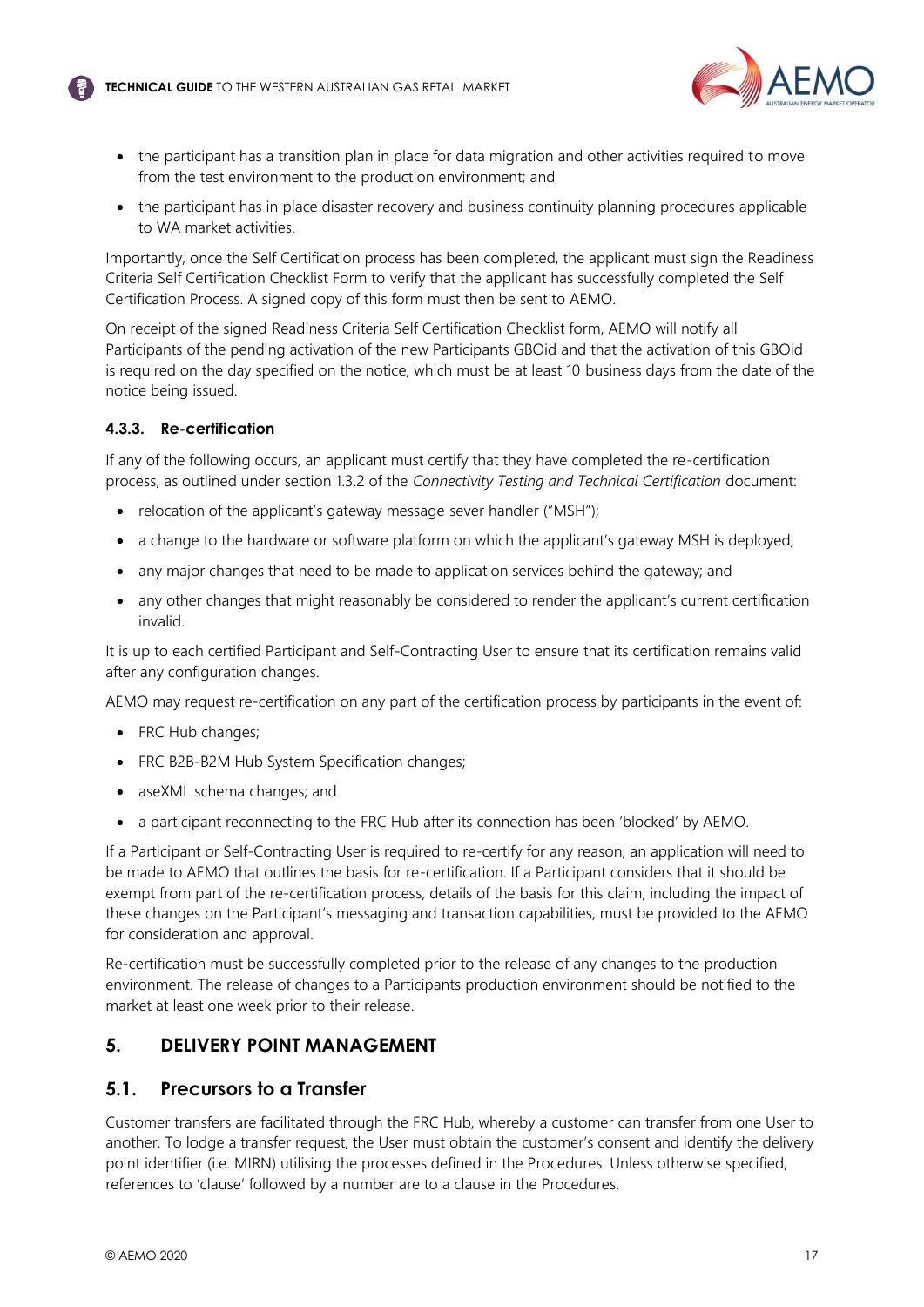

## **5.1.1. Obtaining Customer Consent**

A User can only lodge a customer transfer request if it has received "Explicit Informed Consent" from the prospective customer. Explicit Informed Consent, as covered in clause 349 and Appendix 6 of the Procedures, means that the prospective customer has authorised a User to obtain confidential meter and address information for that customer's meter from the relevant Network Operator; and to transfer that customer.

Users must ensure that the Explicit Informed Consent received from their prospective customer is expressly provided either in writing or orally, that the User has in plain language appropriate to that customer disclosed all matters materially relevant to the giving by the customer of the consent, including each specific purpose for which the consent will be used.

#### **5.1.2. Identifying the MIRN (MIRN Discovery)**

Under Part 3.2 of the Procedures, a User with Explicit Informed Consent is able to lodge a MIRN discovery request from the Network Operator. The Network Operator is obligated to provide the User with the following information immediately, and no later than the next business day, under clause 75 of the Procedures:

- MIRN and MIRN checksum:
- MIRN standing data; and
- Next schedule read date.

The MIRN Discovery process is only for prospective Users who have agreed to offer supply at an existing site. A MIRN Discovery cannot be completed on a greenfield site because there will be no information to obtain. Additionally, this process is not available to Self-Contracting Users.

## <span id="page-18-0"></span>**5.2. Lodging a Transfer Request**

In general, there are two scenarios in which transfer requests are lodged:

- 1. where a customer moves into a new premise with an existing connection, the Procedures allow the customer to transfer (known as a 'move-in transfer' as defined in clause 78); or
- 2. if the customer was not previously supplied by their gas supplier of choice, opt to change their gas supplier (known as an 'in situ transfer'). It is expected that the incoming User has access to haulage when a transfer is lodged.

Additionally, the Procedures allow for a transfer to amend an incorrect User that is recorded in the AEMO registry, which can be completed by lodging either an error correction notice, as per clause 32(2), or by lodging a new transfer request. In the case of lodging a new transfer request, in accordance with clause 77, all affected participants must provide AEMO with information that they agree in order to facilitate this type of transfer to correct the error.

Transfers are lodged through the FRC Hub, and the ICD specifies the 'CATSChangeRequest' as the transaction that is used for all types of transfers that occur. The transaction has the following information contained within it:

- change reason (prospective in situ, prospective move-in, or correction of transfer);
- proposed change date; and
- MIRN and MIRN checksum.

The proposed change date for an in situ transfer takes place on the next scheduled read date, which is usually obtained from the MIRN Discovery data. However, a User can nominate a proposed change date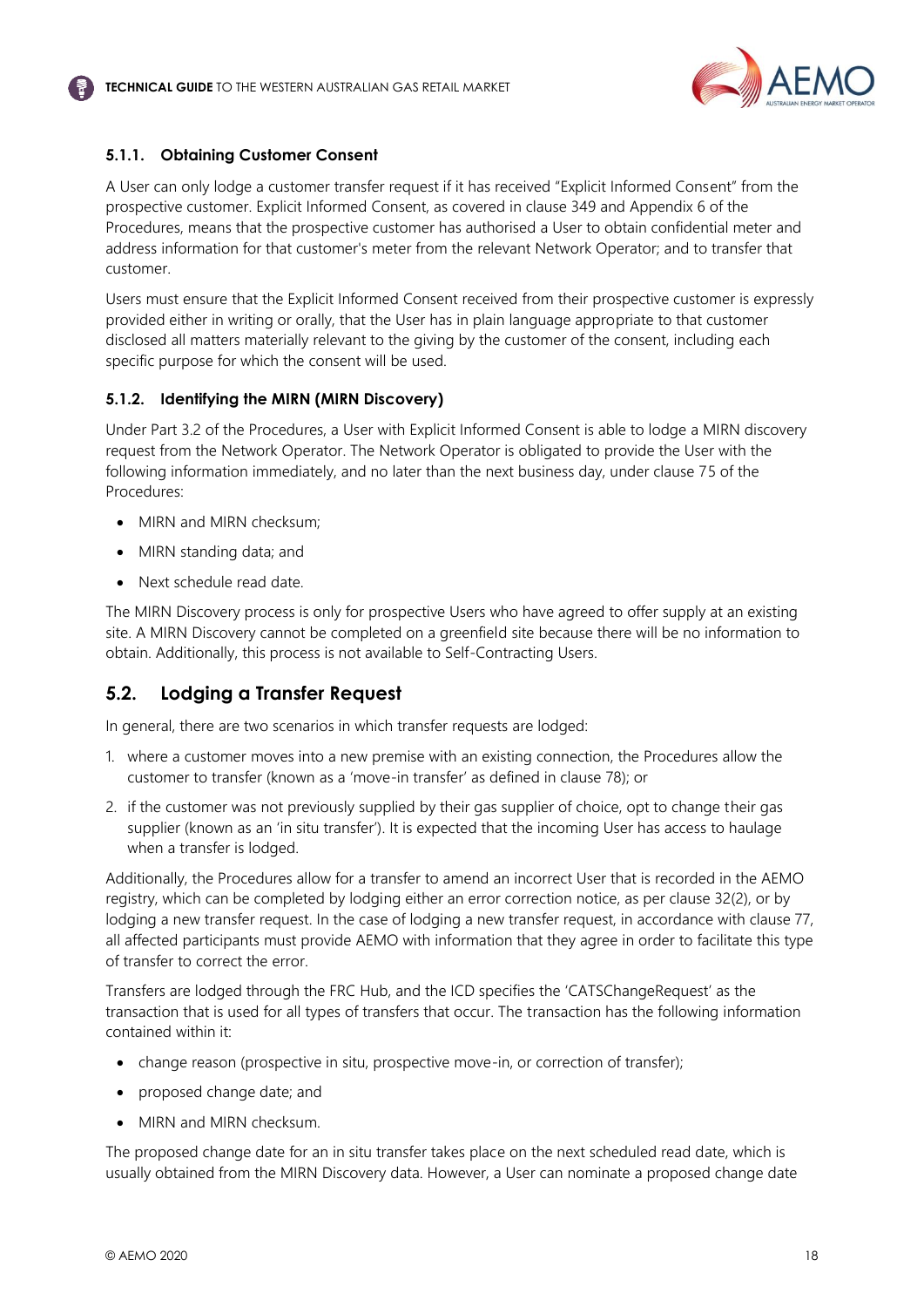

for an in situ transfer provided that they have agreed this with the customer and have requested the Network Operator to undertake a special meter read. For a move in transfer, the proposed change date could be on a date agreed by the User and customer. In this situation, the lodgement of a transfer is deemed to create a Service Order for the Network Operator to complete an actual read on the proposed change date (see section [7](#page-23-0) for more information on service orders).

Upon lodgement of a transfer, the system goes through statuses of 'Request', 'Pending' and 'Completed', whereby system notifications advise relevant participants that the transfer is to occur on the proposed change date. The system allows for objections to be lodged, between the statuses of 'Pending' and 'Completed'. Additionally, the incoming User is able to withdraw the request, and in this circumstance, the transfer is 'Cancelled'. This is shown diagrammatically in Figure 7.

## <span id="page-19-0"></span>**5.3. Objection to a Transfer Request**

Once a transfer has been lodged, a Network Operator may object to a transfer that is not a move in, within 2 business days of the transfer being processed. The objection can only be lodged on the basis that the incoming User does not have haulage arrangement in place, and is only valid if it corresponds to an open transfer request and is lodged within the applicable timeframe. If the objection is not valid, AEMO will reject the objection.

A Network Operator may also withdraw their objection notice, within 3 business days of the transfer being processed. In this scenario, the transfer continues to occur.

# <span id="page-19-1"></span>**5.4. Completion of a Transfer Request**

To complete a transfer request, the Network Operator must provide an actual meter read, or in the case of a move in, a deemed meter reading under clause 148, for the earliest transfer day. On the basis that AEMO receives the metering data and there have been no objections made, the transfer will take effect on the transfer date.

AEMO will then provide confirmation to the incoming User that they are now the current User, to the Network Operator who has the obligation of changing the current User in their registry, and to the current User (who becomes the previous User) who are provided with the final read data to enable to final bill to be sent to the customer.

Additionally, within 24 hours of the completion of the transfer, the Network Operator must provide the incoming User with the MIRN standing data and meter standing data, and the index meter reading that was used to facilitate the transfer.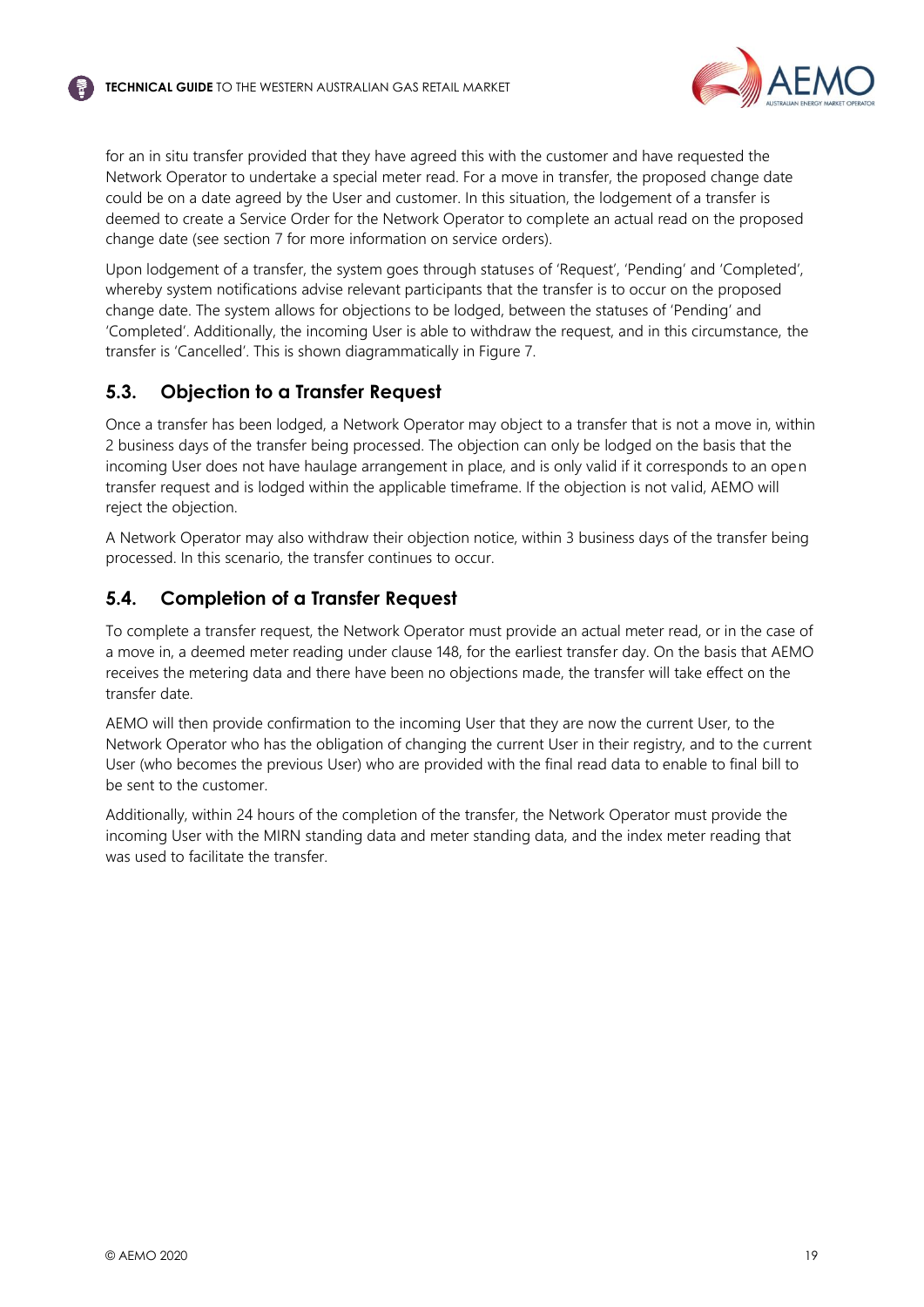



#### **Figure 6 Example of the Customer Transfer Process**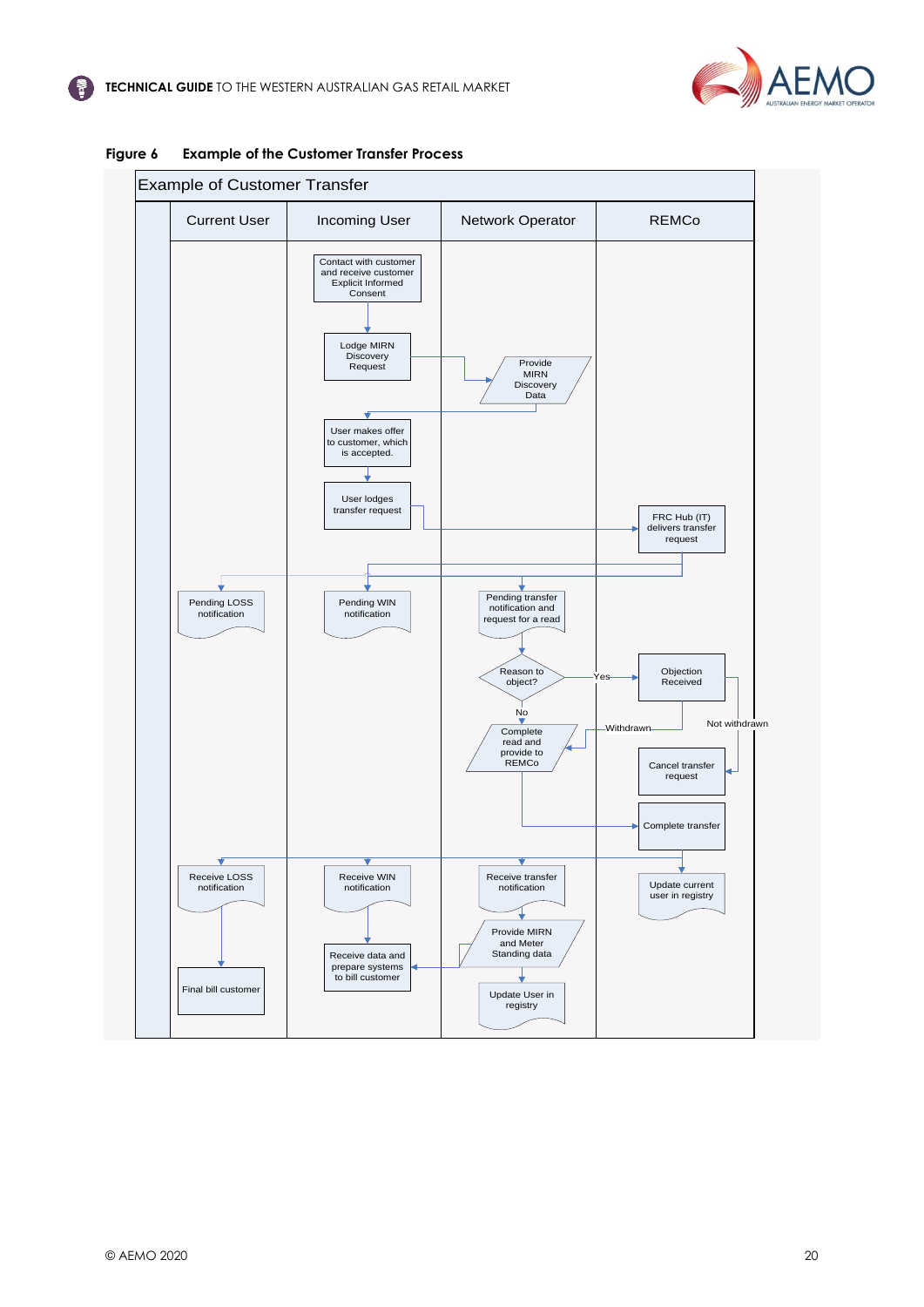

## <span id="page-21-0"></span>**6. METER DATA MANAGEMENT**

## <span id="page-21-1"></span>**6.1. Different Types of Meters**

There are three types of meters used in the gas retail market:

- interval meters:
- basic meters; and
- gate point meters.

#### **6.1.1. Interval Meters**

Interval meters calculate and record gas flows for each hour, and are installed at sites with large industrial gas customers that consume more than 10,000 gigajoules per annum. Interval meters have a data logger or flow computer that records or calculates information such as gas volumes, temperature, and gas pressure for each hour of each day.

Network Operators are assigned the role of Meter Data Agent ("MDA") and are responsible for reading interval meters, converting the meter readings to energy, and providing interval metering data to AEMO and Users for network and retail billing purposes.

AEMO uses the interval meter data collected by the Network Operator from each site to perform its balancing, allocation and reconciliation functions for the retail market.

#### **6.1.2. Basic Meters**

Basic meters record the accumulated gas flows between two dates, are manually read, and are installed at sites with small to medium sized gas customers. This includes all residential customers as well as small commercial and industrial customers.

Network Operators are responsible for reading basic meters according to a meter reading schedule (mostly quarterly), converting the meter readings to energy, and providing the relevant data to AEMO and the appropriate User.

## **6.1.3. Gate Point Meters**

Gate point meters are located at gate stations where a gas transmission pipeline interconnects with the gas distribution system. Pipeline Operators are responsible for reading gate point meters, including the provision of any physical gate point meter data (including Heating Value) which is supplied to the Network Operator.

## <span id="page-21-2"></span>**6.2. Measuring and Converting Gas to Energy**

Measuring gas volume and converting the volume measurement to an energy measure involves:

- using meters to measure the flow of gas;
- converting the flow of gas to a standardised volume (which is dependent upon the pressure, temperature and composition of the gas); and
- converting the standardised volume of gas to energy using the applicable heating value, which describes the amount of energy in a standard volume of gas.

In simple terms:

Energy (Joules) = Flow (F) x Pressure Correction Factor (PCF) x Heating Value (HV)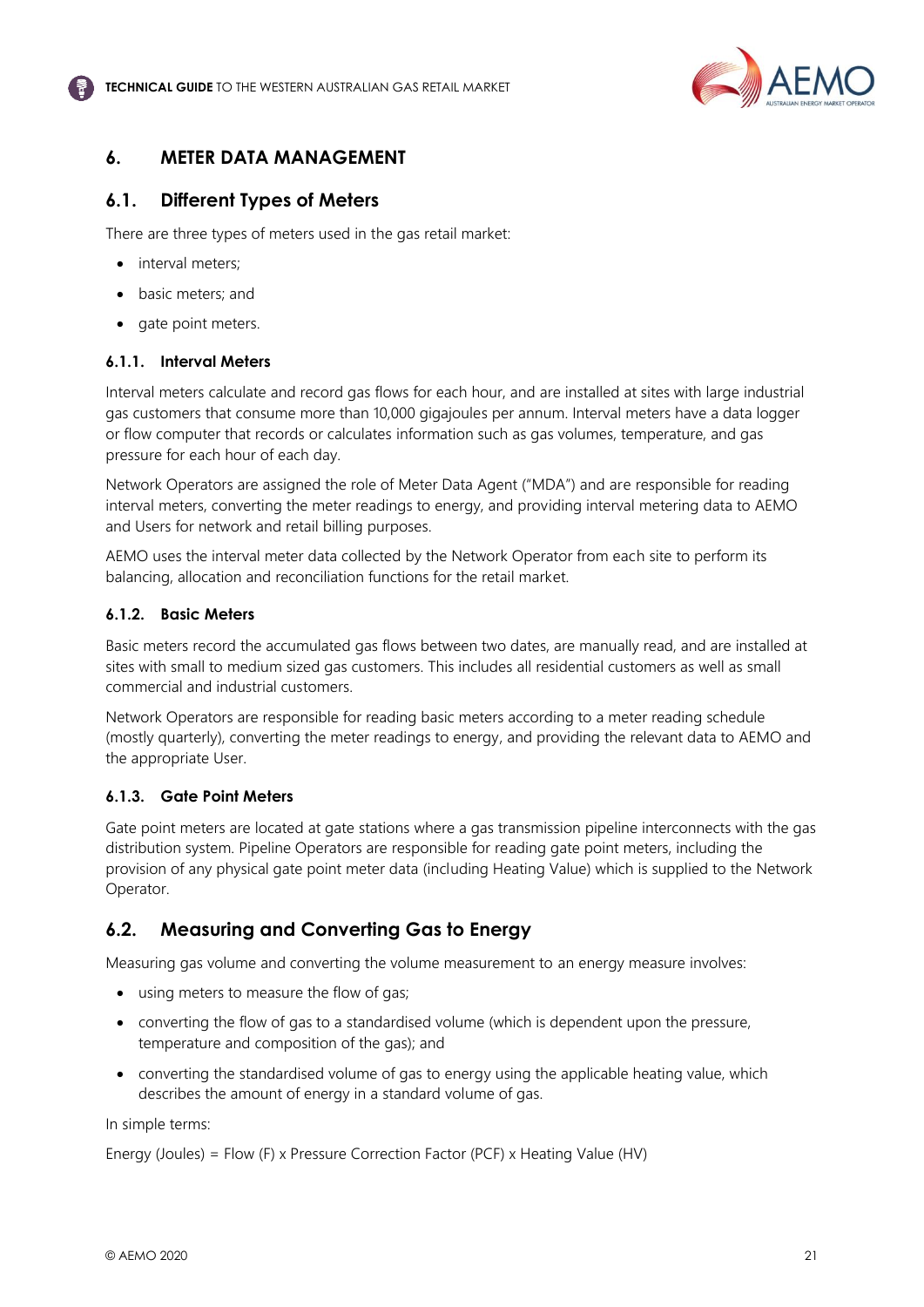

## **6.2.1. Converting Gas Flow to a Standard Volume**

Flow information collected from meters must be converted to volume. This is done by multiplying the flow of gas measured by the meter by an appropriate Pressure Correct Factor ("PCF") to calculate the standardised volume of gas for that period.

That is: Standard Volume (V) = Flow (F) x Pressure Correction Factor (PCF)

#### **6.2.2. Pressure Correction Factor ("PCF")**

The PCF is a factor that defines the representative pressure, elevation, and temperature of the gas at the meter so that a difference between index readings can be converted to a consumption value at standard conditions (Standard Cubic Metres).

Basic meters have a set outlet pressure and the volume measured is corrected for environmental conditions, using a uniform PCF.

For interval meters, the PCF can be calculated dynamically using the information from the meter's sensors. If there are no sensors, then a standardised PCF is used that relates to the outlet pressure of the meter.

The standard conditions currently prescribed in the Procedures are 101.325 kPa (15 degrees Celsius). However, the PCF seeks to correct globally for all respective meters in each gas zone for these standard conditions.

The pressure at the meter changes the higher it is from sea level (101.325 kPa) and is also affected by barometric pressure. As each meter is in a different location, this factor becomes difficult to calculate and therefore some generalisations are made.

The network operator currently uses algorithms established in 2004 to correct the measured gas volume for the following environmental conditions:

- atmospheric pressure;
- elevation; and
- temperature.

Each of the above environmental conditions were assessed for each gas zone and then correlated to customer numbers and network throughput that prevailed in 2004.

The PCF also incorporates a correction to standard conditions for the delivered pressure at a meter. For example, where an end-use customer receives gas at 2.75 kPa or 1.25 kPa, this pressure is also used in deriving a PCF for each basic meter.

The end result is a set of parameters that have been used to determine the applicable PCF allocated to each basic meter on the distribution network.

This process was established by the Network Operator, and is subject to revisions for current market data and new technologies, where possible, to preserve the accuracy of the underlying estimations.

#### **6.2.3. Converting a Standard Volume to Energy**

Once the standard volume has been calculated, it is possible to convert that standard volume to energy (joules) using a factor called Heating Value ("HV").

The HV represents the energy per unit of volume of gas. The energy value of gas is calculated by multiplying the HV of gas by the standard volume.

That is: Energy = Heating Value (HV) x Standard Volume (V)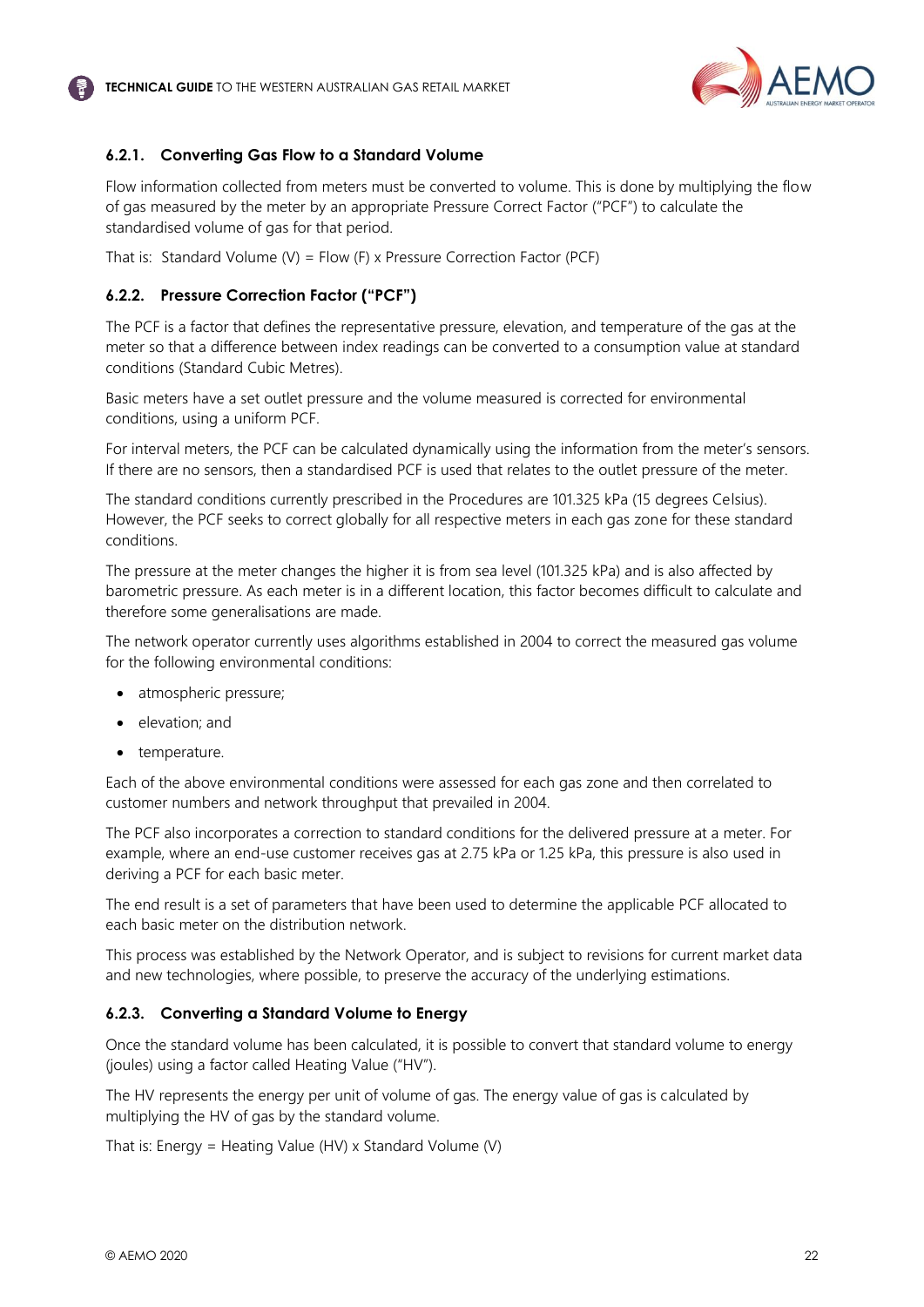

## **6.2.4. Heating Value ("HV")**

The HV is a factor that describes the energy contained in a standard volume of gas and can therefore be used to convert the standard volume to energy.

Natural gas is not a pure gas, and is made up of various components, the majority of which is methane gas. Because the various components can alter the quality and therefore the amount of energy a given volume of gas can produce, the gas must be analysed to determine the energy content. The energy, HV, is expressed as mega joules per metre cubed (MJ/m3).

The HV content of the gas is supplied to the Network Operator by the Pipeline Operators, who supply the energy from point of measurement (physical gate point).

#### **6.2.5. Unaccounted for Gas**

Unaccounted for Gas ("UAFG") represents the amount of gas that is not accounted for within the gas distribution system at each sub-network due to the differences between the gate point metering (inflows), the aggregation of all meters on the distribution network, operational gas losses and physical loss of gas due to third party damage. The differences between the inflows and outflows are most significantly influenced by the inherent differences of the various meters within the network.

In WA, the Network Operator has an obligation to replace any gas that is deemed to be 'lost'.

UAFG is determined by the subtraction of all network (interval and basic) meter readings from the gate point meter readings.

Metering factors that contribute to UAFG are:

- the accuracy of the physical meter  $(+/-\%$  at various flows);
- the pressure control at the meter (the contracted over the actual at various flows); and
- environmental conditions at the meter (temperature, height above sea level and barometric conditions)

Other factors that contribute to UAFG are:

- operational losses (mains gassing, network maintenance);
- network pipeline breaks and leaks (third parties breaking of mains etc.); and
- allocation errors in UAFG calculation method (as not all meters can be read at once).

## <span id="page-23-0"></span>**7. SERVICE ORDER MANAGEMENT**

## <span id="page-23-1"></span>**7.1. What is a Service Order?**

Service orders and their management are a primary function of a Market. Service orders are requests and completion notices between a User and Network Operator that pertain to metering works undertaken at a customer's premises. In the WA gas retail market, service orders are facilitated through the FRC Hub and the specification for the types and contents of service orders is outlined in the AEMO Specification Pack.

Service orders are predominately initiated by Users, but Network Operators are also able to initiate a notification in the case of faults and emergencies. Service orders are initiated for a variety of reasons including:

- meter connection (service connection request);
- decommissioning, recommissioning or disconnection of meters;
- meter reading;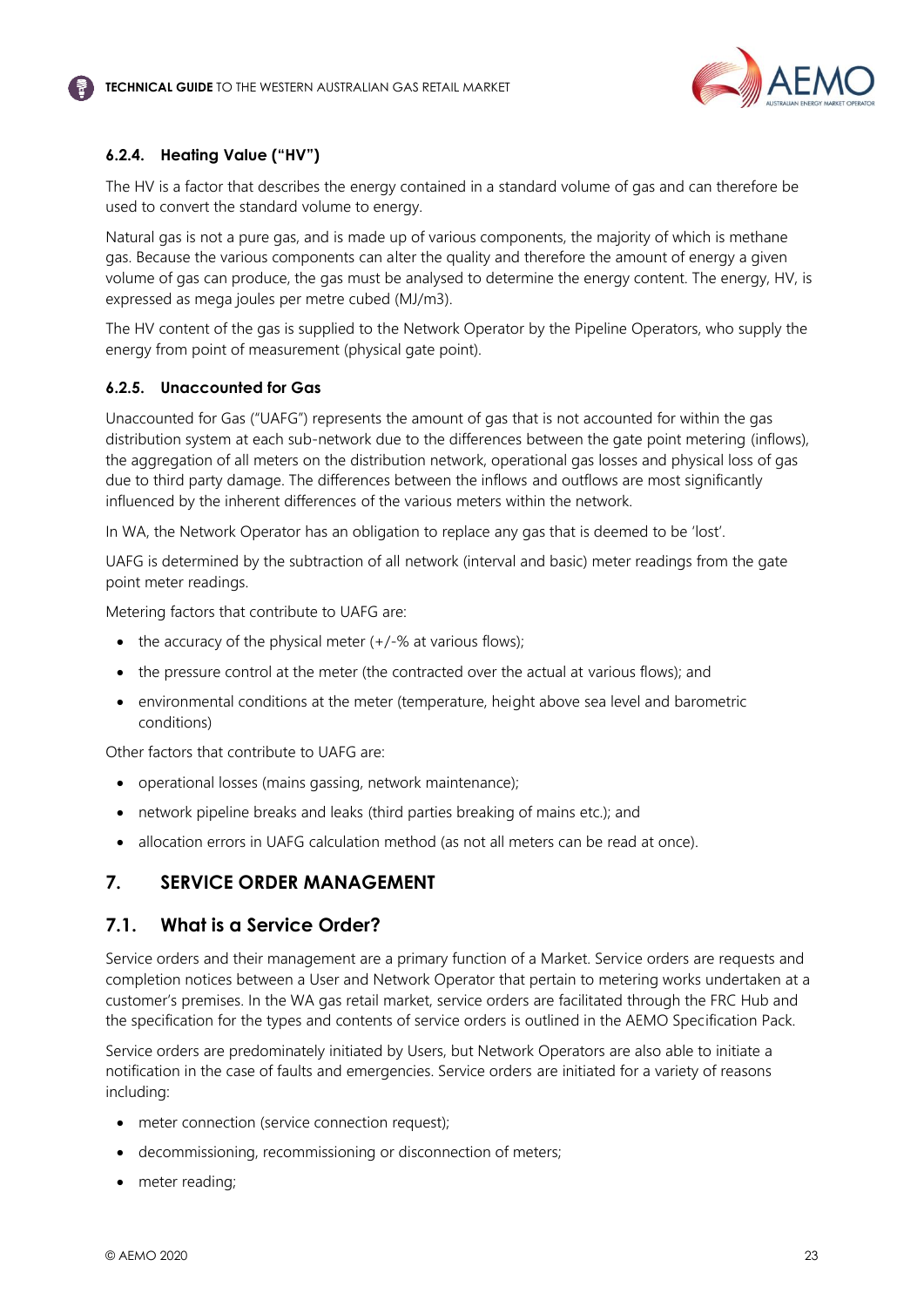

- meter service, faults or upgrade; and
- emergency situations, including gas leaks.

Unless otherwise specified, references to 'clause' followed by a number are to a clause in the Procedures.

# <span id="page-24-0"></span>**7.2. Service Connection Request**

A new connection, as defined in Part 3.1 of the Procedures, is known as a "service connection request" or "meter fix". These are considered a special type of service order, as an incorrect initiation of a new connection will create gas allocation issues and inconsistencies between the Network Operator and AEMO registries.

Each Network Operator is provided a range of MIRNs by AEMO, and each connection is allocated a MIRN. Each MIRN can only be used once, even after the site has been deregistered, and is considered a specific identifier for the connection.

A service connection request takes place when a customer requests a new connection with a User, who submits a service connection request to the Network Operator. Once the connection has been established and installed, and a MIRN has been allocated, the transaction is sent to AEMO to register that delivery point in the DPR (see section [4.2.1\)](#page-13-0), from the commission date with a current User. This type of service order also includes the Network Operator providing AEMO with the standing data for that delivery point or **MIRN.** 

The specific requirements for service connection request transactions are specified in the AEMO Specification Pack and the ICD. These documents outline the specific data elements that are required and the timeframes for the transaction.

## <span id="page-24-1"></span>**7.3. User Service Orders**

Users raise service orders to have metering works undertaken at a customer's premise. Service orders are predominately considered to be B2B transactions, but AEMO is occasionally advised of a service order completion.

## **7.3.1. Standard User Service Orders**

A User will raise a service order in the instances where a customer requests work to be undertaken, or where Part 3.5 of the Procedures allows Users to disconnect or reconnect a MIRN. All of the available jobs that can be raised are listed in the AEMO Specification Pack, specifically in B2B service order specifications. Some of the service orders available for Users include:

- Service Connection Request ("SCR") as described in section [7.2](#page-24-0) above, an SCR takes place when connecting a new gas customer.
- Dissatisfied Customer ("DFC") a User will raise this as a complaint with the service that does not relate to the User. This type of service order will result in the Network Operator investigating the customer complaint.

## **7.3.2. Deemed User Service Orders**

There are certain service orders that are deemed to have occurred, as specified in clause 82, particularly when a transfer has been requested. This process of deeming a service order was developed to lessen the administrative burden and speed up the process. Therefore, a service order is deemed to have been requested by the User in the following circumstances:

• if the MIRN proposed for transfer is a decommissioned site, the commissioning is deemed to have been requested;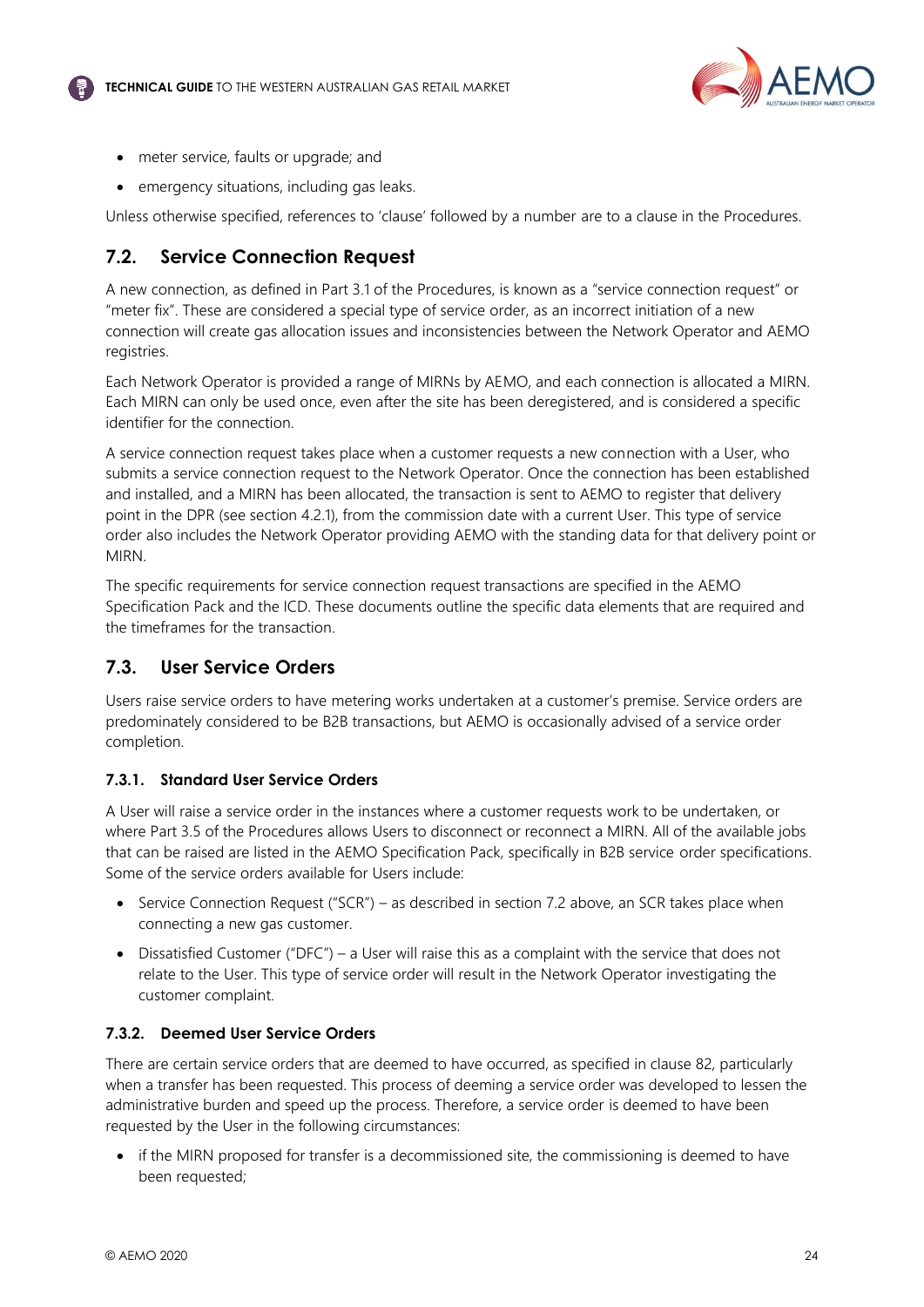

- if the transfer is cancelled after a reconnection, the disconnection is deemed to have been requested; and
- if the transfer request is a move in, the undertaking of a special meter read is deemed to have been requested.

# <span id="page-25-0"></span>**7.4. Network Operator Service Orders**

Customers may alert Network Operators in cases of an emergency or gas fault. In these instances the Network Operator will complete the field work as soon as possible, and then send a service order completion to the User. In these cases, Users can expect the following responses:

- Meter Change ("MCH") completed, where a meter has been changed and has the same commissioned or decommissioned status as previous;
- Apply Meter Lock ("AML"), where the meter has been decommissioned for safety reasons;
- Meter Regulator Removal ("MRM"), which is where the regulator has been removed for safety reasons; and
- Disconnect service in street ("DSD"), which is used when the field staff may be in safety danger or the access to the meter is not possible.

# <span id="page-25-1"></span>**8. BALANCING, ALLOCATION AND RECONCILIATION MANAGEMENT**

AEMO performs the balancing, allocation and reconciliation ("BAR") functions for the WA gas retail market; and calculates the gas injection and withdrawal quantities for each sub-network for each day. The BAR functions are performed in accordance with Chapter 5 of the Procedures, and the calculations are made by the GRMS.

- Balancing: these processes are designed so that the gas injection and withdrawal quantities across each sub-network for each day are always in balance (i.e. total injections equal total withdrawals each day).
- Allocation: means allocating the gas injections into a sub-network for a gas day to the various withdrawals from each of the User's operating in the sub-network. Allocations are undertaken by calculating the User's estimated total withdrawals ("UETW") which are reconciled to account for data changes from the past 425 days.
- Reconciliation: these processes are done on a forward basis (i.e. today's errors are fixed the day after tomorrow). Estimations or errors used for today's allocations are fixed over the 28 days commencing the day after tomorrow.

This section of the technical guide summarises the key concepts in Chapter 5 of the Procedures. Unless otherwise specified, references to 'clause' followed by a number are to a clause in the Procedures.

## <span id="page-25-2"></span>**8.1. User Obligations**

In accordance with Part 5.2 of the Procedures, there are a number of User obligations in relation to balancing, allocation and reconciliation. Users must:

- procure gas injections to match their likely swing service repayment quantities and User's required withdrawals (clause 178);
- endeavour to minimise their contribution to the causation of swing service, as well as the contribution of the User's related Shipper or Swing Service Provider (clause 181);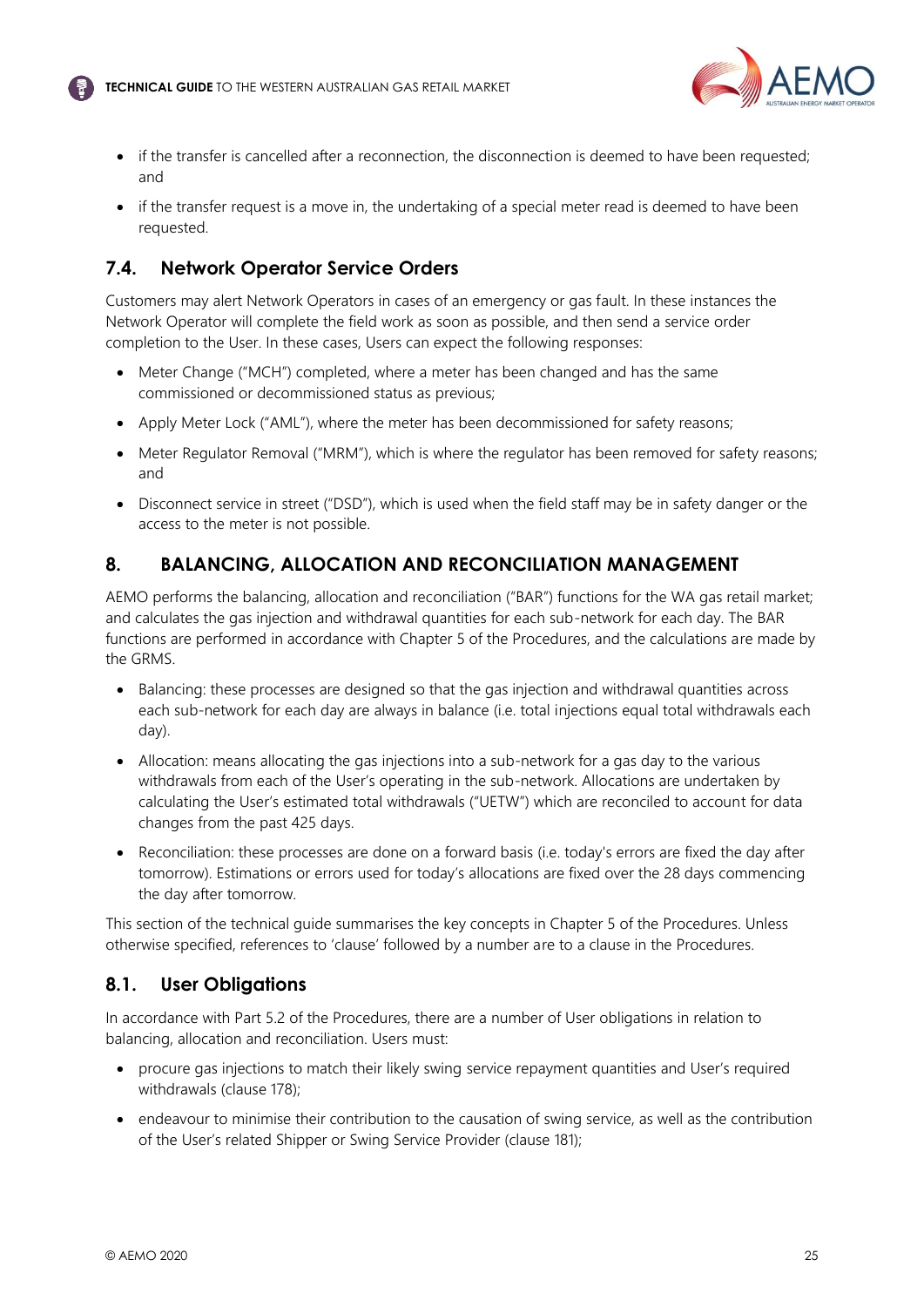

- collectively keep the sub-network pressurised and not act in a manner that may jeopardise gas injections into a sub-network or impede the Network Operators ability maintain system pressure (clause 182);
- notify AEMO, in the form of a revised User's pipeline nomination amount ("UPNA"), of any renominations or changes in right to inject gas into a sub-network (clause 184); and
- procure Shipper's nominations within the timeframes required by the related Shipper's or Swing Service Provider's transmission contract to satisfy the User's obligations (clause 186).

#### **8.1.1. User Allocation Instructions**

In accordance with Part 5.3 of the Procedures, at least two business days before the start of a gas day, a User must give AEMO a valid User allocation instruction ("UAI") which specifies the amount of gas that a User is likely to withdraw from a sub-network.

Users may submit their UAI's for a gas day at any time up to 18 hours before the start of the gas day. The allocation instruction must be capable of allocating all of the User's withdrawals, other than its swing service repayment quantities.

A UAI is typically expressed as a standing instruction that specifies the following information:

- percentages (e.g. 20% to Shipper A  $+$  80% to Shipper B);
- quantities, including an allocation of residual quantity (e.g. 15TJ to Shipper A + 5TJ to Shipper B + balance to Shipper A); or
- a combination of the above options (e.g. 15TJ to Shipper A  $+$  40% of the balance to Shipper A  $+$  60% of the balance to Shipper B).

## <span id="page-26-0"></span>**8.2. Before the Gas Day**

The requirements for balancing, allocation and reconciliation before the gas day are detailed in Part 5.4 of the Procedures. Unless otherwise specified, references to 'clause' followed by a number are to a clause in the Procedures.

#### **8.2.1. Users to Procure Standing Nominations**

In accordance with clause 195, a User must procure a "standing nomination" from a Shipper for the delivery of gas to a gate point by a Pipeline Operator. Standing nominations are typically detailed in a transmission contract between the User's related Shipper and the nominated Pipeline Operator.

Based upon its standing nomination, a User should be able to determine the:

- User's amount of gas to be delivered to a gate point by the User's Shipper. The User's amount is agreed to between the User and the Shipper, and is reflected in the Shipper's nomination amount.
- User's pipeline nomination amount, which is the sum of the User's amounts across all Shippers for the gate point, plus the User's Swing Service repayment quantities. In accordance with clause 197(2), a User must notify AEMO of its User's pipeline nomination amount for each gate point at least 18 hours before the start of a gas day.
- User's total nomination amount, which is the sum of the User's pipeline nomination amounts across all gate points for the gas day.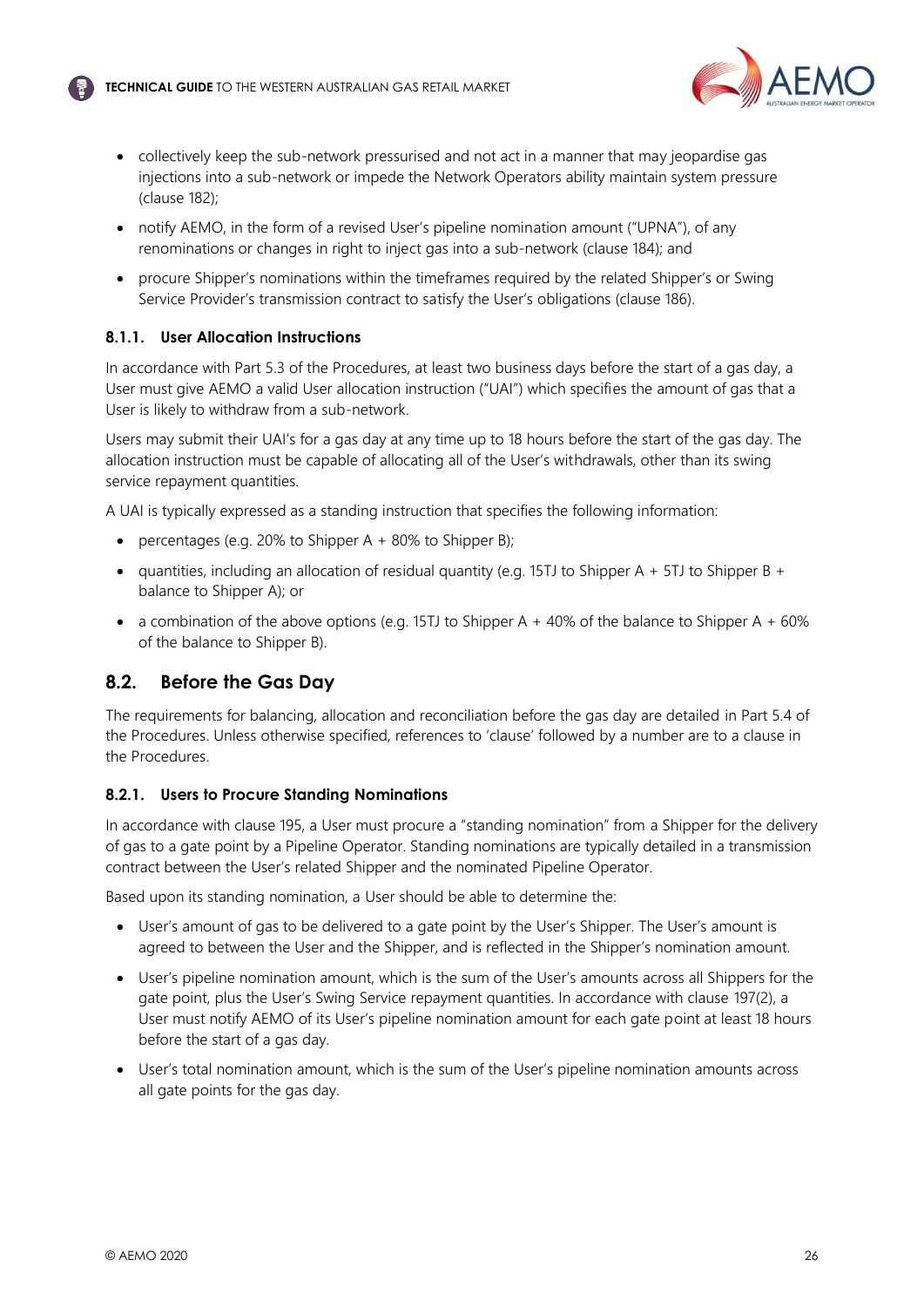

#### **8.2.2. Shipper's Nominations**

In accordance with clause 194, Shipper's nominations apply only to the "accepted part" or the amount of a Shipper's or Swing Service Provider's nomination or renomination in accordance with the relevant transmission contract.

#### **8.2.3. AEMO publishes profiled daily nominations**

In accordance with clause 199, AEMO must publish the following information at least two hours before the start of the gas day (as applicable) for Users, Shippers, Swing Service Providers, the Network Operator, and the Pipeline Operators:

- Profiled pipeline nominations for each sub-network, being the aggregate of User's total nomination amounts for each gas day; and
- Profiled sub-network nominations for each sub-network, being the aggregate of all Users' total nomination amounts for the gas day.

AEMO must publish guidelines which set out the principles used in the selection of a profile for a gas day, including AEMO's policy on the retention and management a profile library.

## <span id="page-27-0"></span>**8.3. During the Gas Day**

The requirements for balancing, allocation and reconciliation during the gas day are detailed in Part 5.5 of the Procedures.

#### **8.3.1. Pipeline Operators to Provide Hourly Data**

In accordance with clause 210, within 30 minutes after the end of each hour, Pipeline Operators must provide AEMO with as-retrieved energy inflow data for the gate point for the hour. AEMO uses this data in its intra-day reporting processes to publish the following information for Users and Pipeline Operators:

- As-retrieved energy inflow data for each gate point for the hour;
- As-retrieved energy inflow data aggregated across all gate points; and
- Profiled sub-network nominations.

#### **8.3.2. Allocation**

In accordance with Part 5.6 of the Procedures, AEMO performs the allocations for gas injections and gas withdrawals for each gas day over the relevant historical period, which is the 425 day period between 426 gas days before gas day D, and one gas day before gas day D.

These allocations are performed by the GRMS and are applied to each User, Shipper, Swing Service Provider, or Pipeline Operator to determine their relevant gas injection and withdrawal quantities for each gas day.

AEMO is required under the Procedures to perform these calculations within 4.5 hours after the end of the gas day and to notify each User, Shipper, Swing Service Providers, the Network Operator, and Pipeline Operator of their relevant allocation quantities.

In summary, AEMO performs allocations for each of the following different types of meters:

• Gate point meters – for each gate point, allocations are based upon the pipeline injections or the physical gate point energy quantities as provided to AEMO by the Network Operator under clause 152;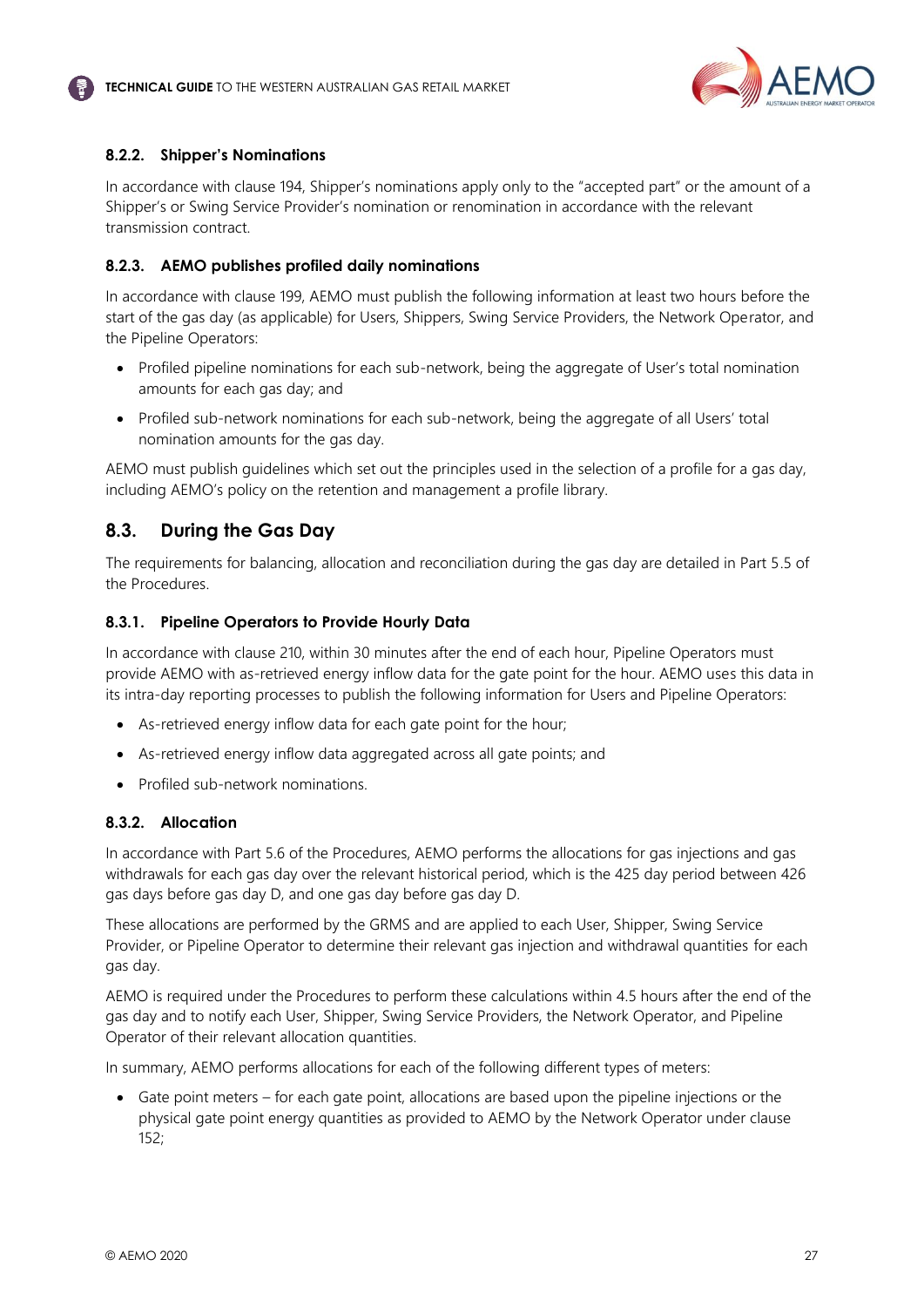

- Interval meters for each interval-metered delivery point, allocations are based upon the intervalmetered withdrawals ("IW") for each of the User's interval-metered delivery points, as provided to AEMO by the Network Operator under clause 158(1)(c); and
- Basic-meters for each basic-metered delivery point, allocations are based upon the estimated basicmetered withdrawals ("EBW") for each of the User's basic-metered delivery points, as provided to AEMO by the Network Operator under clause 158(1)(a).

Table 6 outlines some of the key calculations which are performed by AEMO to determine the allocation quantities for each gas day.

| Concept                                                    | Description                                                                                                                                                                                                                                                                                                                        |
|------------------------------------------------------------|------------------------------------------------------------------------------------------------------------------------------------------------------------------------------------------------------------------------------------------------------------------------------------------------------------------------------------|
| Pipeline injections ("PI")                                 | For each gate point, the gate point energy quantity for each gas day as provided by the<br>Network Operator to AEMO under clause 152.                                                                                                                                                                                              |
| Pipeline corrected<br>injections ("PCI")                   | For each gate point for each gas day, equals the sum of pipeline injections ("Pl"), minus<br>the gate point adjustment amount ("GAA"), as calculated under clause 220(2).                                                                                                                                                          |
| Total corrected injections<br>("TCI")                      | For each sub-network for each gas day, equals the pipeline corrected injections ("PCI"),<br>minus the sum of each swing service repayment quantity ("SRQ"), minus the sum of the<br>User's reconciliation adjustment amount ("URAA"), as calculated under clause 221.                                                              |
| Net system load ("NSL")                                    | For each sub-network for each gas day, equals the total corrected injections ("TCI"),<br>minus the sum of the User's interval metered withdrawals ("UIW"), minus the estimate of<br>unaccounted for gas (EUAFG), as calculated under clause 223.                                                                                   |
| User's estimated basic-<br>metered withdrawals<br>("UEBW") | For each User for each sub-network, equals the sum of the estimated basic-metered<br>withdrawals ("EBW") for each of the User's basic-metered delivery points, as calculated<br>under clause 227.                                                                                                                                  |
| User's estimated total<br>withdrawals ("UETW")             | For each User for each sub-network, equals the User's interval-metered withdrawals<br>("UIW"), plus the User's estimated basic-metered withdrawals ("UEBW"), plus the User's<br>UAFG plus the User's reconciliation amount ("URAA") plus the User's swing service<br>repayment quantities ("SRQ"), as calculated under clause 228. |
| User's interval-metered<br>withdrawals ("UIW")             | For each User for each sub-network, equals the sum of interval-metered withdrawals for<br>each of User's interval-metered delivery points in the sub-network as provided to AEMO<br>by the network operator under clause 158(1)(c).                                                                                                |
| Estimate of unaccounted<br>for gas ("EUAFG")               | For each sub-network for each gas day, is the estimate of UAFG as provided by the<br>Network Operator to AEMO under clause 229(1).                                                                                                                                                                                                 |
| User's unaccounted for<br>gas ("UUAFG")                    | For each sub-network for each gas day, is the User's UAFG as provided by the Network<br>Operator to AEMO under clause 229(2).                                                                                                                                                                                                      |
| User's basic-metered<br>withdrawals ("UBW")                | For each User for each sub-network for the historical UAFG day, equals the sum of<br>distributed actual basic-metered withdrawals ("DABW"), plus the sum of the User's<br>basic-metered delivery points ("EBW"), as calculated under clause 230(1).                                                                                |
| Actual unaccounted for<br>gas ("UAFG")                     | For each sub-network for each gas day, AEMO calculates the actual UAFG for gas day<br>D-1 to gas day D-425, as required under clause 230.                                                                                                                                                                                          |
|                                                            |                                                                                                                                                                                                                                                                                                                                    |

**Table 6 Key Calculations to Determine Allocation Quantities**

## **8.3.3. Reconciliation**

In accordance with Part 5.7 of the Procedures, AEMO reconciles allocated gas withdrawal quantities for each gas day using a forward reconciliation approach which corrects any past metering errors through future adjustments.

In summary, the forward reconciliation can be described as follows: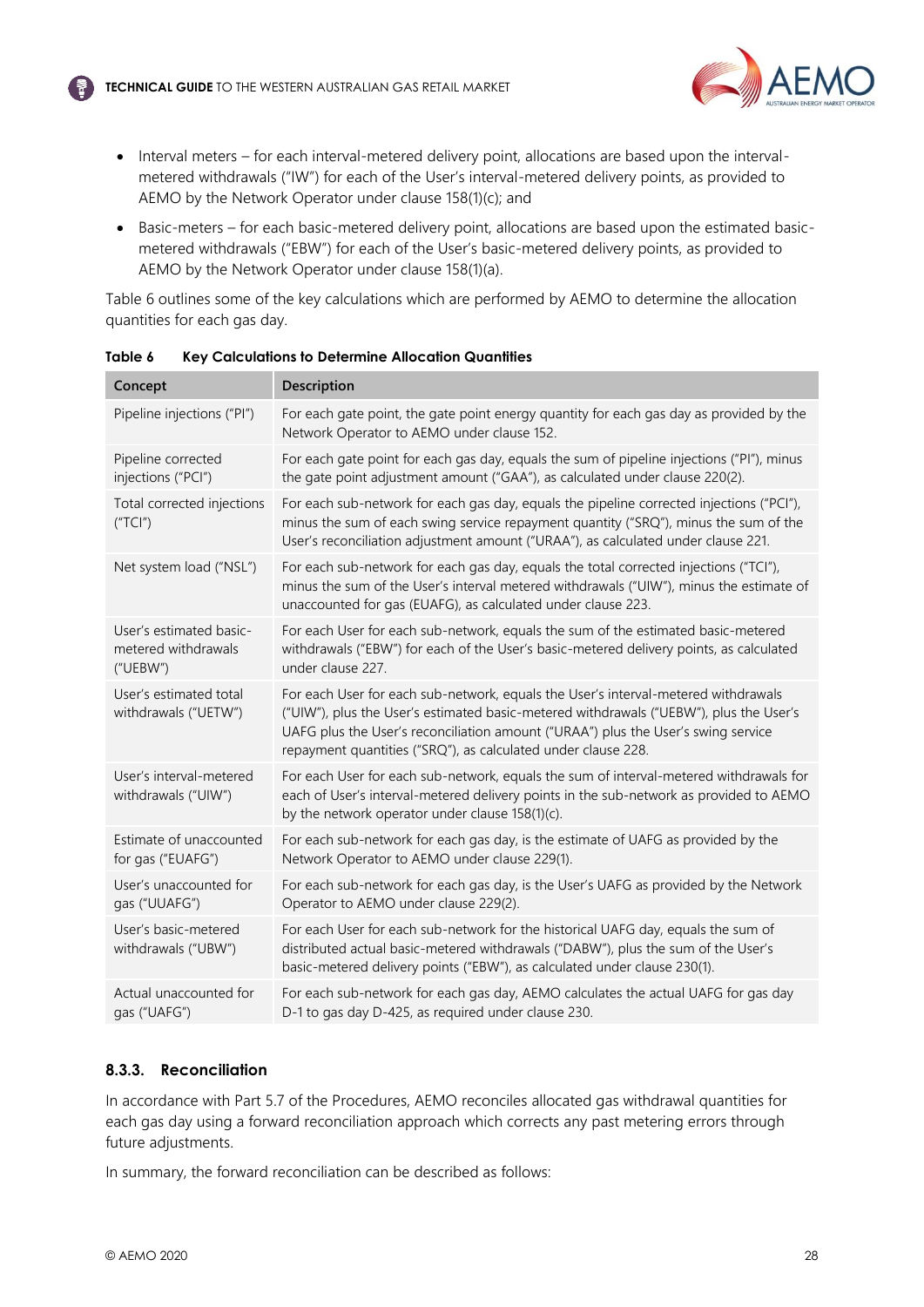

- any estimated meter readings or errors in metering data in today's allocations (i.e. for gas day D) are adjusted over the following 28 days to reduce spikes;
- for each gas day, the UETW contains an adjustment amount which takes account for any changes in basic or interval meter readings over the past 425 days; and
- this adjustment amount, known as the User's reconciliation adjustment amount ("URAA"), is the total reconciliation amount ("TRA"), divided over the next 28 days, following the gas day after tomorrow (i.e. gas day D+2).

Table 7 outlines the some of the key reconciliation calculations performed by AEMO.

| Concept                                                               | Description                                                                                                                                                                                                                                                                                                                                                                                                                                    |
|-----------------------------------------------------------------------|------------------------------------------------------------------------------------------------------------------------------------------------------------------------------------------------------------------------------------------------------------------------------------------------------------------------------------------------------------------------------------------------------------------------------------------------|
| User's reconciliation<br>adjustment amount<br>("URAA")                | For each User, for each sub-network for gas day D, equals the sum of the User's total<br>reconciliation amount ("TRA"), divided by 28, as calculated under clause 243.                                                                                                                                                                                                                                                                         |
| <b>Total Reconciliation</b><br>Amount ("TRA")                         | For each User, for each sub-network for gas day D, equals the sum of the User's total<br>basic-meter reconciliation amount ("TBRA"), the User's total interval-meter reconciliation<br>amount ("TIRA"), the User's total basic-meter withdrawal reconciliation amount ("TBRWA"),<br>the User's unaccounted for gas reconciliation amount ("UUAFGRA"), and User<br>miscellaneous reconciliation amount ("MRA"), as calculated under clause 242. |
| Total basic-meter<br>reconciliation amount<br>("TBRA")                | For each User, for each sub-network for gas day D, equals the sum of the User's delta<br>summed basic-meter reconciliation (" $\triangle$ SBRA"), in the range of gas day D-1 to gas day D-<br>425, as calculated under clause 235.                                                                                                                                                                                                            |
| Total interval-meter<br>reconciliation amount<br>("TIRA")             | For each User, for each sub-network for gas day D, equals the sum of the User's interval-<br>meter withdrawals ("UIW") for gas day D, minus the sum of the UIW for gas day D-1 to gas<br>day D-425, as calculated under clause 236.                                                                                                                                                                                                            |
| Total basic-meter<br>withdrawal<br>reconciliation amount<br>("TBWRA") | For each User, for each sub-network for gas day D, equals the sum of the User's delta<br>basic-meter withdrawal reconciliation amount ("ABWRA") for gas day D, in the range gas<br>day D-1 to gas day D-425, as calculated under clause 237.                                                                                                                                                                                                   |
| User's unaccounted<br>for gas reconciliation<br>amount ("UUAFGRA")    | For each User, for each sub-network for gas day D, equals the sum of the User's daily<br>unaccounted for gas reconciliation ("UDURA"), in the range of gas day D-1 to gas day D-<br>425, as calculated under clause 241.                                                                                                                                                                                                                       |
| Miscellaneous<br><b>Reconciliation Amount</b><br>("MRA")              | As calculated under clause 239.                                                                                                                                                                                                                                                                                                                                                                                                                |
|                                                                       |                                                                                                                                                                                                                                                                                                                                                                                                                                                |

**Table 7 Key Reconciliation Calculations**

## <span id="page-29-0"></span>**9. SWING SERVICE**

In accordance with Part 5.10 of the Procedures, AEMO calculates the daily swing service quantities for the WA gas retail market. This section of the technical guide describes what swing service is, how it is calculated, how it is allocated, and how it is purchased. Unless otherwise specified, references to 'clause' followed by a number are to a clause in the Procedures.

# <span id="page-29-1"></span>**9.1. What is Swing Service?**

Typically, a User does not know exactly what their withdrawals will be on a gas day. As a result, there is usually a mismatch between the contracts they make with Shippers before the gas day for gas injections, and the amount of gas their customers withdraw from a sub-network on the gas day.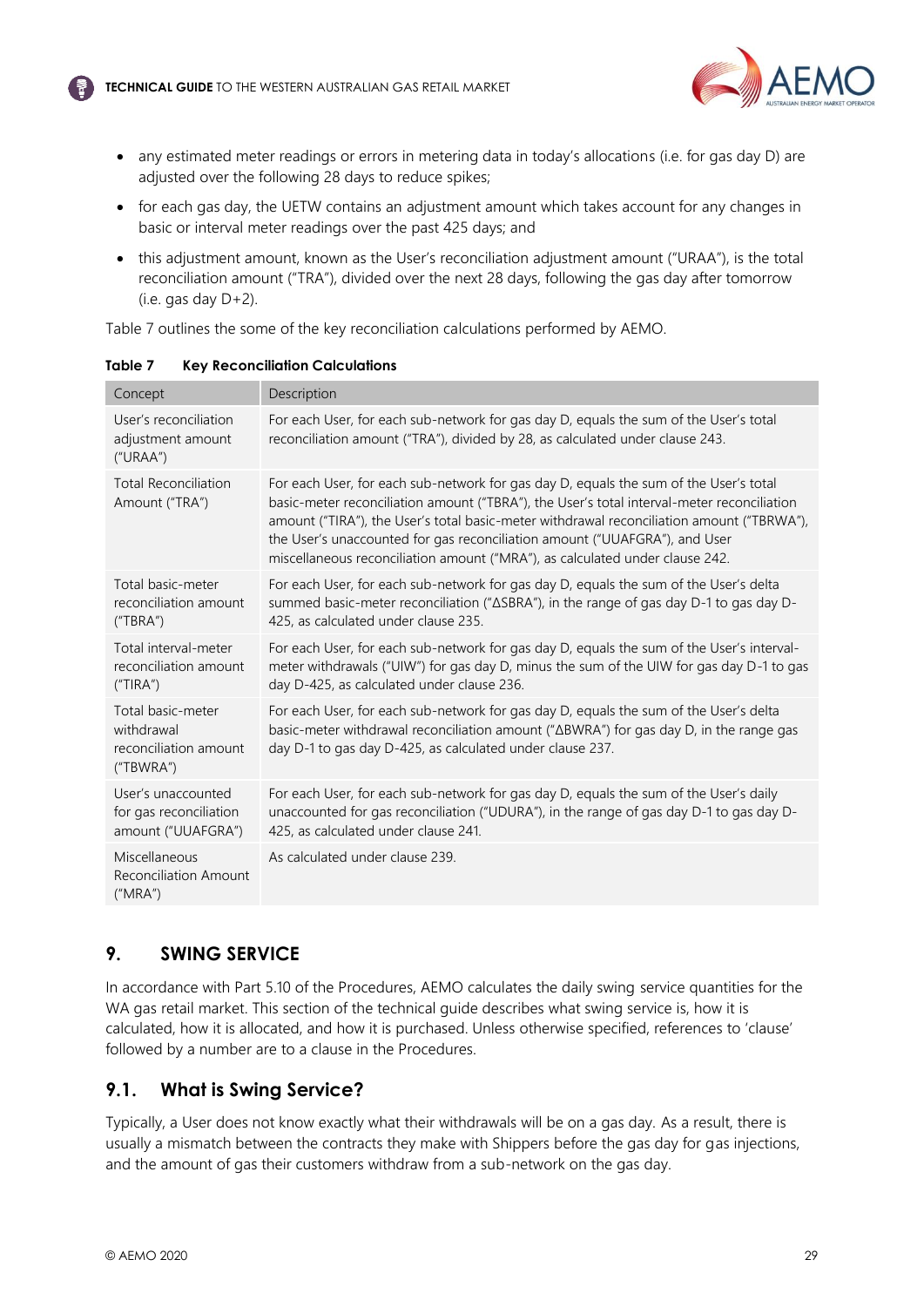

Balancing this mismatch between injections and withdrawals is relatively straightforward when one pipeline is injecting gas into a sub-network. However, balancing this mismatch is more complex when two pipelines inject gas into the sub-network, in which case the balancing is done using the swing service mechanism.

When there are two pipelines injecting gas into a sub-network:

- one pipeline is deemed to be a "pressure control pipeline" it injects gas at a rate to maintain the pressure on the sub-network; and
- the other is deemed to be a "flow controlled pipeline" it injects gas according to Shipper nominations.

On the gas day, any shortfall or excess between the contracted injections and the withdrawals is physically met by the pressure controlled pipeline which is set to maintain pressure within the sub-network and will inject an amount of gas that meet required withdrawals.

Swing service is a contractual mechanism that retrospectively balances this mismatch between the Users' contractual gas injections and customer withdrawals.

Currently, swing service applies in the Metro North and Metro South sub-network in the Mid-West/South-West Distribution System.

## <span id="page-30-0"></span>**9.2. Calculating Swing Service**

In simple terms, swing service is the difference between what was ordered by a User on one pipeline and what was delivered to the User's customers from the other pipeline. The amount of swing service on the pipeline is calculated using the following formula:

SS=|UDW(OP)-PCI(OP)|

Where:

- $SS =$  the swing service for the gate point for the gas day.
- UDW(OP) = each User's deemed withdrawals for the other gate point for the sub-network for the gas day calculated under clause 248.
- PCI(OP) = the pipeline corrected injections for the other gate point for the sub-network for the gas day calculated under clause 220(2).

A positive number indicates 'loan' swing service, while a negative number indicates 'park' swing service.

A User who incurs swing service can be thought of as having contracted for too much gas from one pipeline and not enough from the other. This results in a 'loan' of gas on one pipeline and a 'park' of gas on the other. After the end of the gas day:

- If the sum of the User's deemed withdrawals ("UDW") for one pipeline exceed pipeline corrected injections ("PCI") for that pipeline, then the gas relating to those excess withdrawals must have been provided by the other pipeline. The Users are therefore considered to have borrowed gas on that day from the other pipeline, known as "loan" swing service.
- If the sum of all UDW's for one pipeline is less than the PCI's for that pipeline, then the Users on that pipeline have contracted for pipeline injections in the sub-network that exceed their requirements. This gas is considered to be stored by the other pipeline for that gas day, known as "park" swing service.

A swing service transaction does not involve the sale or purchase of gas as a commodity. Instead, swing service is the provision of a loan or park of gas; and the Users pay Swing Service Providers for this service by repaying the loan or taking back the park on gas day + 2, plus payment for having provided the loan/park.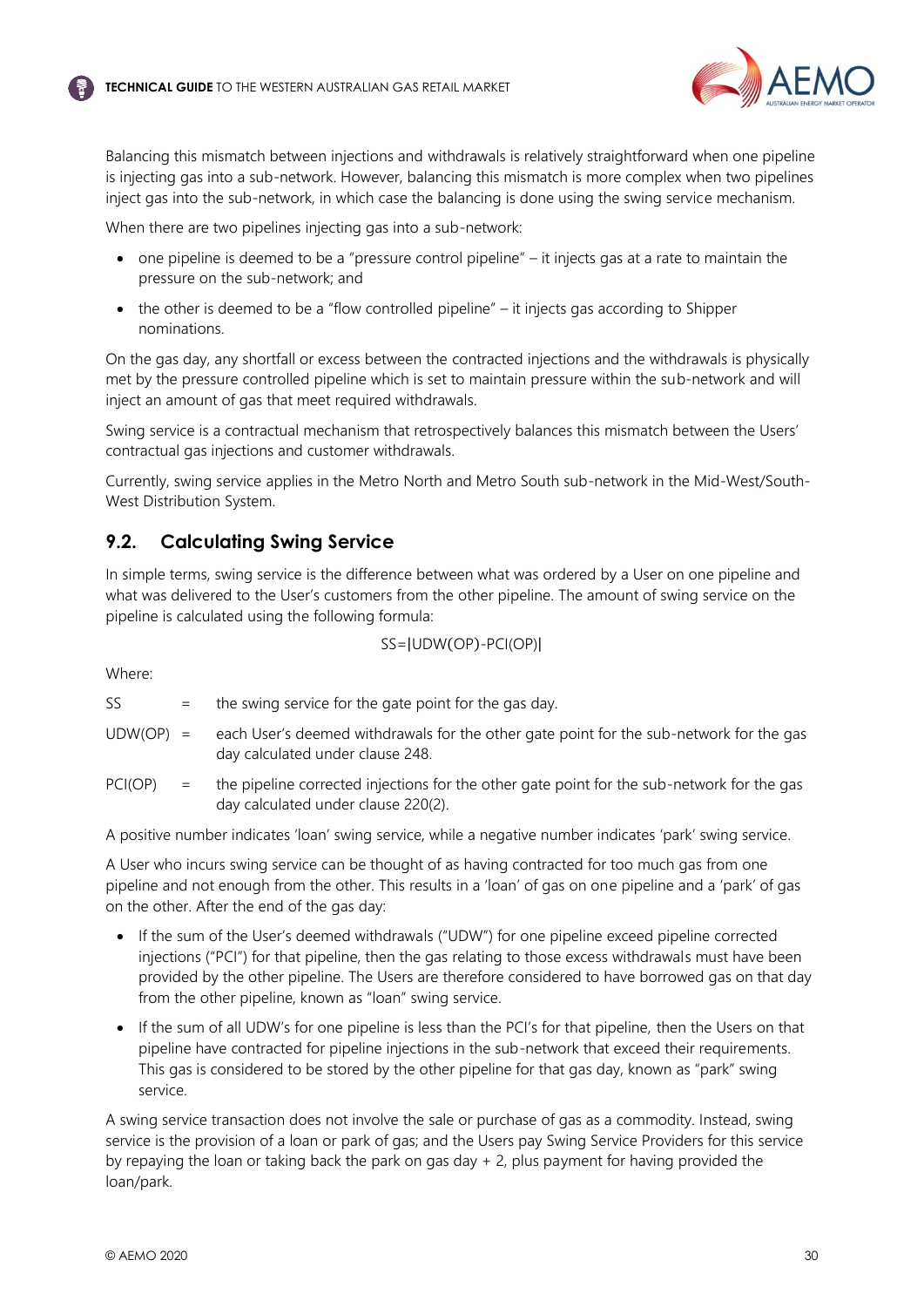

## <span id="page-31-0"></span>**9.3. Example of a Swing Service Calculation**

**Figure 7 Example of Calculating Swing Service**



Explanation:

- The parties involved:
	- − **DBNGP** is the pressure controlled pipeline (the DBNGP);
	- − **Shipper A** ships gas for User A on the DBNGP;
	- − **SSP D** is the Swing Service Provider on the DBNGP;
	- − **The Parmelia Pipeline** is the flow controlled pipeline;
	- − **Shipper B** ships gas for User B on the Parmelia Pipeline; and
	- − **SSP P** is the Swing Service Provider on Parmelia Pipeline.
- Gas day D injections and withdrawals:
	- − **User A** contracts to inject 20TJ, but its customers withdraw 22TJ;
	- − **User B** contracts to inject 10TJ, but its customers withdraw 9TJ; and
	- − The **Parmelia Pipeline** (the flow control pipeline) injects 10TJ, as per nominations; and
	- − since 31TJ is withdrawn, the **DBNGP** (the pressure control pipeline) injects 21TJ.
- Swing service results: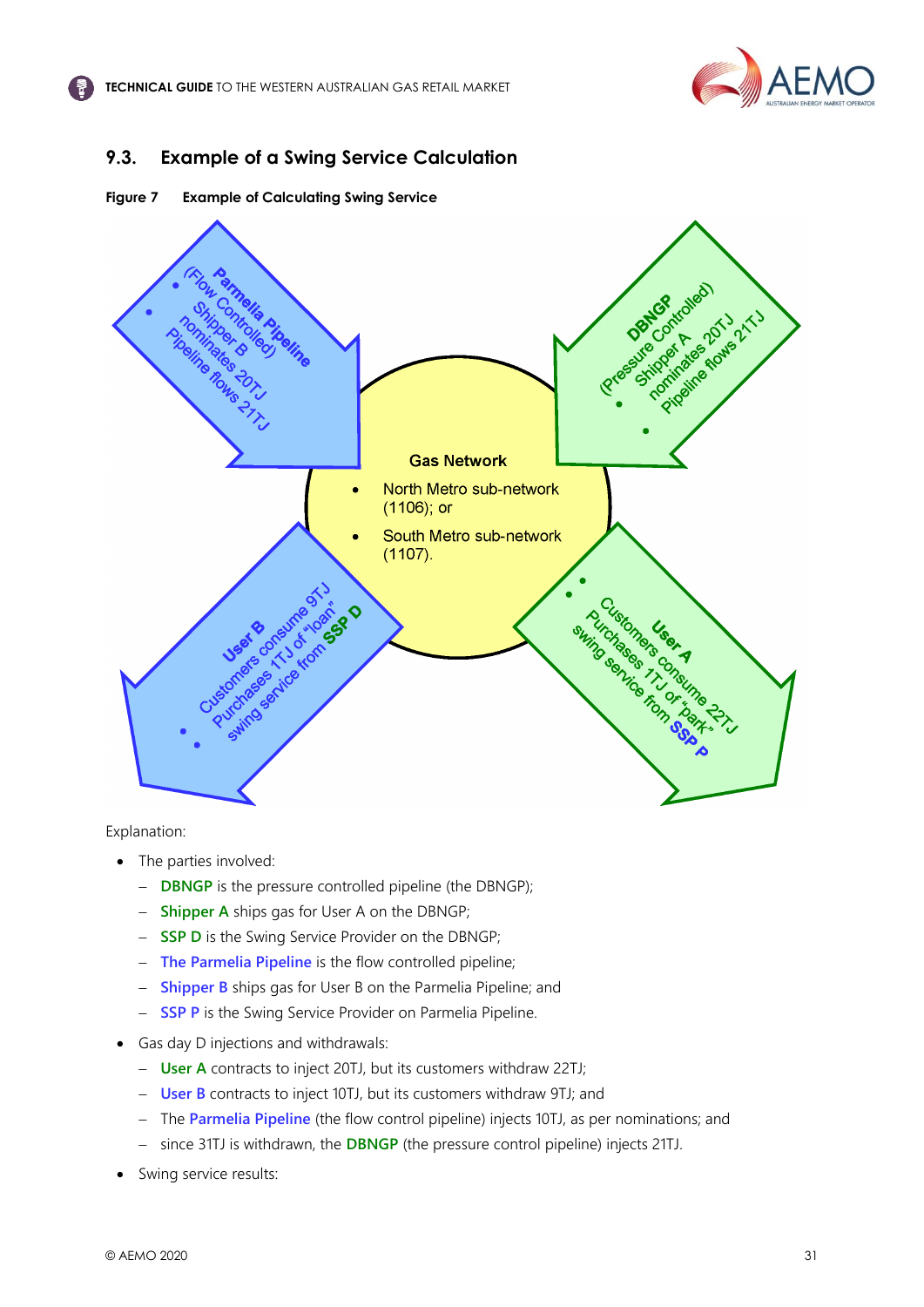

- − **SSP D** provides a "loan" swing service of 1TJ to **User B**; and
- − **SSP P** provides a "park" swing service of 1TJ to **User A**.

## <span id="page-32-0"></span>**9.4. Allocating Swing Service**

Swing service is broken down into two components when allocated to individual Users:

- Non-User specific non-User specific swing service is the "blame free" swing service that is deemed to be acceptable and is socialised across all Users. Non-User specific swing service is allocated by market share.
- User specific User specific swing service is allocated where a "User's swing error" exceeds the acceptable amount. This is the swing services that a User is deemed to have caused, and so the User is required to repay all of the User specific swing service.

There are seven steps for calculating User specific and non-User specific amounts of swing service for a gate point on a gas day.

## **9.4.1. User Specific Swing Service**

**Step 1** – Calculate each User's swing service error ("SE") for each gate point.

The SE is used as an input for calculating the User specific and non-User specific swing service components. This is done by taking the absolute value of the interval metered data associated with the User's customers subtracted from the User's forecast interval load:

$$
SE = | IF - UIW|
$$

Where:

IF  $=$  the User's forecast of its interval metered load; and

UIW  $=$  the User's actual interval metered load.

**Step 2** – Calculate the User's specific swing error ("USSE") for each gate point.

The USSE arises if a SE falls outside the acceptable range, which is currently set at 20%, and is calculated for each User by finding the maximum of:

$$
USSE = Zero \ or \ {SE - (A \ X \ IF)} \}
$$

Where:

 $SE$  = the interval swing error as calculated in Step 1;

IF  $=$  the User's Interval metered Forecast load; and

A = a percentage value of 20% as defined under clause 261(2)

**Step 3** – Calculate the User's total (pre-procurement) swing service ("USS") for each gate point:

The USS is the notional amount of swing service that a User would have on a gas day if there is no User specific swing service. The USS for a User is simply the total swing service for the gate point multiplied by the User's market share (i.e. the proportion of total UETW attributed to that User):

$$
USS = \frac{|UETW|}{\sum |UETW|} \times SS
$$

Where:

│UETW│ = the absolute value of the User's Estimated Total Withdrawals;

 $\sum$  UETW = the sum of the absolute value of the UETW; and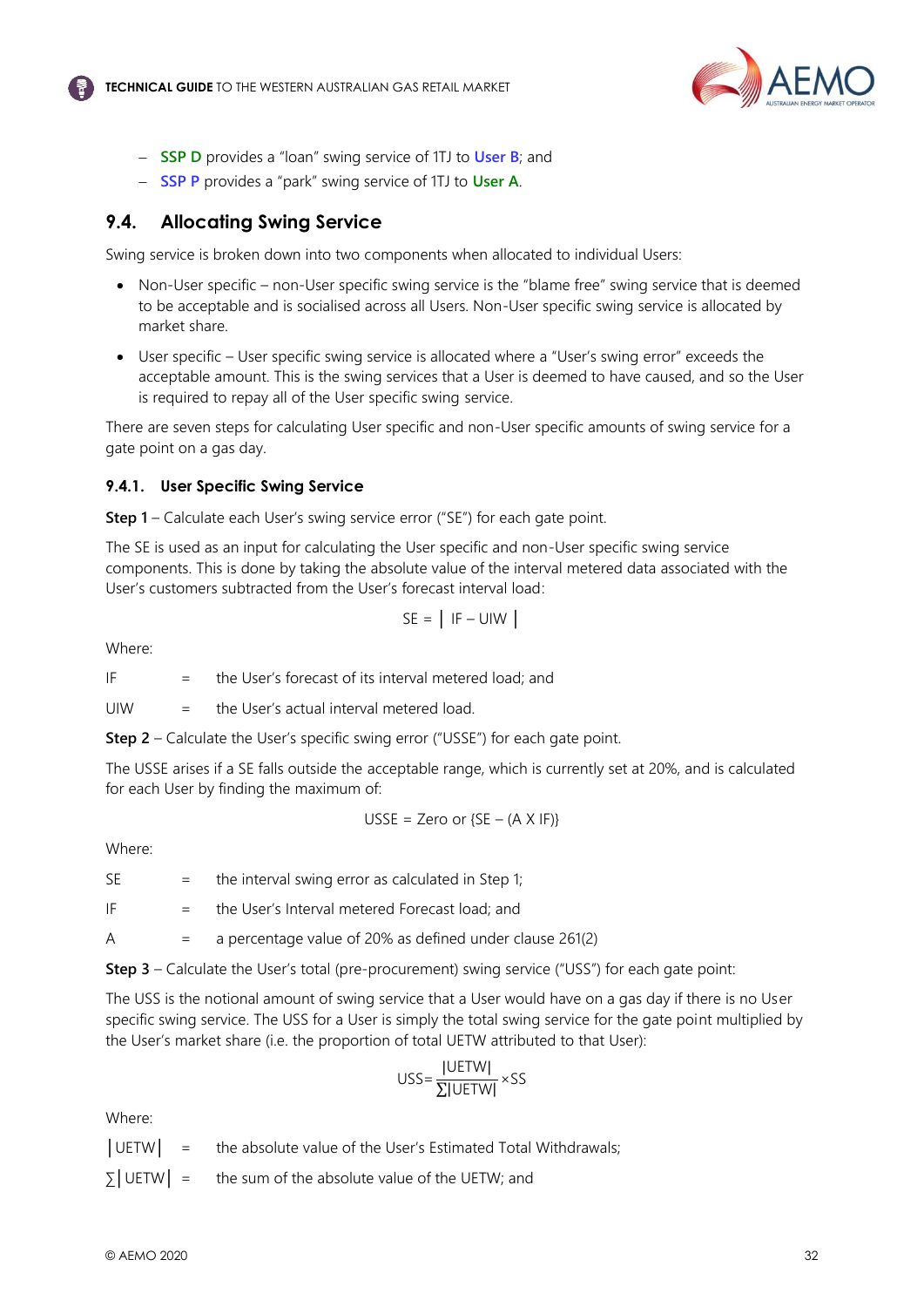



$$
SS = the Swing Service for the gate point.
$$

**Step 4** – Calculate the User specific swing service amount ("USA") for each gate point:

The USA is determined by multiplying the USS by the proportion of all swing errors for the sub-network attributable to that User's User specific swing service error:

$$
USA = \frac{|USSE|}{|SE|} \times USS
$$

Where:

 $\Sigma$ |USSE| = the sum of absolute values of the User specific swing error;

 $\Sigma$ |SE| = the sum of the absolute value of the User's interval meter swing error for each gate point in the sub-net; and

 $USS =$  the User's total swing service as calculated in Step 3.

**Step 5** – Calculate the total of all Users' specific swing service amounts ("TUSA") for each gate point:

To determine the total amount of non-User specific swing service, it is first necessary to calculate the TUSA which is calculated by summarising all the USA values:

$$
TUSA = \Sigma USA
$$

Where:

 $\Sigma$ USA = the sum of all the User's specific swing amounts as calculated in Step 4.

#### **9.4.2. Non-User Specific Swing Service**

**Step 6** – Calculate the total of all Users' non-User specific swing service amounts ("TUNUSA") for each gate point:

TUNUSA is calculated by subtracting the total of all Users' specific swing service amounts from the total swing service amount:

$$
TUNUSA = SS - TUSA
$$

Where:

TUSA  $=$  the total User specific swing amount as calculated in Step 5;

SS = the total swing service amount for each gate point.

**Step 7** – Calculate each User's non-User specific swing service amount ("NUSA") for each gate point:

The NUSA is calculated by subtracting the User specific swing service amount from the User's total swing service:

$$
NUSA = USS - USA
$$

Where:

USS  $=$  the User's total swing service as calculated in Step 3;

USA = the User specific swing service amount as calculated in Step 4.

In summary, the total swing service amount allocated to a User on a gas day is the NUSA plus the USA.

#### **9.4.3. Worked Example: Allocating Swing Service**

Assume for gas day D that two Users are supplied with gas, with a total swing service amount of 6TJ for the gate point: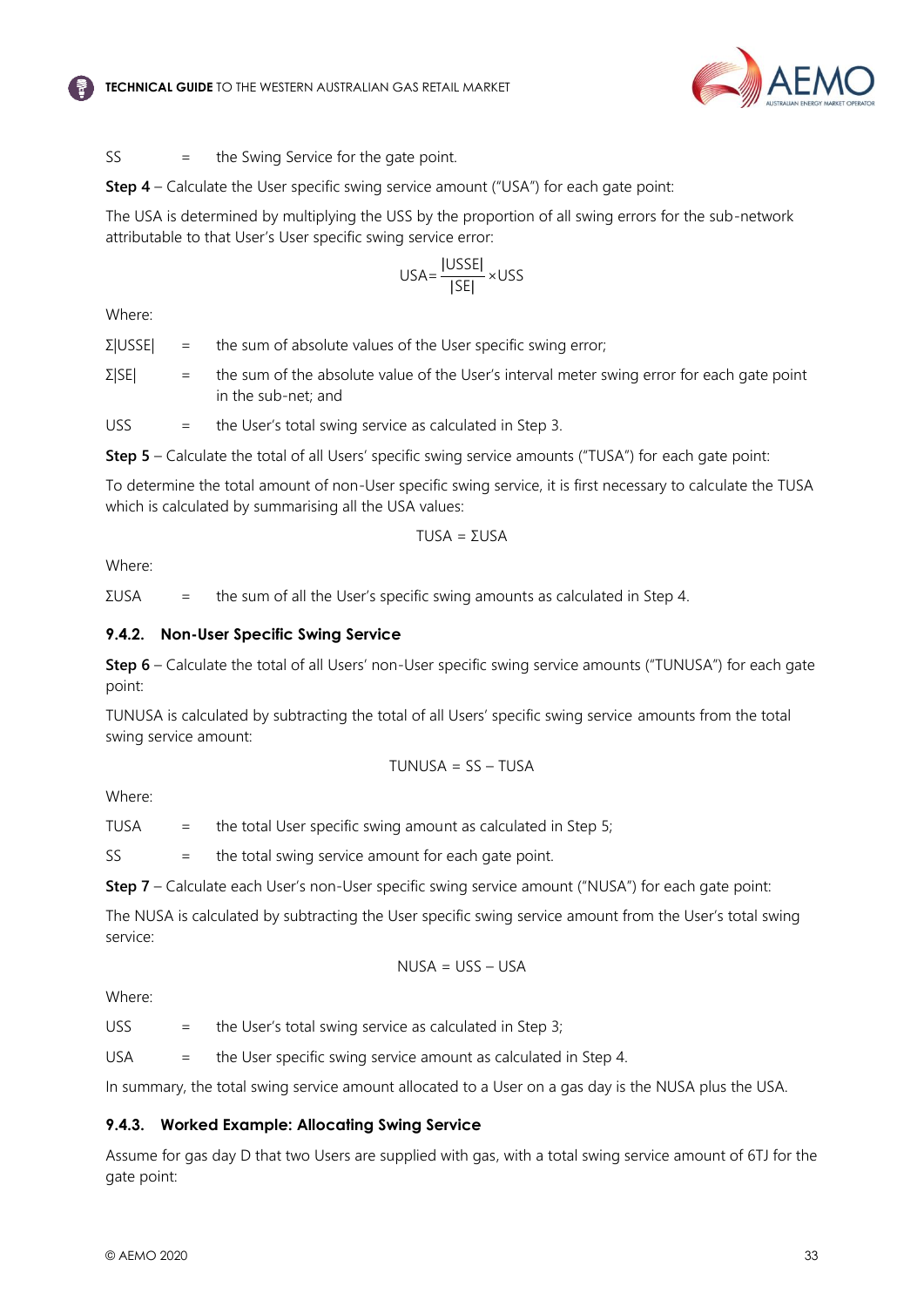

- User 1: UETW = 30TJ USS = 4TJ absolute value of the USSE = 2;
- User 2 UETW = 15TJ USS = 2TJ absolute value of USSE = 4; and
- the sum of the absolute value of the SE for each gate point in the sub-network  $= 5$ .

The User's specific swing service amounts ("USA") for Users 1 and 2 are calculated as follows:

$$
USA = \frac{|USSE|}{|SE|} \times USS
$$

 $IISA1 = 2/5 X 4 = 16$ 

 $USA2 = 4/5 \times 2 = 16$ 

This results in a total User specific swing service amount ("TUSA") = 3.2TJ.

The non-User specific swing service amounts ("NUSA") for Users 1 and 2 are calculated as follows:

| NUSA  | $=$ | USS – USA       |
|-------|-----|-----------------|
| NUSA1 | $=$ | $4 - 1.6 = 2.4$ |
| NUSA2 | $=$ | $2 - 1.6 = 0.4$ |

This results in a total non-User specific swing service amount ("TNUSA") of 2.8TJ.

As a result, the total swing service amount allocated to User 1 for the gate point is 4TJ (i.e. 2.4TJ + 1.6TJ) and the total swing service amount allocated to User 2 is 2TJ (i.e. 0.4TJ + 1.6TJ).

## <span id="page-34-0"></span>**9.5. How to Pay for Swing Service**

In general, there are three ways in which a User can pay for swing service:

- **Off-market procurement** this is a bilateral, off-market contractual arrangement between a User and a Swing Service Provider. From a User's perspective, off-market procurement has the advantages of a known supplier and a known price.
- **Bid Stack** AEMO operates two 'bid stacks' for each gate point. These bid stacks allow Swing Service Providers to place bids to provide a quantity of swing service for a certain price. AEMO then determines the market clearing price ("MCP") which sets the price of park or loan swing service for that gate point.
- **Swing Service Provider of Last Resort ("SSPOLR")**  a SSPOLR provides a fall back if all other bids in a bid stack are exhausted. The SSPOLR is a Swing Service Provider that has contracted with AEMO to provide an unlimited last resort bid. Because the SSPOLR faces additional risk in providing the unlimited bid, the SSPOLR bid is generally higher than other swing service bids in the bid stack.

#### **9.5.1. Swing Service Bid Stack**

Once the calculations for off-market procurement have been completed, AEMO then calculates the onmarket swing service exposure via the swing service bid stack. AEMO operates:

- one bid stack for 'park' swing service for each gate point; and
- one bid stack for 'loan' swing service for each gate point.

Swing Service Providers are required to provide AEMO with a Bid Book up to 1 year in advance and no later than 30 minutes before the start of the gas day (see Procedures 281 and 282).

AEMO calculates the bid stack based on valid swing service bids from Swing Service Providers. Only 'surplus' swing service goes into the bid stack and off-market procurement instructions are applied first to the socialised swing amounts (i.e. the non-User specific amounts) and then to the User-specific amounts.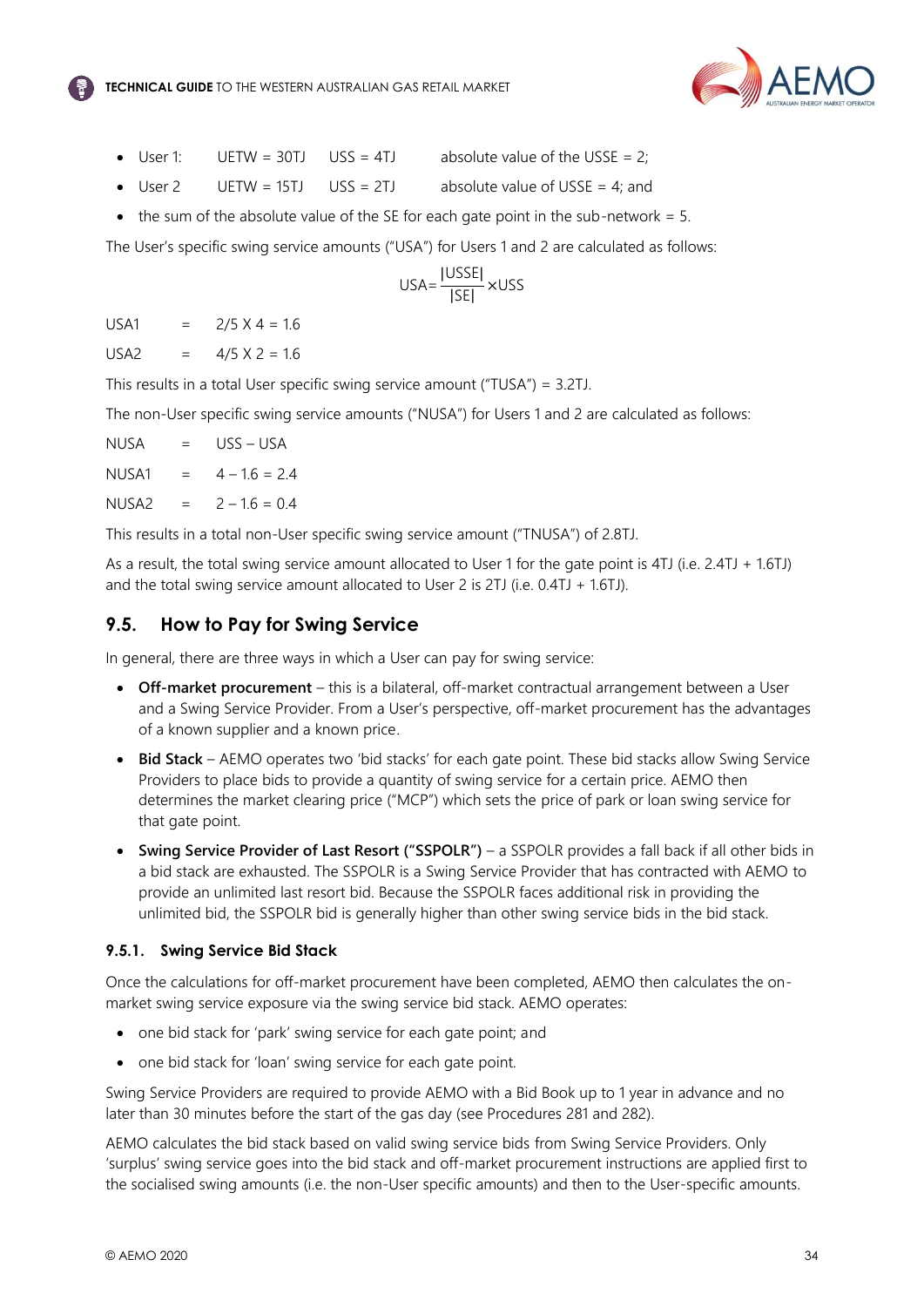

Only after all of a User's off-market provisions have been used up does the 'surplus' go into the bid stack (see Procedures 270 and 276).

Once the bid stack has been calculated, AEMO determines the market clearing price ("MCP") for total amount of swing service to be procured through applicable bid-stack. The MCP is the intersect point between the total amount of swing service to be procured on market and the price path.

Costs and swing service amounts are then allocated to the Users and Swing Service Providers in proportion to the User's contribution and the bid stack outcome. AEMO publishes the bid stack no later than five hours after the end of the gas day.

#### **9.5.2. Example of a Swing Service Bid Stack**



#### **Figure 8 Example of a Swing Service Bid Stack**

Explanation:

- Volume:
	- − total swing service amount = 20TJ;
	- − non-User specific swing service = 16TJ; and
	- − User specific swing service = 4TJ.
- Price:
	- − The MCP that clears all of the non-User specific swing service = \$0.90/GJ; and
	- − the MCP that clears all of the remaining User specific swing service is \$1.00/GJ.
- Allocation:
	- − SSP A 3 GJ at \$0.90/GJ = \$2.70;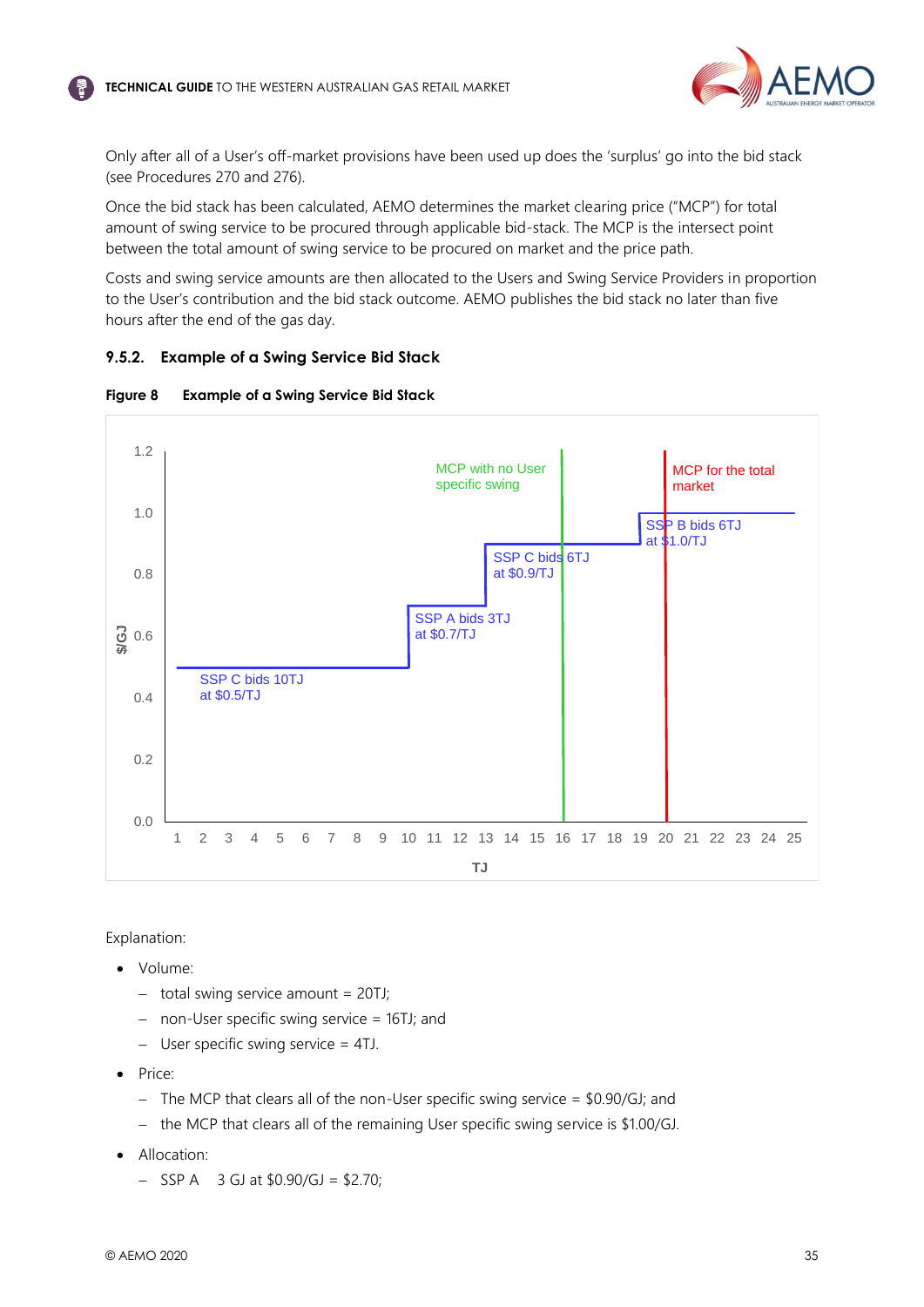



- − SSP B 4 GJ at \$1.00/GJ = \$4.00;
- − SSP C 10 GJ at \$0.90/GJ = \$9.00; and
- − SSP D 3 GJ at \$0.90/GJ = \$2.70
- Cost:
- $\bullet$  total swing service cost = \$18.40;
- total non-User specific swing service cost = \$14.40; and
- total User specific swing service cost =  $$4.00$  ( $$18.40 $14.40$ ).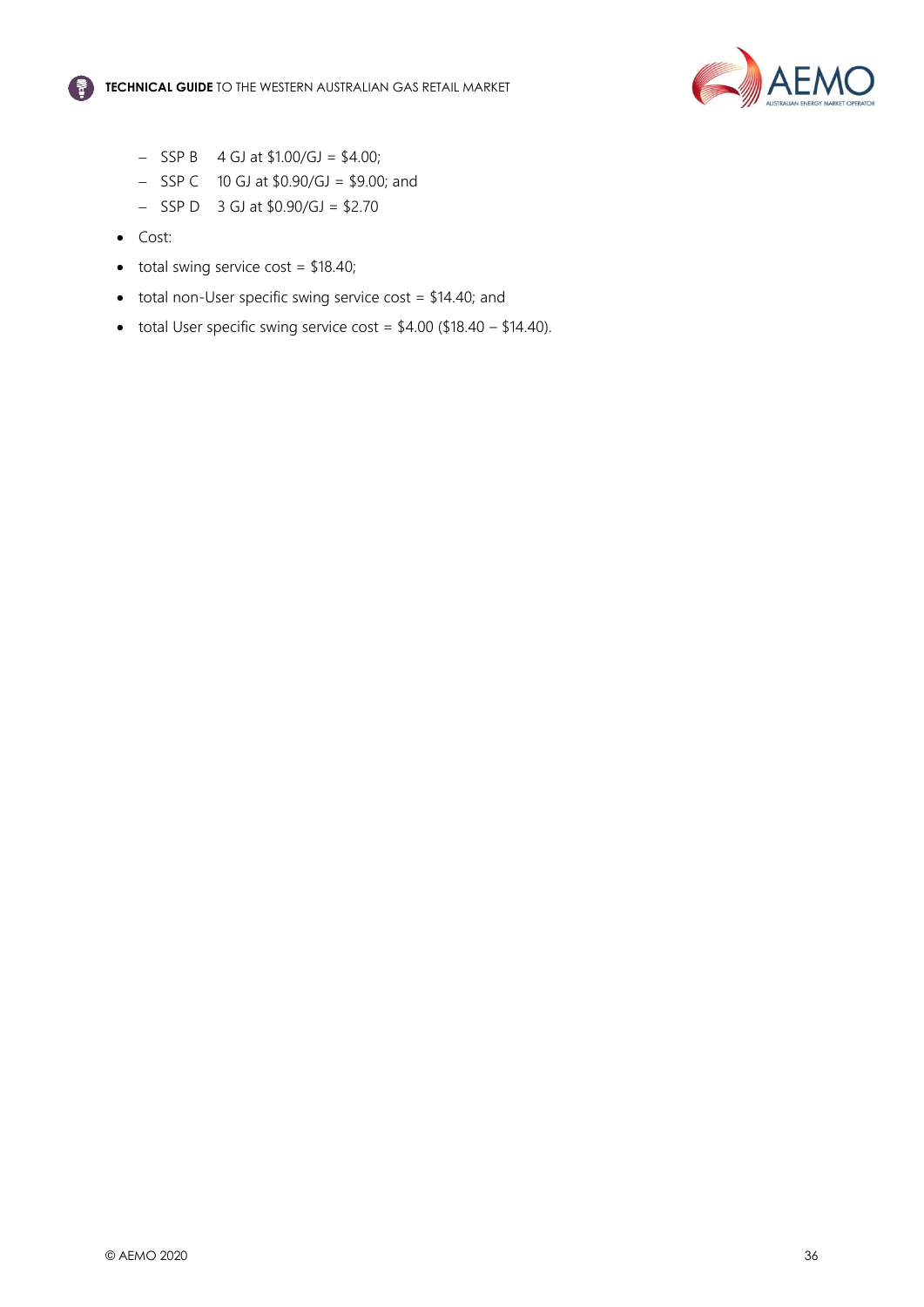

# <span id="page-37-0"></span>**APPENDIX A. GAS RETAIL MARKET PARTICIPANT TRAINING**

AEMO provides a number of resources to aid the gas industry in participating in the gas retail market. Table 8 lists the participant training resources and their purpose.

| <b>Document</b>                                 | Purpose                                                                                                                                                                                                                                                                                       |
|-------------------------------------------------|-----------------------------------------------------------------------------------------------------------------------------------------------------------------------------------------------------------------------------------------------------------------------------------------------|
| Overview of AEMO and                            | This slide pack provides a general overview of the AEMO arrangements and the                                                                                                                                                                                                                  |
| the Procedures                                  | content of the Procedures.                                                                                                                                                                                                                                                                    |
| The Basics of Swing                             | This slide pack provides a high-level overview of how Swing Service works as a                                                                                                                                                                                                                |
| Service                                         | practical quide for Users.                                                                                                                                                                                                                                                                    |
| The Details of Swing                            | This slide pack provides detailed information on how Chapter 5 of the Procedures                                                                                                                                                                                                              |
| Service                                         | works.                                                                                                                                                                                                                                                                                        |
| Overview Guide to the<br>WA Gas Retail Market   | This guide:<br>• provides a high-level overview of the WA gas retail market, and complements<br>AEMO's "WA Gas Retail Market Technical Guide": and<br>• is intended to assist Participants, customers, and other stakeholders to understand<br>the broad concepts and workings of the market. |
| Technical Guide to the<br>WA Gas Retail Market. | This document, which provides a technical overview of the operational aspects of the<br>WA gas retail market, and complements the "Overview Guide to the WA Gas Retail<br>Market".                                                                                                            |

**Table 8 Participant Training Resources**

Copies of the above documents are available from the AEMO website (www.aemo.com.au).

AEMO will also make workshops available to gas industry and other interested parties upon request, at cost to workshop participants.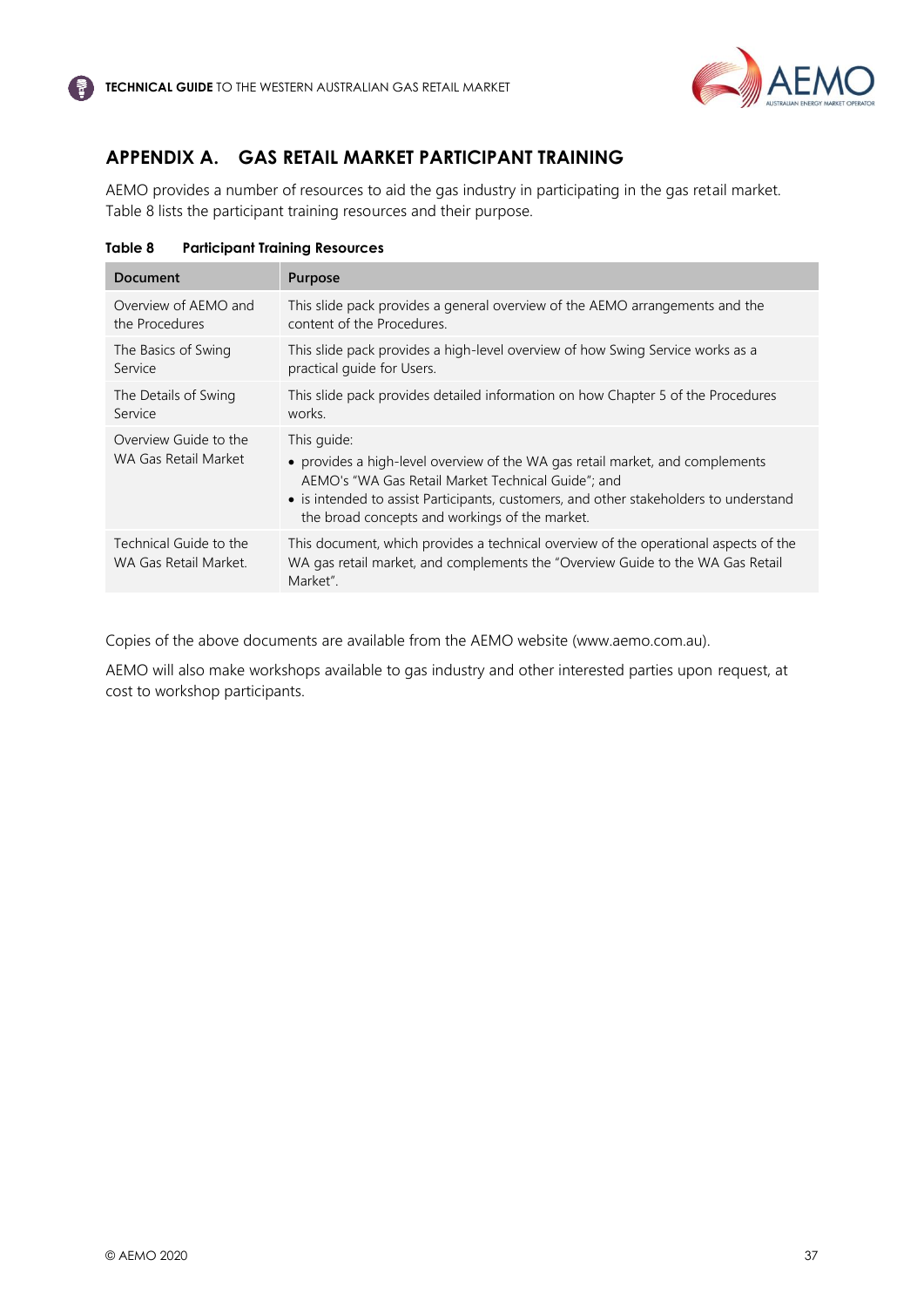

# <span id="page-38-0"></span>**APPENDIX B. GAS RETAIL MARKET REFERENCE DOCUMENTS**

The following is a list of reference documents relevant to the AEMO Scheme that Participants should be familiar with. Copies of these documents are available from the AEMO website (www.aemo.com.au).

- The WA Gas Retail Market Agreement.
- The Retail Market Procedures (WA).
- The AEMO Specification Pack, which is comprised of the following documents:
	- − AEMO Specification Pack Usage Guidelines;
	- − Interface Control Document;
	- − FRC B2B System Interface Definition;
	- − FRC B2M-B2B HUB System Specifications;
	- − FRC B2M-B2B Hub System Architecture;
	- − FRC CSV Data Format Specification;
	- − Connectivity Testing and Technical Certification;
	- − Readiness Criteria;
	- − B2B Service Order Specification Part 1;
	- − B2B Service Order Specification Part 2; and
	- − The complete set of aseXML schemas and examples.
- The FRC Hub Operational Terms and Conditions.
- The Information Pack, which is comprised of the following documents:
	- − Information Pack Usage Guidelines;
	- − SAWA Business Specification;
	- − FRC B2M Process Flow and Sequence Diagrams;
	- − FRC B2B Process Flow Diagrams;
	- − GRMS FTP User Guide;
	- − GRMS FTP Procedure Guide;
	- − GRMS FTP Registration Form;
	- − FRC Gas Hub Participant User Guide;
	- − Non-IT RMR communications;
	- − WA Profile Nominations Guideline;
	- − New Entrant GRMS Deliverables Information Sheet; and
	- − Changing your Password on the Participant Server.
- Documents relating to the Retail Market Procedure (WA) change process, including:
	- − The Gas Retail Consultative Forum Terms of Reference;
	- − The IT Development Forum Terms of Reference
	- − Gas Market Issue Template (used to raise new issues for consideration by the GRCF);
	- − Proposed Procedure Change Template (used to formally propose Procedure changes); and
	- − Impact and Implementation Report Template (used to submit an Impact and Implementation Report to AEMO).
- Documents relating to the compliance process, including the:
	- − WA Gas Retail Market Compliance Guidelines (AEMO);